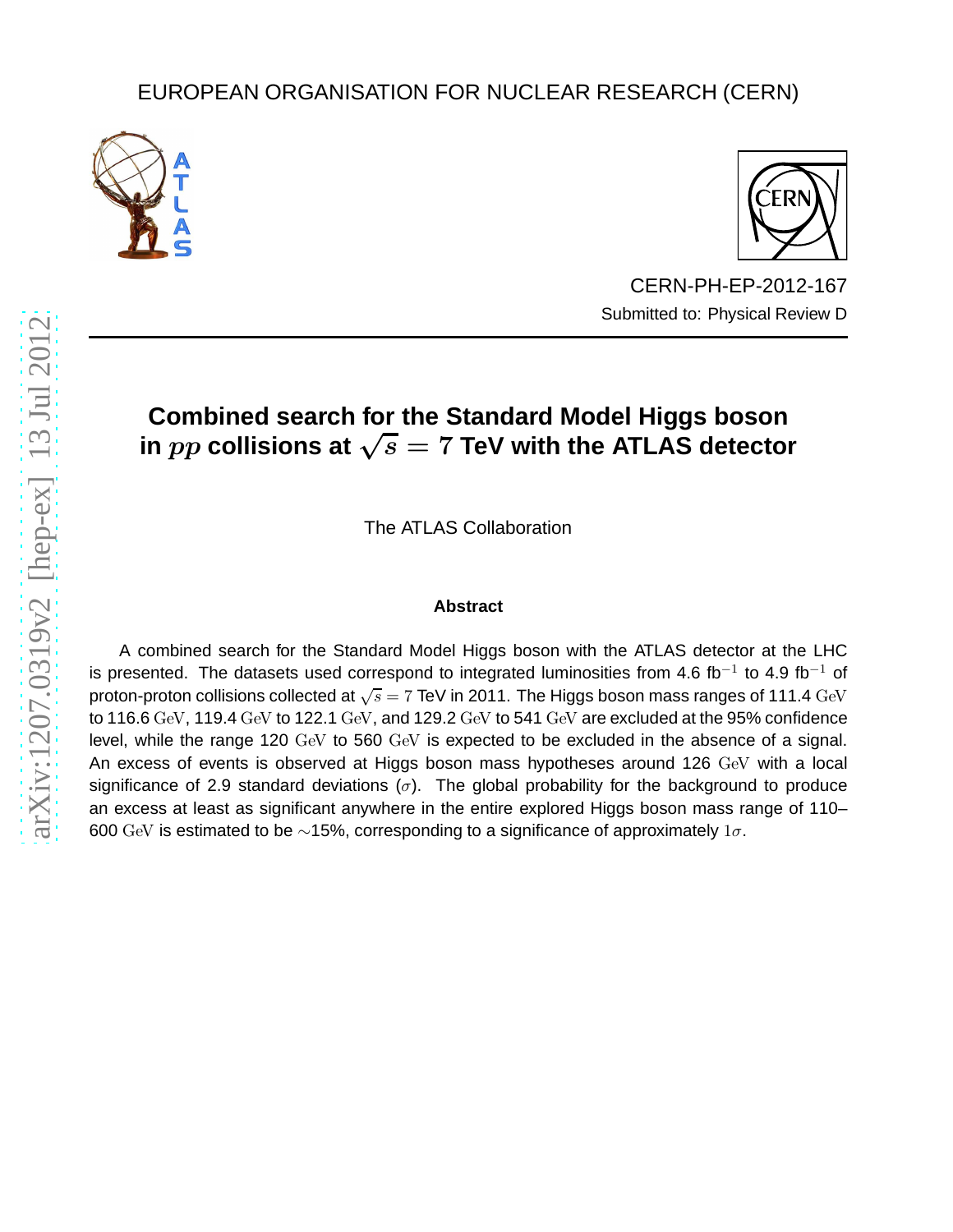# Combined search for the Standard Model Higgs boson in pp collisions at  $\sqrt{s}$  = 7 TeV with the ATLAS detector

The ATLAS Collaboration

A combined search for the Standard Model Higgs boson with the ATLAS detector at the LHC is presented. The datasets used correspond to integrated luminosities from 4.6 fb<sup>-1</sup> to 4.9 fb<sup>-1</sup> of proton-proton collisions collected at  $\sqrt{s} = 7$  TeV in 2011. The Higgs boson mass ranges of 111.4 GeV to 116.6 GeV, 119.4 GeV to 122.1 GeV, and 129.2 GeV to 541 GeV are excluded at the 95% confidence level, while the range 120 GeV to 560 GeV is expected to be excluded in the absence of a signal. An excess of events is observed at Higgs boson mass hypotheses around 126 GeV with a local significance of 2.9 standard deviations  $(\sigma)$ . The global probability for the background to produce an excess at least as significant anywhere in the entire explored Higgs boson mass range of 110–600 GeV is estimated to be ∼15%, corresponding to a significance of approximately 1σ.

# I. INTRODUCTION

Probing the mechanism for electroweak symmetry breaking (EWSB) is one of the prime objectives of the Large Hadron Collider (LHC). In the Standard Model (SM) [\[1](#page-18-0)[–3](#page-18-1)], the electroweak interaction is described by a local gauge field theory with an  $SU(2)_L \otimes U(1)_Y$  symmetry, and EWSB is achieved via the Higgs mechanism with a single  $SU(2)_L$  doublet of complex scalar fields [\[4](#page-18-2)[–9\]](#page-18-3). After EWSB the electroweak sector has massive  $W^{\pm}$  and Z bosons, a massless photon, and a massive CP-even, scalar boson, referred to as the Higgs boson. Fermion masses are generated from Yukawa interactions with couplings proportional to the masses of fermions. The mass of the Higgs boson,  $m_H$ , is a free parameter in the SM. However, for a given  $m_H$  hypothesis the cross sections of the various Higgs boson production processes and the branching fractions of the decay modes can be predicted, allowing a combined search with data from several search channels.

Combined searches at the CERN LEP  $e^+e^-$  collider excluded the production of a SM Higgs boson with mass below 114.4 GeV at 95% confidence level (CL) [\[10\]](#page-18-4). The combined searches at the Fermilab Tevatron  $p\bar{p}$  collider excluded the production of a SM Higgs boson with a mass between 147 GeV and 179 GeV, and between 100 GeV and 106 GeV at 95% CL [\[11](#page-18-5)]. Precision electroweak measurements are sensitive to  $m<sub>H</sub>$  via radiative corrections and indirectly constrain the SM Higgs boson mass to be less than 158 GeV [\[12\]](#page-18-6) at 95% CL.

In 2011, the LHC delivered an integrated luminosity of 5.6 fb<sup>-1</sup> of proton-proton  $(pp)$  collisions at a centerof-mass energy of 7 TeV to the ATLAS detector [\[13\]](#page-18-7). Of the 4.9 fb<sup>−</sup><sup>1</sup> collected, the integrated luminosity used in the individual Higgs search channels is between  $4.6 \text{ fb}^{-1}$ and 4.9 fb<sup>−</sup><sup>1</sup> , depending on the data quality requirements specific to each channel.

This paper presents a combined search for the SM Higgs boson in the decay modes  $H \to \gamma \gamma$ ,  $H \to ZZ^{(*)}$ ,  $H \to WW^{(*)}, H \to \tau^+ \tau^-$ , and  $H \to b\bar{b}$ , with subsequent decays of the  $W, Z$ , and  $\tau$  leading to different final states. Some searches are designed to exploit the features of the production modes  $pp \rightarrow H$  (gluon fusion),  $pp \rightarrow qqH$ (vector boson fusion) and  $pp \to VH$  with  $V = W^{\pm}$  or Z

(associated production with a gauge boson). In order to enhance the search sensitivity, the various decay modes are further subdivided into sub-channels with different signal and background contributions and different sensitivities to systematic uncertainties. While the selection requirements for individual search channels are disjoint, each selection is, in general, populated by more than one combination of Higgs boson production and decay. For instance, Higgs boson production initiated by vector boson fusion (VBF) can contribute significantly to a search channel optimized for gluon fusion production.

The ATLAS collaboration has previously published a similar but less extensive combined search for the Higgs boson [\[14\]](#page-18-8) in data taken at the LHC in 2011. The CMS collaboration has also performed a combined analysis of Higgs searches with data collected in 2011 and have obtained similar results [\[15\]](#page-18-9). In comparison to the analy-sis of Ref. [\[14\]](#page-18-8), the  $H \rightarrow \tau^+\tau^-$  and  $H \rightarrow b\bar{b}$  channels have been added, the  $H \to WW^{(*)} \to \ell^+ \nu \ell^- \overline{\nu}$  analysis has been updated and extended to cover the mass range range of 110–600 GeV, and the  $H \to WW \to \ell \nu q \overline{q}'$  $H \to ZZ \to \ell^+ \ell^- \nu \overline{\nu}$ , and  $H \to ZZ \to \ell^+ \ell^- q \overline{q}$  analyses have been updated to use the full 2011 dataset. Both the  $H \to WW^{(*)} \to \ell^+ \nu \ell^- \overline{\nu}$  and  $H \to WW \to \ell \nu q \overline{q}'$  analyses include a specific treatment of the 2-jets final state targeted at the VBF production process.

The different channels entering the combination are summarized in Table [I.](#page-2-0) After describing the general approach to statistical modeling in Section [II,](#page-1-0) the individual channels and the specific systematic uncertainties are described in Section [III](#page-3-0) and Section [IV,](#page-7-0) respectively. The statistical procedure is described in Section [V](#page-10-0) and the resulting exclusion limits and compatibility with the background-only hypothesis are presented in Section [VI](#page-13-0) and Section [VII,](#page-14-0) respectively.

# <span id="page-1-0"></span>II. STATISTICAL MODELING

In this combined analysis, a given search channel, indexed by c, is defined by its associated event selection criteria, which may select events from various physical processes. In addition to the number of selected events,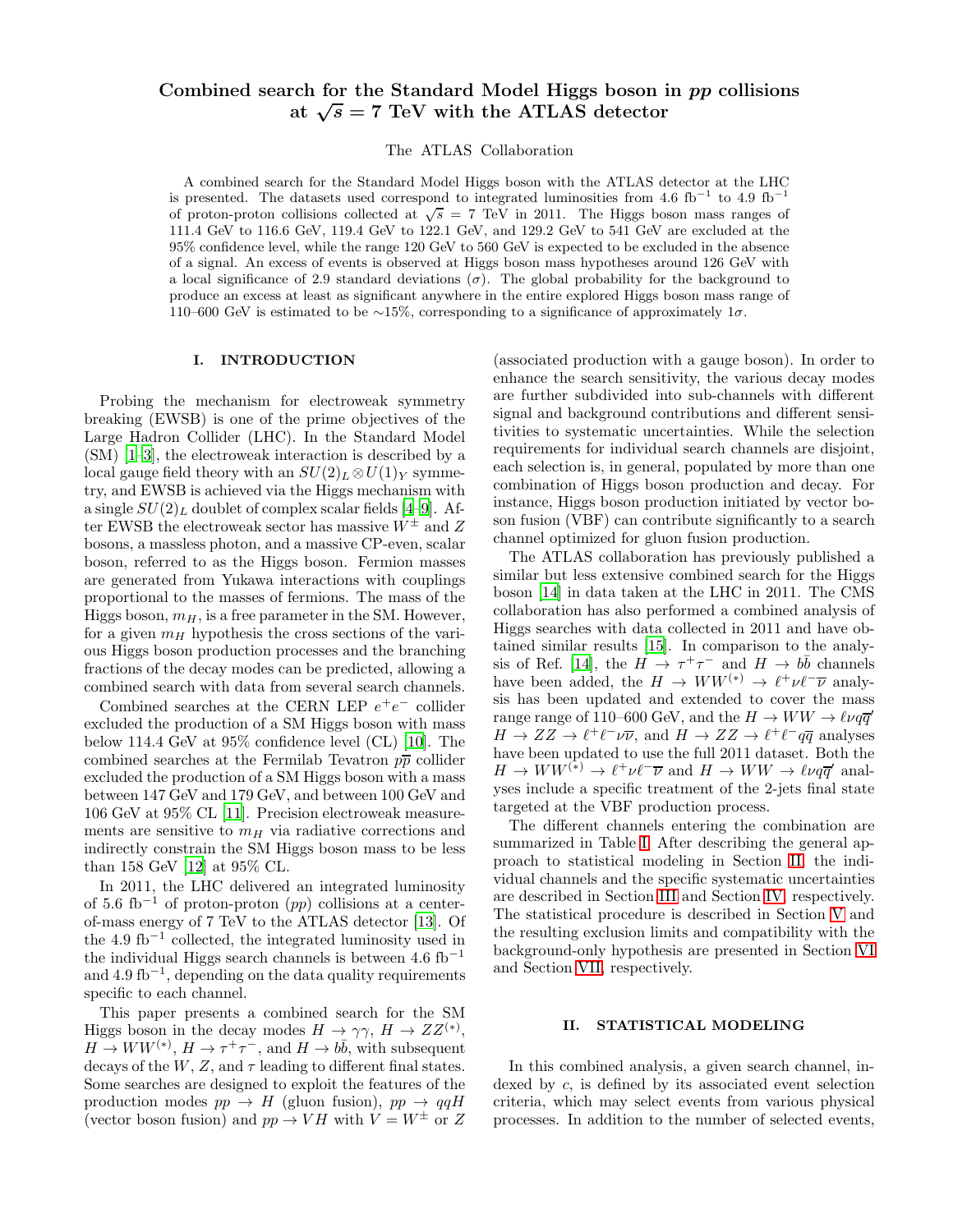<span id="page-2-0"></span>TABLE I. Summary of the individual channels entering the combination. The transition points between separately optimized  $m_H$  regions are indicated when applicable. The symbols ⊗ and ⊕ represent direct products or sums over sets of selection requirements. The details of the sub-channels are given in Section [III.](#page-3-0)

| Higgs Decay                    | Subsequent<br>Decay            | Sub-Channels                                                                                                                                                                                                                     | $m_H$ Range<br>[GeV] | $\mathcal{L}$ L dt<br>$[fb^{-1}]$ | Ref.              |
|--------------------------------|--------------------------------|----------------------------------------------------------------------------------------------------------------------------------------------------------------------------------------------------------------------------------|----------------------|-----------------------------------|-------------------|
| $H\to\gamma\gamma$             |                                | 9 sub-channels $\{p_{\text{Tt}} \otimes \eta_{\gamma} \otimes \text{ conversion}\}\$                                                                                                                                             | $110 - 150$          | 4.9                               | [16]              |
|                                | $\ell \ell \ell' \ell'$        | $\{4e, 2e2\mu, 2\mu2e, 4\mu\}$                                                                                                                                                                                                   | $110 - 600$          | 4.8                               | [17]              |
| $H \to ZZ^{(*)}$               | $\ell\ell\nu\bar{\nu}$         | $\{ee, \mu\mu\} \otimes \{\text{low, high pile-up periods}\}\$                                                                                                                                                                   | $200 - 280 - 600$    | 4.7                               | [18]              |
|                                | $\ell \ell q \bar{q}$          | ${b$ -tagged, untagged}                                                                                                                                                                                                          | $200 - 300 - 600$    | 4.7                               | $\left[19\right]$ |
| $H \to WW^{(*)}$               | $\ell\nu\ell\nu$               | $\{ee,e\mu,\mu\mu\}\otimes\{0\text{-jets},\ 1\text{-jet},\ 2\text{-jets}\}\otimes\{\text{low},\ \text{high pile-up periods}\}\ 110\text{--}200\text{--}300\text{--}600$                                                          |                      | 4.7                               | $\overline{20}$   |
|                                | $\ell\nu q\overline{q}'$       | $\{e, \mu\} \otimes \{0\}$ -jets, 1-jet, 2-jets}                                                                                                                                                                                 | $300 - 600$          | 4.7                               | $[21]$            |
| $H \to \tau^+ \tau^-$          | $\tau_{\rm lep}\tau_{\rm lep}$ | $\{e\mu\}\otimes\{0\text{-jets}\}\oplus\{\ell\ell\}\otimes\{1\text{-jet},2\text{-jets},V\}$                                                                                                                                      | $110 - 150$          | 4.7                               |                   |
|                                | $\tau_{\rm lep}\tau_{\rm had}$ | ${e,\mu} \otimes {0\text{-jets}} \otimes {E_{\text{T}}^{\text{miss}}} < 20 \text{ GeV}, E_{\text{T}}^{\text{miss}} \geq 20 \text{ GeV}$<br>$\oplus \{e,\mu\} \otimes \{1\text{-jet}\}\oplus \{\ell\} \otimes \{2\text{-jets}\}\$ | $110 - 150$          | 4.7                               | $[22]$            |
|                                | $\tau_{\rm had}\tau_{\rm had}$ | $\{1\text{-jet}\}$                                                                                                                                                                                                               | $110 - 150$          | 4.7                               |                   |
| $VH \rightarrow b\overline{b}$ | $Z\to\nu\overline{\nu}$        | $E_{\rm T}^{\rm miss} \in \{120-160, 160-200, \geq 200 \text{ GeV}\}\$                                                                                                                                                           | 110-130              | 4.6                               |                   |
|                                | $W\to\ell\nu$                  | $p_{\rm T}^W \in \{ <50, 50-100, 100-200, \geq 200 \text{ GeV} \}$                                                                                                                                                               | 110-130              | 4.7                               | $\left[23\right]$ |
|                                | $Z\to\ell\ell$                 | $p_{\rm T}^Z \in \{ <50, 50-100, 100-200, \geq 200 \text{ GeV} \}$                                                                                                                                                               | 110-130              | 4.7                               |                   |

n, each channel may make use of an invariant or transverse mass distribution of the Higgs boson candidates. The discriminating variable is denoted  $x$  and its probability density function (pdf) is written as  $f(x|\alpha)$ , where  $\alpha$  represents both theoretical parameters such as  $m_H$  and nuisance parameters associated with various systematic effects. These distributions are normalized to unit probability. The predicted number of events satisfying the selection requirements is parameterized as  $\nu(\alpha)$ . For a channel with n selected events, the data consist of the values of the discriminating variables for each event  $\mathcal{D} = \{x_1, \ldots, x_n\}$ . The probability model for this type of data is referred to as an unbinned extended likelihood or marked Poisson model f, given by

$$
f(\mathcal{D}|\boldsymbol{\alpha}) = \text{Pois}(n|\nu(\boldsymbol{\alpha})) \prod_{e=1}^{n} f(x_e|\boldsymbol{\alpha}) . \qquad (1)
$$

For each channel several signal and background scattering processes contribute to the total rate  $\nu$  and the overall pdf  $f(x|\alpha)$ . Here, the term *process* is used for any set of scattering processes that can be added incoherently. The total rate is the sum of the individual rates

$$
\nu(\alpha) = \sum_{k \in \text{processes}} \nu_k(\alpha) \tag{2}
$$

and the total pdf is the weighted sum

$$
f(x|\alpha) = \frac{1}{\nu(\alpha)} \sum_{k \in \text{processes}} \nu_k(\alpha) f_k(x|\alpha) . \tag{3}
$$

Using e as the index over the  $n_c$  events in the  $c<sup>th</sup>$  channel,  $x_{ce}$  is the value of the observable x for the  $e^{th}$  event in channels 1 to  $c^{\max}$ . The total data are a collection of data from individual channels:  $\mathcal{D}_{com} = {\mathcal{D}_{1}, \ldots, \mathcal{D}_{c_{\text{max}}}}$ . The combined model can then be written as follows

$$
f_{\text{com}}(\mathcal{D}_{\text{com}}|\boldsymbol{\alpha}) = \prod_{c=1}^{c_{\text{max}}} \left[ \text{Pois}(n_c | \nu_c(\boldsymbol{\alpha})) \prod_{e=1}^{n_c} f_c(x_{ce}|\boldsymbol{\alpha}) \right].
$$
\n(4)

#### A. Parameterization of the Model

The parameter of interest is the overall signal strength factor  $\mu$ , which acts as a scale factor to the total rate of signal events. This global factor is used for all pairings of production cross sections and branching ratios. The signal strength is defined such that  $\mu = 0$  corresponds to the background-only model and  $\mu = 1$  corresponds to the SM Higgs boson signal. It is convenient to separate the full list of parameters  $\alpha$  into the parameter of interest  $\mu$ , the Higgs boson mass  $m<sub>H</sub>$ , and the nuisance parameters  $\theta$ , i.e.  $\alpha = (\mu, m_H, \theta)$ .

Each channel in the combined model uses either the reconstructed transverse mass or the invariant mass of the Higgs candidate as a discriminating variable. Two approaches are adopted to model the signal pdfs at intermediate values of  $m_H$  where full simulation has not been performed. The first, used in the  $H \to \gamma\gamma$  channel, is based on a continuous parameterization of the signal as a function of  $m<sub>H</sub>$  using an analytical expression for the pdf validated with simulated Monte Carlo (MC) samples. The second, used in channels where pdfs are modeled with histograms, is based on an interpolation procedure using the algorithm of Ref. [\[24\]](#page-18-18).

### B. Auxiliary Measurements

The nuisance parameters represent uncertain aspects of the model, such as the background normalization, re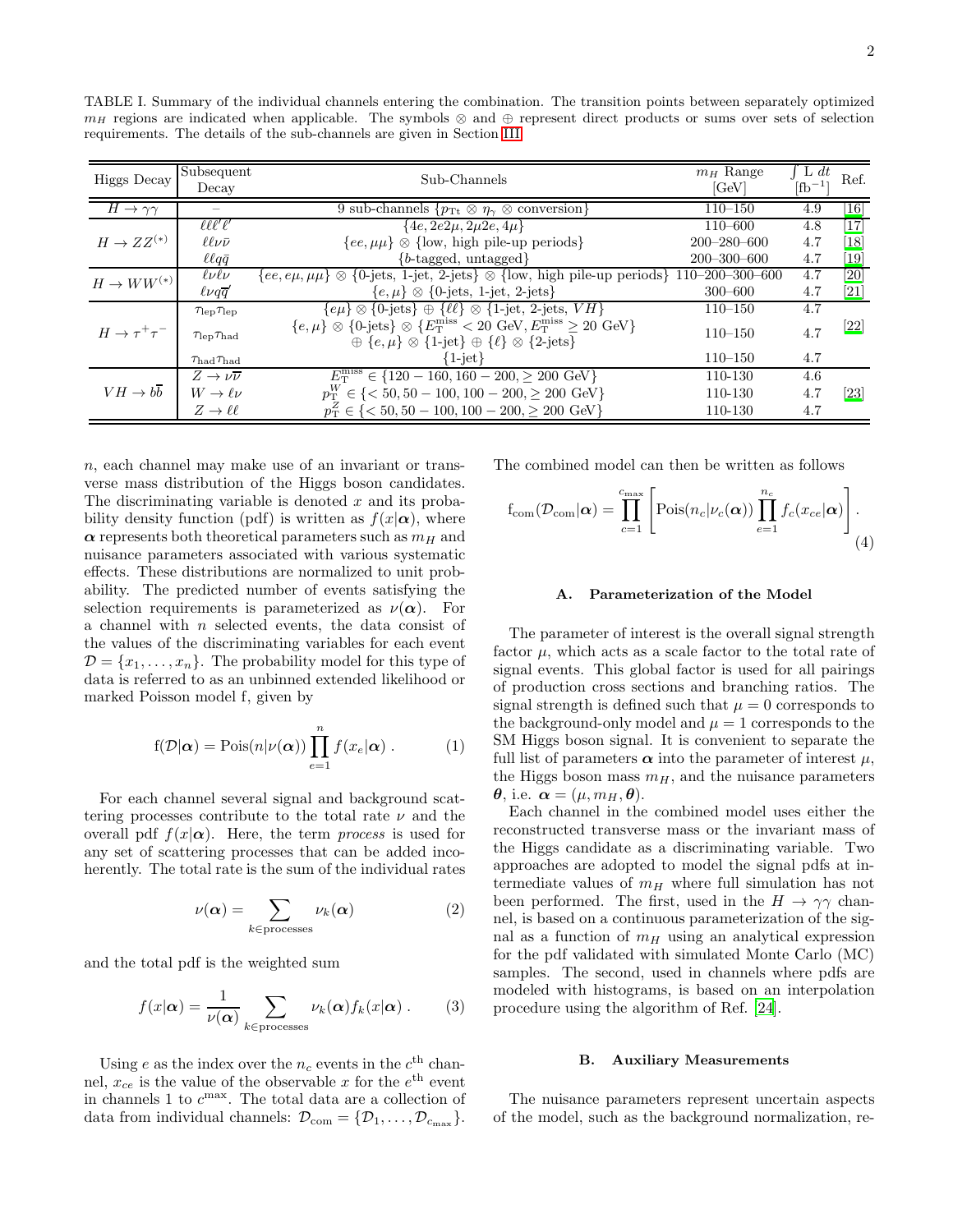construction efficiencies, energy scale and resolution, luminosity, and theoretical predictions. These nuisance parameters are often estimated from auxiliary measurements, such as control regions, sidebands, or dedicated calibration measurements. A detailed account of these measurements is beyond the scope of this paper and is given in the references for the individual channels [\[16](#page-18-10)[–23\]](#page-18-17).

Each parameter  $\alpha_p$  with a dedicated auxiliary measurement  $f_{\text{aux}}(\mathcal{D}_{\text{aux}}|\alpha_p, \alpha_{\text{other}})$  provides a maximum likelihood estimate for  $\alpha_p$ ,  $a_p$ , and a standard error  $\sigma_p$ . Thus, the detailed probability model for an auxiliary measurement is approximated as

$$
f_{\text{aux}}(\mathcal{D}_{\text{aux}}|\alpha_p, \alpha_{\text{other}}) \to f_p(a_p|\alpha_p, \sigma_p) . \tag{5}
$$

The  $f_p(a_p|\alpha_p, \sigma_p)$  are referred to as constraint terms.

The fully frequentist procedure applied for the present analysis includes randomizing the  $a_n$  when constructing the ensemble of possible experiment outcomes. In the hybrid frequentist-Bayesian procedures used at LEP and the Tevatron, the  $a_p$  are held constant and the nuisance parameters  $\alpha_p$  are randomized according to the prior probability density

<span id="page-3-1"></span>
$$
\pi(\alpha_p|a_p) \propto f(a_p|\alpha_p, \sigma_p)\eta(\alpha_p) , \qquad (6)
$$

where  $\eta(\alpha_p)$  is an original prior, usually taken to be constant.

The set of nuisance parameters constrained by auxiliary measurements is denoted S and the set of estimates of those parameters, also referred to as global observables which augments  $\mathcal{D}_{com}$ , is denoted  $\mathcal{G} = \{a_p\}$  with  $p \in \mathbb{S}$ . Including the constraint terms explicitly, the model can be rewritten to

<span id="page-3-2"></span>
$$
f_{\text{tot}}(\mathcal{D}_{\text{com}}, \mathcal{G} | \boldsymbol{\alpha}) = \prod_{c=1}^{c_{\text{max}}} \left[ \text{Pois}(n_c | \nu_c(\boldsymbol{\alpha})) \prod_{e=1}^{n_c} f_c(x_{ce} | \boldsymbol{\alpha}) \right] \cdot \prod_{p \in \mathbb{S}} f_p(a_p | \alpha_p, \sigma_p).
$$
 (7)

The use of a Gaussian constraint term  $f_p(a_p|\alpha_p, \sigma_p) =$ Gauss $(a_p|\alpha_p, \sigma_p)$  is problematic if the parameter is intrinsically non-negative, as is the case for event yields and energy scale uncertainties. This is particularly important when the relative uncertainty is large. An alternative constraint term defined only for positive parameter values is the log-normal distribution, which is given by

$$
f_p(a_p|\alpha_p) = \frac{1}{\sqrt{2\pi} \ln \kappa} \frac{1}{a_p} \exp\left[-\frac{(\ln(a_p/\alpha_p))^2}{2(\ln \kappa)^2}\right].
$$
 (8)

The conventional choice  $\kappa = 1 + \sigma_{rel}$  is made, where  $\sigma_{\text{rel}}$  is the relative uncertainty  $\sigma_p/a_p$  from the observed auxiliary measurement [\[25\]](#page-19-0).

Using the log-normal distribution for  $a_p$  is equivalent to having a Gaussian constraint for the transformed parameter  $a'_p = \ln a_p$  and  $\alpha'_p = \ln \alpha_p$ .

For channels that use histograms based on simulated MC samples, the parametric pdf  $f(x|\alpha)$  is formed by interpolating between histogram variations evaluated at  $\alpha_p = a_p \pm \sigma_p$ . Since the variations need not be symmetric, the function is treated in a piecewise way using a sixthorder polynomial to interpolate in the range  $\alpha_p \in [a_p \sigma_p, a_p+\sigma_p$  with coefficients chosen to match the first and second derivatives [\[26](#page-19-1)]. Henceforth, the prime will be suppressed and  $\alpha_p$  will refer to the transformed nuisance parameter.

Not all systematic uncertainties have an associated auxiliary measurement. For example, uncertainties associated with the choice of renormalization and factorization scales and missing higher-order corrections in a theoretical calculation are not statistical in nature. In these cases, the frequentist form of the constraint term is derived assuming, by convention, a log-normal prior probability density on these parameters and inverting Eq.  $(6)$ .

# <span id="page-3-0"></span>III. INDIVIDUAL SEARCH CHANNELS

All the channels combined to search for the SM Higgs boson use the complete 2011 dataset passing the relevant quality requirements. The Higgs boson decays considered  $\overline{H} \to \gamma \gamma$ ,  $H \to WW^{(*)}$ ,  $\overline{H} \to ZZ^{(*)}$ ,  $H \to \tau^+ \tau^-$ , and  $H \to b\bar{b}$ . In modes with a W or Z boson, an electron or muon is required for triggering. In the  $H \to \tau^+\tau^-$  channel, almost all combinations of subsequent  $\tau$  decays are considered. The results in the  $\gamma\gamma$  and  $\ell^+\ell^-\ell^+\ell^-$  modes are the same as in the previously published combination [\[14\]](#page-18-8), but all other channels have been updated. A summary of the individual channels contributing to this combination is given in Table [I.](#page-2-0)

The invariant and transverse mass distributions for the individual channels are shown in Figs. [1](#page-4-0) and [2,](#page-5-0) with several sub-channels merged.

•  $H \to \gamma \gamma$ : This analysis is unchanged with respect to the previous combined search [\[14,](#page-18-8) [16\]](#page-18-10) and is carried out for  $m_H$  hypotheses between 110 GeV and 150 GeV. Events are separated into nine independent categories of varying sensitivity. The categorization is based on the pseudorapidity of each photon, whether it was reconstructed as a converted or unconverted photon, and the momentum component of the diphoton system transverse to the diphoton thrust axis  $(p_{\text{Tt}})$ . The mass resolution is approximately 1.7% for  $m_H \sim 120$  GeV.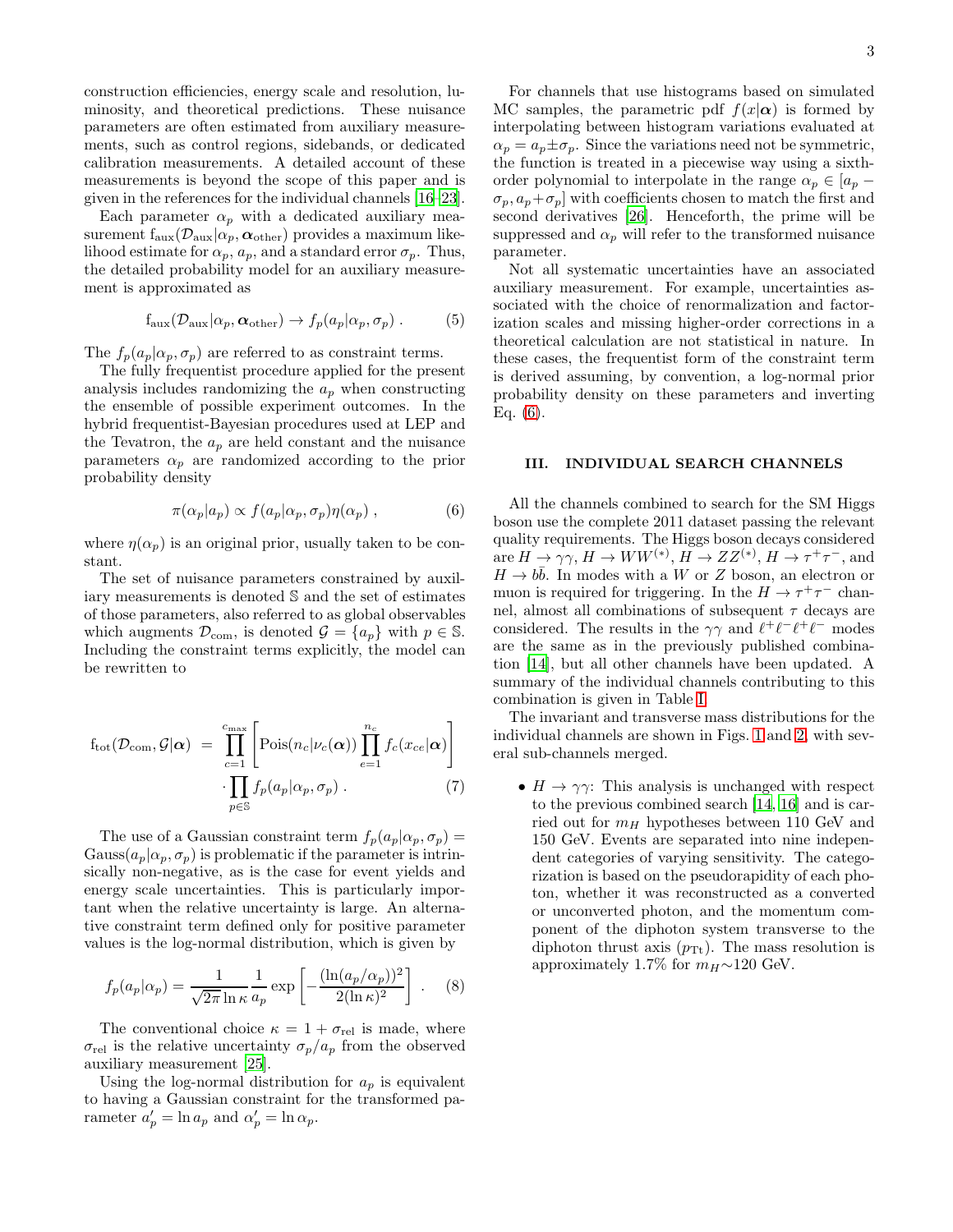

<span id="page-4-0"></span>FIG. 1. Invariant or transverse mass distributions for the selected candidate events, the total background and the signal expected in the following channels: (a)  $H \to \gamma \gamma$ , (b)  $H \to ZZ^{(*)} \to \ell^+ \ell^- \ell^+ \ell^-$  in the entire mass range, (c)  $H \to ZZ^{(*)} \to \ell^+ \ell^- \ell^+ \ell^-$  in the low mass range, (d)  $H \to ZZ \to \ell^+ \ell^- \nu \overline{\nu}$ , (e) b-tagged selection and (f) untagged selection for  $H \to ZZ \to \ell^+ \ell^- q \overline{q}$ , (g)  $H \to$  $WW^{(*)} \rightarrow \ell^+ \nu \ell^- \overline{\nu} + 0$ -jets, (h)  $H \rightarrow WW^{(*)} \rightarrow \ell^+ \nu \ell^- \overline{\nu} + 1$ -jet, (i)  $H \rightarrow WW^{(*)} \rightarrow \ell^+ \nu \ell^- \overline{\nu} + 2$ -jets, (j)  $H \rightarrow WW \rightarrow \ell \nu q \overline{q}' + 0$ jets, (k)  $H \to WW \to \ell \nu q \overline{q}'+1$ -jet and (l)  $H \to WW \to \ell \nu q \overline{q}'+2$ -jets. The  $H \to WW^{(*)} \to \ell^+ \nu \ell^- \overline{\nu}+2$ -jets distribution is shown before the final selection requirements are applied.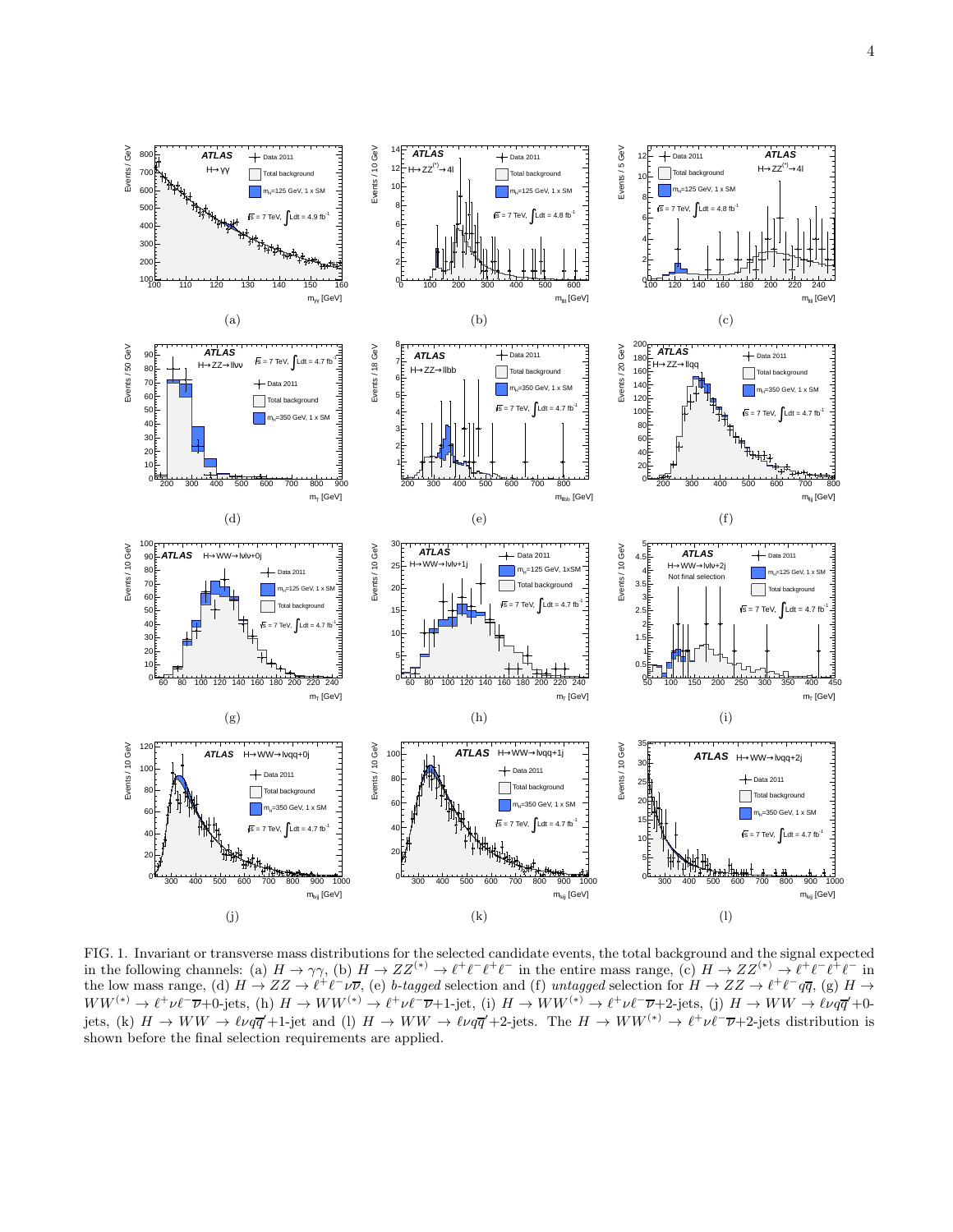

<span id="page-5-0"></span>FIG. 2. Invariant or transverse mass distributions for the selected candidate events, the total background and the signal expected in the following channels: (a)  $H \to \tau_{\rm lep} \tau_{\rm lep} + 0$ -jets, (b)  $H \to \tau_{\rm lep} \tau_{\rm lep}$  1-jet, (c)  $H \to \tau_{\rm lep} \tau_{\rm lep} + 2$ -jets, (d)  $H \to \tau_{\rm lep} \tau_{\rm had} + 0$ -jets and 1-jet, (e)  $H \to \tau_{\rm lep} \tau_{\rm had} + 2$ -jets, (f)  $H \to \tau_{\rm had} \tau_{\rm had}$ . The  $b\overline{b}$  invariant mass for (g) the  $ZH \to \ell^+ \ell^- b\overline{b}$ , (h) the  $WH \to \ell \nu b\overline{b}$  and (i) the  $ZH \to \nu \overline{\nu} b\overline{b}$  channels. The vertical dashed lines illustrate the separation between the mass spectra of the subcategories in  $p_T^Z$ ,  $p_T^W$ , and  $E_T^{\text{miss}}$ , respectively. The signal distributions are lightly shaded where they have been scaled by a factor of five or ten for illustration purposes.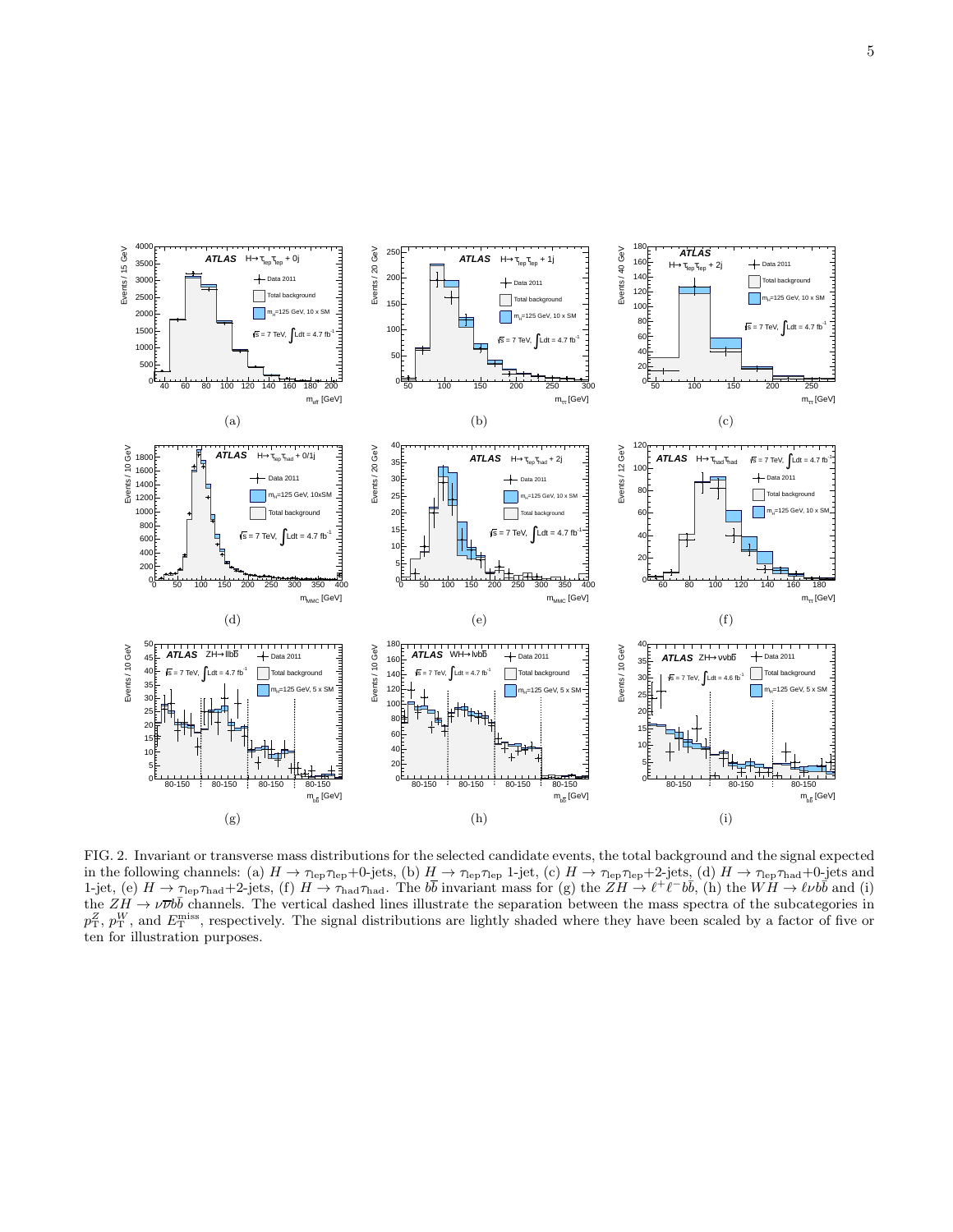•  $H \to ZZ^{(*)}$ : In the  $ZZ^{(*)}$  decay mode at least one Z is required to decay to charged leptons, while the other decays to either leptons, neutrinos, or jets.

 $-H \to ZZ^{(*)} \to \ell^+\ell^-\ell^+\ell^-$ : This analysis, de-scribed in Ref. [\[17\]](#page-18-11), is performed for  $m_H$  hypotheses in the 110 GeV to 600 GeV mass range and is unchanged with respect to the previous com-bined search [\[14\]](#page-18-8). The main irreducible  $ZZ^{(*)}$  background is estimated using a combination of Monte Carlo simulation and the observed data. The reducible  $Z + i$ ets background, which mostly impacts the low four-lepton invariant mass region, is estimated from control regions in the data. The topquark  $(t\bar{t})$  background normalization is validated using a dedicated control sample. Four categories of events are defined by the lepton flavor combinations and the four-lepton invariant mass is used as a discriminating variable. The mass resolution is approximately 1.5% in the four-muon channel and 2% in the four-electron channel for  $m_H \sim 120$  GeV.

 $-H \to ZZ \to \ell^+ \ell^- \nu \overline{\nu}$ : This analysis [\[18\]](#page-18-12) is split into two regimes according to the level of pile-up, i.e. the average number of pp collisions per bunch crossing. The first 2.3 fb<sup>-1</sup> of data had an average of about six pile-up collisions per event and the subsequent 2.4 fb<sup>-1</sup> had an average of about twelve. The search is performed for  $m_H$  hypotheses ranging from 200 GeV to 600 GeV. The analysis is further categorized by the flavor of the leptons from the Z decay. The selection is optimized separately for Higgs boson masses above and below 280 GeV. The  $\ell^+ \ell^-$  invariant mass is required to be within 15 GeV of the Z boson mass. The inverted requirement is applied to same-flavor leptons in the  $H \to WW^{(*)} \to \ell^+ \nu \ell^- \overline{\nu}$  channel to avoid overlap in the selection. The transverse mass  $(m<sub>T</sub>)$ , computed from the dilepton transverse momentum and the missing transverse momentum, is used as a discriminating variable.

 $-H \to ZZ \to \ell^+\ell^- q\overline{q}$ : This search is performed for  $m_H$  hypotheses ranging from 200 GeV to 600 GeV and is separated into search regions above and below  $m_H$ =300 GeV, for which the event selections are independently optimized. The dominant background arises from  $Z +$ jets production, which is estimated using sidebands of the dijet invariant mass distribution in data. To profit from the relatively large rate of b-jets from Z boson decays present in the signal compared to the rate of b-jets found in the  $Z + jets$  background, the analysis is divided into two categories. The first category contains events in which the two jets are b-tagged and the second uses events with less than two b-tags. The analysis [\[19](#page-18-13)] takes advantage of a highly efficient b-tagging algorithm [\[27](#page-19-2)] and the sideband to constrain the background yield. Using the Z boson mass constraint improves the mass resolution of the

 $\ell^+\ell^-q\overline{q}$  system by more than a factor of two. The invariant mass of the  $\ell^+ \ell^- q \overline{q}$  system is used as a discriminating variable.

•  $H \to WW^{(*)}$ : Two sets of channels are devoted to the decay of the Higgs boson into a pair of W bosons, namely the  $\ell^+ \nu \ell^- \overline{\nu}$  and  $\ell \nu q \overline{q}'$  channels.

 $-H \to WW^{(*)} \to \ell^+ \nu \ell^- \overline{\nu}$ : The updated analy-sis [\[20](#page-18-14)] is performed for  $m_H$  values from 110 GeV up to 600 GeV. Events with two leptons are classified by the number of associated jets (0, 1 or 2), where the two-jet category has selection criteria designed to enhance sensitivity to the VBF production process. The events are further divided by the flavors of the charged leptons, ee,  $e\mu$  and  $\mu\mu$ where the mixed mode  $(e\mu)$  has a much smaller background from the Drell-Yan process. As in the case of  $H \to ZZ \to \ell^+ \ell^- \nu \overline{\nu}$ , the samples are split according to the pile-up conditions and analyzed separately. Each sub-channel uses the WW transverse mass distribution, except for the 2-jets category, which does not use a discriminating variable.

 $\mu H \rightarrow WW \rightarrow \ell \nu q \overline{q}'$ : This analysis is performed for  $m_H$  hypotheses ranging from 300 GeV to 600 GeV. A leptonically decaying W boson is tagged with an isolated lepton and missing transverse momentum  $(E_{\text{T}}^{\text{miss}})$ . Additionally, two jets with an invariant mass compatible with a second W boson [\[21](#page-18-15)] are required. The W boson mass constraint allows the reconstruction of the Higgs boson candidate mass on an event-by-event basis by using a quadratic equation to solve for the component of the neutrino momentum along the beam axis. Events where this equation has imaginary solutions are discarded in order to reduce tails in the mass distribution. The analysis searches for a peak in the reconstructed  $\ell \nu q \bar{q}'$  mass distribution. The background is modeled with a smooth function. The analysis is further divided by lepton flavor and by the number of additional jets (0, 1 or 2), where the two jet channel is optimized for the VBF production process.

•  $H \to \tau^+\tau^-$ : The analyses [\[22\]](#page-18-16) are categorized by the decay modes of the two  $\tau$  leptons, for  $m_H$  hypotheses ranging from 110 GeV to 150 GeV (the leptonically decaying  $\tau$  leptons are denoted  $\tau_{\rm lep}$  and the hadronically decaying  $\tau$  leptons are denoted  $\tau_{\text{had}}$ ). Most of these sub-channels are triggered using leptons, except for the fully hadronic channel  $H \to \tau_{\text{had}} \tau_{\text{had}}$ , which is triggered with specific double hadronic  $\tau$  decay selections. All the searches using  $\tau$  decay modes have a significant background from  $Z \to \tau^+\tau^-$  decays, which are modeled using an embedding technique where  $Z \to \mu^+\mu^-$  candidates selected in the data have the muons replaced by simulated  $\tau$  decays [\[22](#page-18-16)]. These embedded events are used to describe this background process.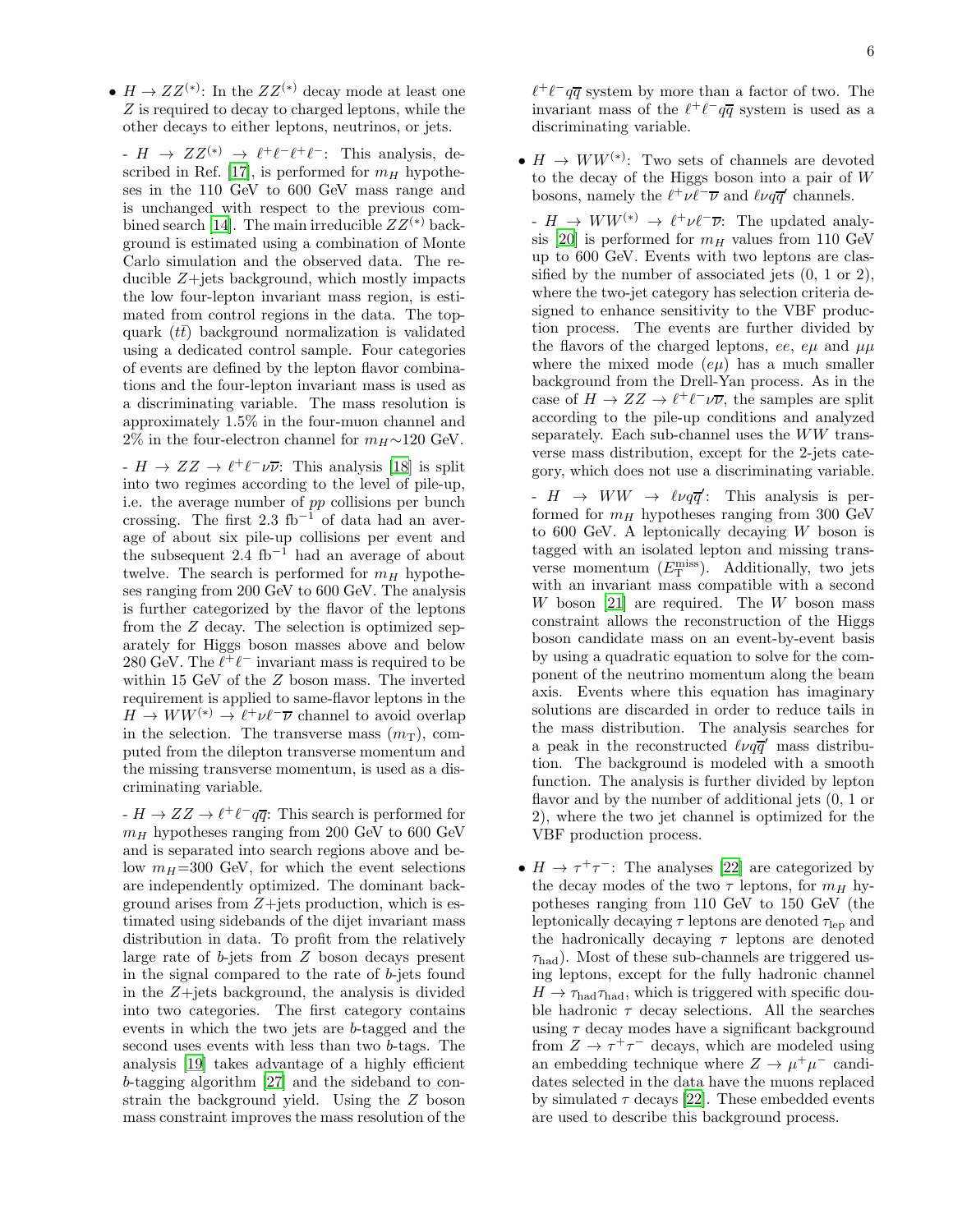$-H \rightarrow \tau_{\rm lep} \tau_{\rm lep}$ : In this channel events are separately analyzed in four disjoint categories based on the number of reconstructed jets in the event [\[22\]](#page-18-16). There are two categories specifically aimed towards the gluon fusion production process, with or without a jet, one for the VBF production process and one for the Higgs boson production in association with a hadronically decaying vector boson. Each iet category requires at least one jet with  $p_T$  above 40 GeV. The collinear approximation [\[28](#page-19-3)] is used to reconstruct the  $\tau\tau$  invariant mass, which is used as the discriminating variable. All three combinations of  $e$  and  $\mu$  are used, except in the 0-jets category, which uses only the  $e\mu$  candidate events where the effective mass is used as a discriminating variable.

 $-H \rightarrow \tau_{\rm lep} \tau_{\rm had}$ : There are seven separate categories in this sub-channel. The selection of VBFlike events requires two jets with oppositely signed pseudorapidities  $\eta$ ,  $|\Delta \eta_{ij}| > 3.0$  and a dijet invariant mass larger than 300 GeV, in which events with electrons and muons are combined due to the limited number of candidates. In the other subchannels, electron and muon final states are considered separately. The remaining candidate events are categorized according to the number of jets with transverse momenta in excess of 25 GeV, the 0-jets category being further subdivided based on whether the  $E_{\rm T}^{\rm miss}$  exceeds 20 GeV or not. The Missing Mass Calculator (MMC) technique [\[29\]](#page-19-4) is used to estimate the  $\tau\tau$  invariant mass, which is used as a discriminating variable.

-  $H$  + jet  $\rightarrow \tau_{\text{had}}\tau_{\text{had}}$  + jet: Events are triggered using a selection of two hadronically decaying  $\tau$ leptons with transverse energy thresholds varying according to the running conditions [\[22\]](#page-18-16). Two oppositely-charged hadronically decaying  $\tau$  candidates are required along with one jet with transverse momentum larger than 40 GeV,  $E_{\rm T}^{\rm miss}$  > 20 GeV and a reconstructed invariant mass of the two  $\tau$  leptons and the jet greater than 225 GeV. In addition to the Z background there is a significant multijet background which is estimated using data-driven methods. The  $\tau\tau$  invariant mass is estimated via the collinear approximation and is used as a discriminating variable after further selections on the momentum fractions carried away by visible  $\tau$  decay products.

•  $H \to b\bar{b}$ : The  $ZH \to \ell^+\ell^-b\bar{b}$ ,  $ZH \to \nu\bar{\nu}b\bar{b}$ , and  $WH \rightarrow \ell \nu b\bar{b}$  analyses [\[23](#page-18-17)] are performed for  $m_H$ ranging from 110 GeV to 130 GeV. All three analyses require two *b*-tagged jets (one with  $p_T > 45$  GeV and the other with  $p_T > 25$  GeV) and the invariant mass of the two  $b$ -jets,  $m_{bb}$ , is used as a discriminating variable. The  $ZH \to \ell^+\ell^-b\overline{b}$  analysis requires a dilepton invariant mass in the range 83 GeV<  $m_{\ell\ell}$  < 99 GeV and  $E_{\rm T}^{\rm miss}$  < 50 GeV to suppress the  $t\bar{t}$  background. The  $WH \rightarrow \ell\nu b\bar{b}$  analysis re-

quires  $E_T^{\text{miss}} > 25$  GeV, the transverse mass of the lepton- $E_{\rm T}^{\rm miss}$  system to be in excess of 40 GeV, and no additional leptons with  $p_T > 20$  GeV. The  $ZH \rightarrow \nu\overline{\nu}b\overline{b}$  analysis requires  $E_{\rm T}^{\rm miss} > 120$  GeV, as well as  $p_T^{\text{miss}} > 30$  GeV, where  $p_T^{\text{miss}}$  is the missing transverse momentum determined from the tracks associated with the primary vertex. To increase the sensitivity of the search, the  $m_{bb}$  distribution is examined in sub-channels with different signal-tobackground ratios. In the searches with one or two charged leptons, the division is made according to four bins in transverse momentum  $p_{\text{T}}^V$  of the reconstructed vector boson  $V: p_{\text{T}}^V < 50 \text{ GeV}, 50 \text{ GeV} \leq$  $p_{\textrm{T}}^V < 100$  GeV,  $100$  GeV  $\leq p_{\textrm{T}}^V < 200$  GeV and  $p_{\text{T}}^V \geq 200 \text{ GeV}$ . In the  $ZH \to \nu \bar{\nu} b\bar{b}$  search the  $E_{\text{T}}^{\text{miss}}$ is used to define three sub-channels corresponding to 120 GeV  $\lt E_T^{\text{miss}} \lt 160$  GeV, 160 GeV  $\le$  $E_{\rm T}^{\rm miss}$  < 200 GeV, and  $E_{\rm T}^{\rm miss}$   $\geq$  200 GeV. No categorization is made based on lepton flavor.

#### <span id="page-7-0"></span>IV. SYSTEMATIC UNCERTAINTIES

The sources of systematic uncertainties and their effects on the signal and background rates  $\nu_k(\alpha)$  and discriminating variable distributions  $f_k(x|\alpha)$  are described in detail for each channel in Refs. [\[16](#page-18-10)[–23](#page-18-17)]. The sources of systematic uncertainty are decomposed into uncorrelated components, such that the constraint terms factorize as in Eq. [\(7\)](#page-3-2). The main focus of the combination of channels is the correlated effect of given sources of uncertainties across channels. Typically, the correlated effects arise from the ingredients common to several channels, for example the simulation, the lepton and photon identification, and the integrated luminosity. The sources of systematic uncertainty affecting the signal model are frequently different from those affecting the backgrounds, which are often estimated from control regions in the data. The dominant uncertainties giving rise to correlated effects are those associated with theoretical predictions for the signal production cross sections and decay branching fractions, as well as those related to detector response affecting the reconstruction of electrons, photons, muons, jets,  $E_{\rm T}^{\rm miss}$  and b-tagging. The log-normal constraint terms are used for uncertainties in the signal and background normalizations, while Gaussian constraints are used for uncertainties affecting the shapes of the pdfs.

#### A. Theoretical Uncertainties Affecting the Signal

The Higgs boson production cross sections are computed up to next-to-next-to-leading order (NNLO) [\[30](#page-19-5)– [35\]](#page-19-6) in QCD for the gluon fusion  $(gq \rightarrow H)$  process, including soft-gluon resummation up to next-to-next-toleading log (NNLL) [\[36\]](#page-19-7) and next-to-leading-order (NLO) electroweak corrections [\[37,](#page-19-8) [38](#page-19-9)]. These predictions are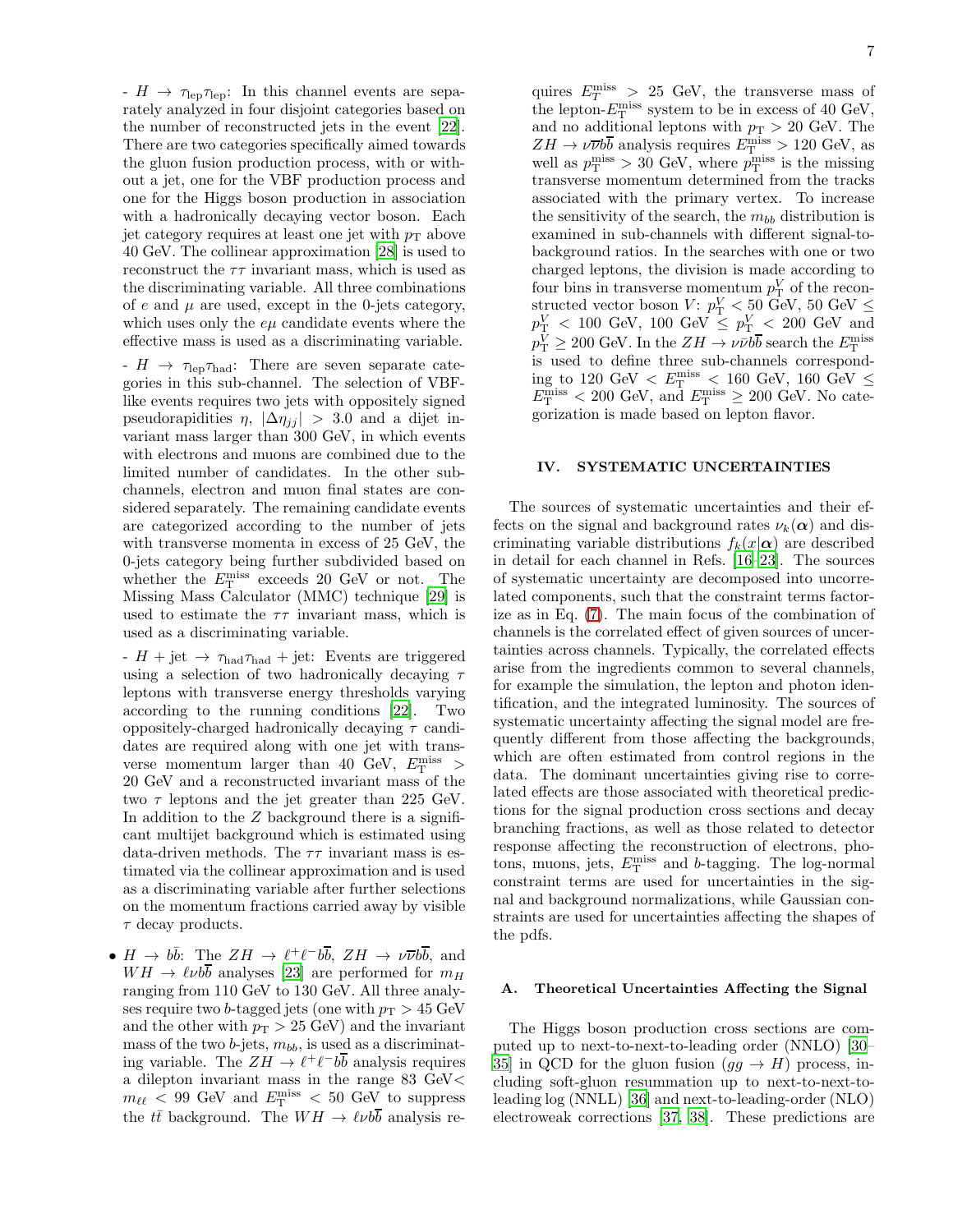compiled in Refs. [\[39](#page-19-10)[–41\]](#page-19-11). The cross section for the VBF process is estimated at NLO [\[42](#page-19-12)[–44\]](#page-19-13) and approximate NNLO QCD [\[45](#page-19-14)]. The cross sections for the associated production processes  $(q\bar{q} \rightarrow WH/ZH)$  are computed at NLO [\[46,](#page-19-15) [47\]](#page-19-16), NNLO [\[48\]](#page-19-17) QCD and NLO electroweak [\[47\]](#page-19-16). The cross section for the associated production with a  $t\bar{t}$  pair  $(q\bar{q}/gg \to t\bar{t}H)$  are estimated at NLO [\[49](#page-19-18)[–53\]](#page-19-19). The Higgs boson production cross sections and decay branching ratios [\[54](#page-19-20)[–58\]](#page-19-21), as well as their related uncertainties, are compiled in Ref. [\[59\]](#page-19-22). The QCD scale uncertainties for  $m_H$ =120 GeV amount to  $^{+12}_{-8}$ % for the  $gg \to H$  process,  $\pm 1\%$  for the  $qq' \to qq'H$  and associated  $WH/ZH$  processes, and  $^{+3}_{-9}$ % for the  $q\bar{q}/gg \to t\bar{t}H$ process. The uncertainties related to the parton distribution functions (PDF) amount to  $\pm 8\%$  for the predominantly gluon-initiated processes  $gg \to H$  and  $gg \to t\bar{t}H$ , and  $\pm 4\%$  for the predominantly quark-initiated processes  $qq' \rightarrow qq'H$  and  $WH/ZH$  processes [\[60](#page-19-23)]. The theoretical uncertainty associated with the exclusive Higgs boson production process with one additional jet in the  $H \to WW^{(*)} \to \ell^{\frac{1}{2}} \nu \ell^{-} \overline{\nu}$  channel amounts to  $\pm 20\%$  and is treated according to the prescription of Refs. [\[25](#page-19-0), [61\]](#page-19-24). An additional theoretical uncertainty on the signal normalization, to account for effects related to off-shell Higgs boson production and interference with other SM processes, is assigned at high Higgs boson masses  $(m_H >$ 300 GeV) and estimated as  $\pm 150\% \times (m_H/\text{TeV})^3$  [\[61](#page-19-24)[–64\]](#page-19-25).

# B. Theoretical Uncertainties Affecting the Background

In the  $H \to \gamma\gamma$  and  $H \to WW \to \ell\nu q\bar{q}'$  channels the backgrounds are estimated from a fit to the data. This removes almost all sensitivity to the corresponding theoretical uncertainties. In the case of the  $H \to \gamma\gamma$  analysis an additional uncertainty is assigned to take into account possible inadequacies of the analytical background model chosen. Theoretical uncertainties enter in all other channels where theoretical calculations are used for background estimates. In particular, both signal and background processes are sensitive to the parton distribution functions, the underlying event simulation, and the parton shower model.

The  $ZZ^{(*)}$  continuum process is the main background for the  $H \to ZZ^{(*)} \to \ell^+ \ell^- \ell^+ \ell^-$  and  $H \to ZZ \to \ell^+ \ell^- \ell^ \ell^+ \ell^- \nu \overline{\nu}$  analyses and is also part of the backgrounds in the  $H \to ZZ \to \ell^+\ell^- q\overline{q}$  channel. An NLO prediction [\[65](#page-19-26)] is used for the normalization. The QCD scale uncertainty has a  $\pm 5\%$  effect on the expected  $ZZ^{(*)}$  background, and the effect due to the PDF and  $\alpha_{\rm S}$  uncertainties is  $\pm 4\%$  and  $\pm 8\%$  for quark-initiated and gluon-initiated processes respectively. An additional theoretical uncertainty of  $\pm 10\%$  on the inclusive  $ZZ^{(*)}$  cross section is conservatively included due to the missing higher-order QCD corrections for the gluon-initiated process. This theoretical uncertainty is treated as uncorrelated for the different channels due to the different acceptance in the

 $H \to ZZ^{(*)} \to \ell^+ \ell^- \ell^+ \ell^-$  and  $H \to ZZ \to \ell^+ \ell^- \nu \overline{\nu}$  channels and because its contribution to the  $H \rightarrow ZZ \rightarrow$  $\ell^+\ell^-q\overline{q}$  channel is small.

In most other channels the overall normalization of the main backgrounds is not estimated from theoretical predictions; however, simulations are used to model the pdfs  $f(x|\alpha)$  or the scale factors used to extrapolate from the control regions to the signal regions. For example, in the  $H \to WW^{(*)} \to \ell^+ \nu \ell^- \overline{\nu}$  channel the main backgrounds are continuum  $WW^{(*)}$  and  $t\bar{t}$  production. Their normalizations are estimated in control regions; however, the factors used to extrapolate to the signal region are estimated with the NLO simulation [\[66](#page-19-27)].

# C. Experimental Uncertainties

The uncertainty on the integrated luminosity is considered as being fully correlated among channels and amounts to  $\pm 3.9\%$  [\[67](#page-19-28), [68](#page-19-29)].

The detector-related sources of systematic uncertainty can affect various aspects of the analysis: (a) the overall normalization of the signal or background, (b) the migration of events between categories and (c) the shape of the discriminating variable distributions  $f(x|\alpha)$ . Similarly to the theoretical uncertainties, experimental uncertainties on the event yields (a) are treated using a log-normal  $f_p(a_p|\alpha_p)$  constraint pdf. In cases (b) and (c) a Gaussian constraint is applied.

The experimental sources of systematic uncertainty are modeled using the classification detailed below. Their effect on the signal and background yields in each channel separately is reported in Table [II.](#page-9-0) The various sources of systematic uncertainty have in some cases been grouped for a concise presentation (e.g. the jet energy scale and b-tagging efficiencies), while the full statistical model of the data provides a more detailed account of the various systematic effects including the effect on the pdfs  $f(x|\alpha)$ . The assumptions made in the treatment of systematics are outlined below.

- The uncertainty in the trigger and identification efficiencies are treated as fully correlated for electrons and photons. The energy scale and resolution for photons and electrons are treated as uncorrelated sources of uncertainty.
- The uncertainties affecting muons are separated into those related to the inner detector (ID) and the muon spectrometer (MS) in order to provide a better description of the correlated effect among channels using different muon identification criteria and different ranges of muon transverse momenta.
- The Jet Energy Scale and Jet Energy Resolution are sensitive to a number of uncertain quantities, which depend on  $p<sub>T</sub>$ ,  $\eta$ , and flavor of the jet. Measurements of the JES and JER result in complicated correlations among these components. Build-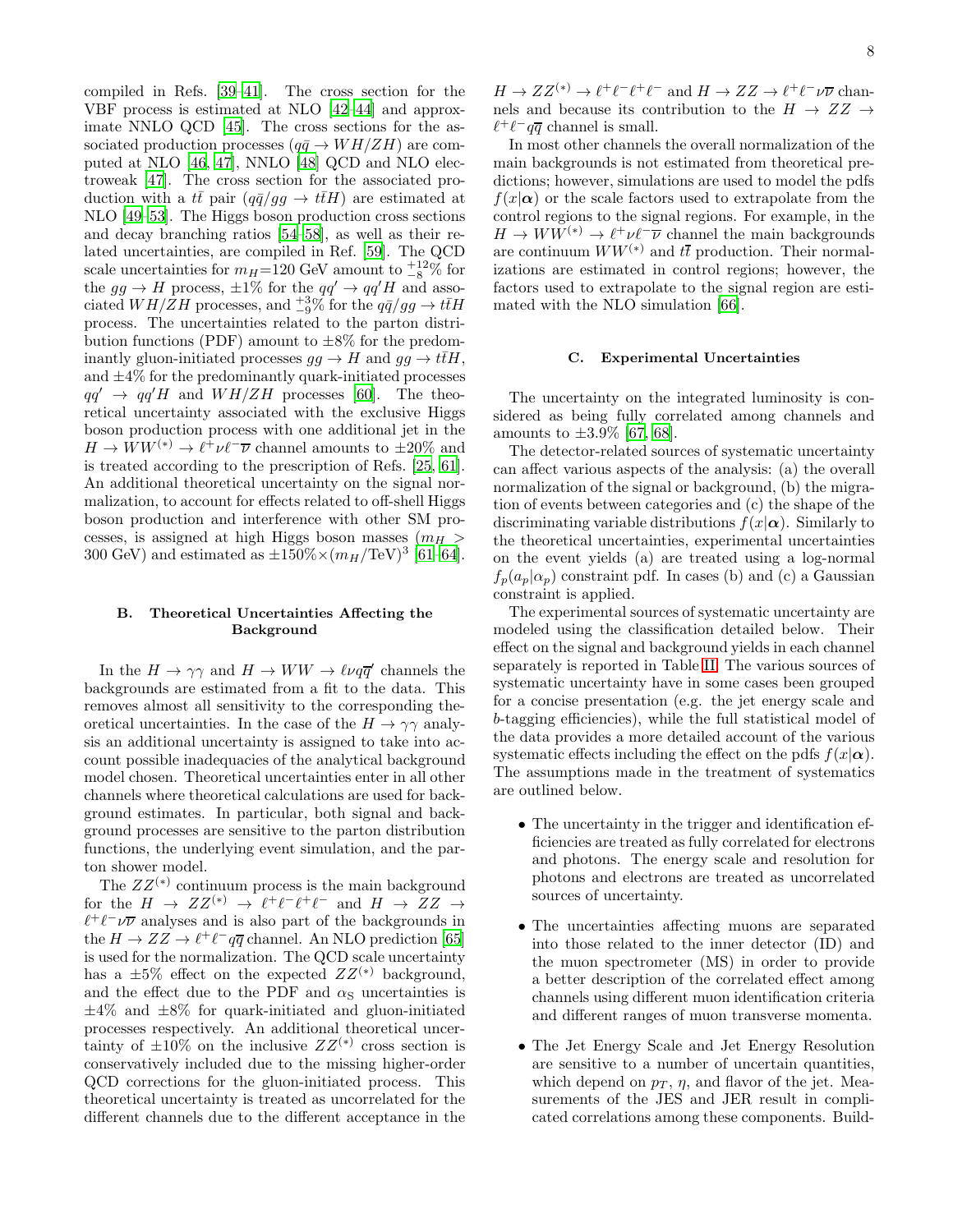<span id="page-9-0"></span>TABLE II. A summary of the main correlated experimental systematic uncertainties. The uncorrelated systematic uncertainties are summarized in a single combined number. The uncertainties indicate the  $\pm 1\sigma$  relative variation in the signal and background yields in (%). The signal corresponds to a Higgs boson mass hypothesis of 125 GeV except for  $H \to ZZ \to \ell^+ \ell^- q \overline{q}$ ,  $H \to \overline{q} \overline{q}$  $ZZ \to \ell^+ \ell^- \nu \overline{\nu}$  and  $H \to WW \to \ell \nu q \overline{q}'$ , which are quoted at 350 GeV.

|                                                            | $H \to \gamma\gamma$        |                              | $H \rightarrow ZZ^{(*)}$ |                                | $H \to WW^{(*)}$                          |                          |                              | $H \rightarrow \tau^+ \tau^-$ |                                            | $H \to b\overline{b}$ |                  |
|------------------------------------------------------------|-----------------------------|------------------------------|--------------------------|--------------------------------|-------------------------------------------|--------------------------|------------------------------|-------------------------------|--------------------------------------------|-----------------------|------------------|
|                                                            |                             | $\ell\ell\ell\ell$           |                          | $\ell\ell\nu\nu$ $\ell\ell qq$ | $\ell\nu\ell\nu$                          |                          |                              |                               | $\ell\nu qq$ Tlep Thad Tlep Tlep Thad Thad |                       | $ZH\quad WH$     |
| Relative Uncertainty on Signal Yields                      |                             |                              |                          |                                |                                           |                          |                              |                               |                                            |                       |                  |
| Luminosity                                                 | $\pm 3.9$                   | $\pm 3.9$                    | $\pm 3.9$                | $\pm 3.9$                      | $\pm 3.9$                                 | $\pm 3.9$                | $\pm 3.9$                    | $\pm 3.9$                     | $\pm 3.9$                                  | $\pm 3.9$             | $\pm 3.9$        |
| $e/\gamma$ efficiency                                      | $\substack{+13.5 \\ -11.9}$ | $\pm 3.2$                    | $\pm 1.3$                | $\Box$                         | $\pm 1.5$                                 | $\pm 0.9$                | $\pm 2.9$                    | $\pm 2.0$                     | $\blacksquare$                             | $\pm 1.2$             |                  |
| $e/\gamma$ energy scale                                    |                             | $\overline{\phantom{0}}$     | $\pm 0.4$                | $\overline{\phantom{a}}$       | $\pm 0.7$                                 |                          | $^{+1.4}_{+0.3}$             | $\pm 0.3$                     | ÷,                                         | $^{+0.3}_{-0.4}$      | $\pm 0.2$        |
| $e/\gamma$ resolution                                      |                             | $\overline{a}$               | $\pm 0.1$                | $\overline{\phantom{a}}$       | $\pm 0.1$                                 |                          | $\overline{\phantom{0}}$     | $+0.2$<br>$-0.5$              |                                            | ÷                     | $-0.2$<br>$-0.1$ |
| $\mu$ efficiency                                           |                             | $\pm 0.2$                    | $\pm 0.4$                | $\overline{\phantom{a}}$       | $\pm 0.1$                                 | $\pm 0.3$                | $\pm 1.0$                    | $\pm 2.0$                     | $\bar{a}$                                  | $\pm 0.4$             | $\overline{a}$   |
| $\mu$ resolution (ID)                                      |                             | $\overline{a}$               | $\pm 0.1$                | $\overline{\phantom{a}}$       | $\pm 0.1$                                 |                          |                              | $\bf+0.2$<br>$-0.5$           |                                            | $\pm 0.1$             |                  |
| $\mu$ resolution (MS)                                      |                             | $\overline{\phantom{0}}$     | $\pm 0.1$                | $\bar{a}$                      | $\pm 0.1$                                 |                          | -                            | $\blacksquare$                |                                            | $^{+0.2}_{-0.1}$      |                  |
| $\mathrm{Jet}/E_{\mathrm{T}}^{\mathrm{miss}}$ energy scale |                             | $\overline{\phantom{a}}$     | $\pm 2.5$                | $^{+3.5}_{-3.4}$               | $+2.2$<br>$-3.4$                          | $+7.6$<br>$-7.0$         | $^{+1.3}_{-1.8}$             | $\pm 0.9$                     | $+13.7$<br>$-16.5$                         | $+4.1$<br>$-5.0$      | $+2.7$<br>$-5.1$ |
| Jet energy resolution                                      |                             | $\qquad \qquad \blacksquare$ | $\pm 1.1$                | $\pm 4.2$                      | $\pm 1.1$                                 | $^{+8.4}_{-7.8}$         | $\qquad \qquad \blacksquare$ | $\pm 0.3$                     | $\pm 2.4$                                  | $\pm 2.9$             | $\pm 2.6$        |
| $b$ -tag efficiency                                        | ÷,                          | $\qquad \qquad \blacksquare$ |                          | $\pm 0.9 \pm 0.02$             | $\pm 0.02$                                | $+6.1$<br>$-5.7$         |                              | $\qquad \qquad \blacksquare$  | $\overline{a}$                             | $\pm 9.5$             | $\pm 9.4$        |
| $\tau$ efficiency                                          |                             | $\overline{\phantom{0}}$     |                          |                                |                                           | $\blacksquare$           | $\pm 4.2$                    | $\blacksquare$                | $\pm 8.0$                                  | $\frac{1}{2}$         |                  |
| Uncorrelated Uncertainties                                 | $\pm 0.2$                   | $\pm 5.0$                    | $^{+7.8}_{-7.2}$         | $^{+12.0}_{-10.7}$             | $\pm 3.4$                                 | $\pm 1.5$                | $\overline{a}$               | $+1.1$<br>$-2.0$              | $^{+3.7}_{-4.2}$                           | $\pm 1.7$             | $\pm 2.8$        |
|                                                            |                             |                              |                          |                                | Relative Uncertainty on Background Yields |                          |                              |                               |                                            |                       |                  |
| Luminosity                                                 |                             | $+3.7$<br>$-3.5$             | $+2.8$<br>$-2.7$         | $\pm 0.2$                      | $\pm 0.5$                                 |                          | $^{+2.7}_{-2.6}$             | $+3.5$<br>$-3.4$              |                                            |                       |                  |
| $e/\gamma$ efficiency                                      |                             | $\pm 1.8$                    | $\pm 0.9$                | ÷,                             | $\pm 1.4$                                 | $\pm 0.9$                | $\pm 2.0$                    | $+0.5$<br>$-1.4$              |                                            |                       |                  |
| $e/\gamma$ energy scale                                    |                             | $\overline{\phantom{0}}$     | $+3.1$<br>$-2.2$         |                                | $+0.5$<br>$-0.4$                          |                          | $+0.8$<br>$-0.5$             | $\pm 0.7$                     |                                            | $\pm 0.1$             | $\pm 0.3$        |
| $e/\gamma$ resolution                                      |                             |                              | $+1.1$<br>$-0.8$         |                                | $\pm 0.2$                                 |                          | $\overline{\phantom{0}}$     | $+1.6$<br>$-1.7$              |                                            | $+0.6$<br>$-0.2$      | $\pm 0.1$        |
| $\mu$ efficiency                                           |                             | $\pm 0.1$                    | $\pm 0.3$                | $\overline{\phantom{a}}$       | $\pm 0.12$                                | $\pm 0.3$                | $\pm 0.7$                    | $+0.5$<br>$-1.5$              |                                            |                       |                  |
| $\mu$ resolution (ID)                                      |                             |                              | $\pm 0.2$                | $\overline{a}$                 | $\pm 0.2$                                 |                          |                              | $+1.6$<br>$-1.8$              |                                            | $\pm 0.1$             |                  |
| $\mu$ resolution (MS)                                      |                             | ÷,                           | $\pm 0.2$                | $\overline{a}$                 | $\pm 0.2$                                 |                          | ÷,                           | $\overline{\phantom{a}}$      |                                            | $\pm 0.1$             |                  |
| $\mathrm{Jet}/E_{\mathrm{T}}^{\mathrm{miss}}$ energy scale |                             | ÷,                           | $^{+6.1}_{-4.6}$         | $\pm 0.4$                      | $+4.0$<br>$-5.6$                          |                          |                              | ÷,                            | $\overline{\phantom{m}}$                   | $+0.5$<br>$-0.0$      | $+2.2$<br>$-1.6$ |
| Jet energy resolution                                      |                             | $\frac{1}{2}$                | $\pm 1.7$                | $\pm 0.1$                      | $\pm 1.2$                                 |                          |                              |                               | $\overline{a}$                             | $\pm 0.3$             | $\pm 0.9$        |
| $b$ -tag efficiency                                        | ÷,                          | $\qquad \qquad \blacksquare$ | $+5.2$<br>$-4.4$         |                                | $+1.4$<br>$-1.1$                          |                          | $\overline{\phantom{0}}$     | $\pm 0.1$                     | ÷,                                         | $\pm 1$               | $\pm 1$          |
| $\tau$ efficiency                                          | ÷                           | $\overline{\phantom{0}}$     | ÷,                       | $\overline{\phantom{a}}$       | $\overline{\phantom{0}}$                  | $\overline{\phantom{a}}$ | $\pm 3.0$                    | $\overline{\phantom{a}}$      | $\blacksquare$                             | $\frac{1}{2}$         |                  |
| Uncorrelated Uncertainties                                 | $\blacksquare$              | $\pm 10.0$                   | $\pm 4.9$                | $+2.3$<br>$^{-2.1}$            | $\pm 12.0$                                |                          | $\pm 10.2$                   | $+5.5$<br>$-6.3$              | $\pm 10.3$                                 | $\pm 5.5$             | $^{+2.8}_{-2.9}$ |

ing a complete model of the response to these correlated sources of uncertainty is intricate. Here, a simplified scheme is used in which independent JES and JER nuisance parameters are associated to channels with significantly different kinematic requirements and scattering processes with different kinematic distributions or flavor composition. This scheme includes a specific treatment for b-jets. The sensitivity of the results to various assumptions in the correlation between these sources of uncertainty has been found to be negligible. Furthermore, an additional component to the uncertainty in  $E_{\rm T}^{\rm miss}$ ,

which is uncorrelated with the JES uncertainty, is included.

• While the  $\tau$  energy scale uncertainty is expected to be partially correlated with the JES, here it is treated as an uncorrelated source of uncertainty. This choice is based on the largely degenerate effect due to the uncertainty associated with the embedding procedure, in which the simulated detector response to hadronic  $\tau$  decays is merged with a sample of  $Z \rightarrow \mu^+\mu^-$  data events. Furthermore, the uncertainty of this embedding procedure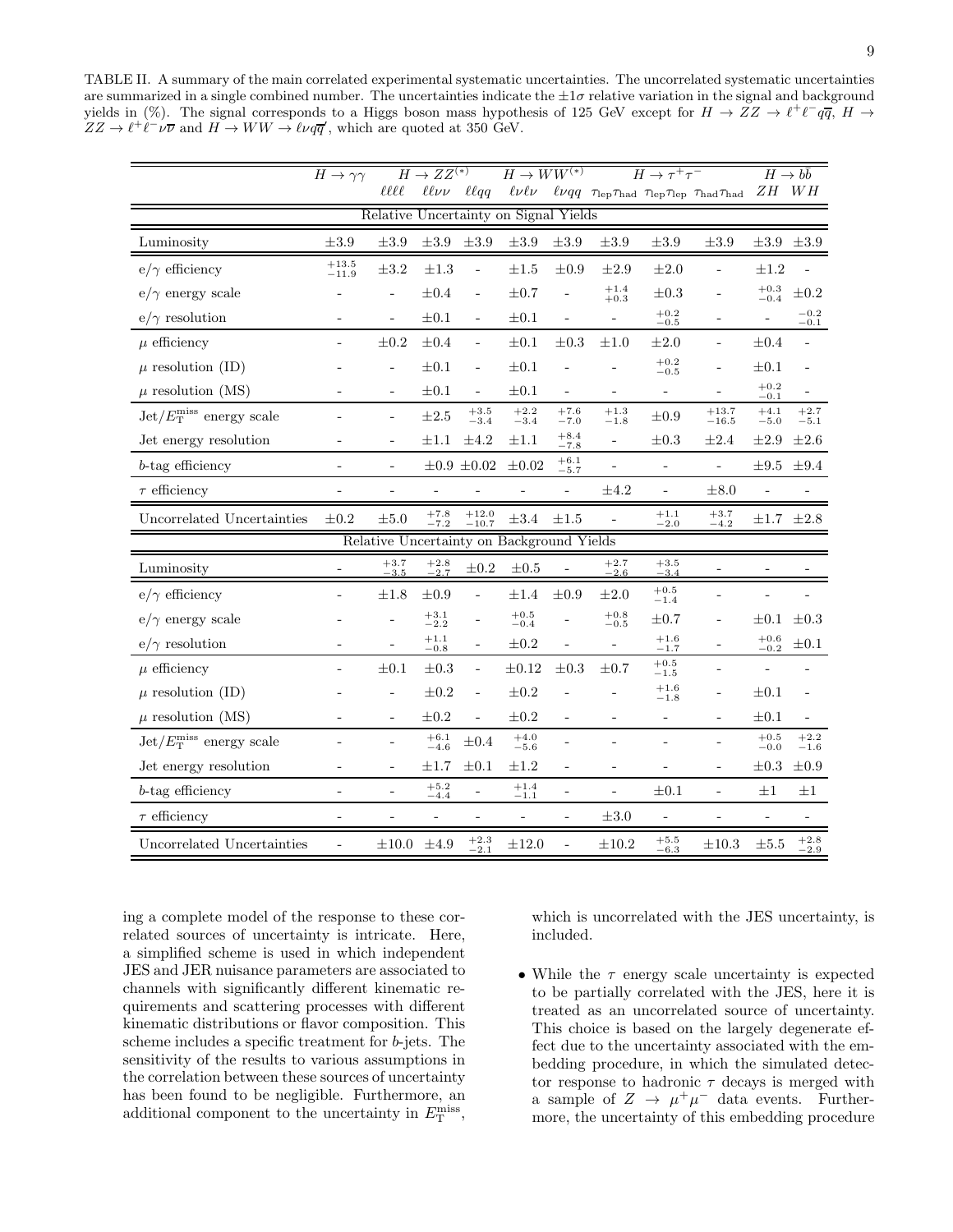is treated separately for signal and background processes, which is a conservative approach given that  $Z\to\tau^+\tau^-$  sideband effectively constrains this nuisance parameter.

• The b-tagging systematic uncertainty is decomposed into five fundamental sources in the  $H \to b\bar{b}$ channels, while a simplified model with a single source is used in the  $H \to ZZ \to \ell^+ \ell^- q \overline{q}$  channel. The uncertainty in the b-veto is considered uncorrelated with the uncertainty in the b-tagging efficiency.

The effect of these systematic uncertainties depends on the final state, but is typically small compared to the theoretical uncertainty of the production cross section.

The electron and muon energy scales are directly constrained by  $Z \to e^+e^-$  and  $Z \to \mu^+\mu^-$  events; the impact of the resulting systematic uncertainty on the four-lepton invariant mass is of the order of  $\pm 0.5\%$  for electrons and negligible for muons. The impact of the photon energy scale systematic uncertainty on the diphoton invariant mass is approximately  $\pm 0.6\%$ .

### D. Background Measurement Uncertainty

The estimates of background normalizations and model parameters from control regions or sidebands are the main remaining source of uncertainty. Because of the differences in control regions these uncertainties are not correlated across channels.

In the case of the  $H \to b\bar{b}$  channels the background normalizations are constrained both from sideband fits and from auxiliary measurements based on the MC prediction of the main background processes  $(Z+{\text{jets}}, W+{\text{jets}})$ and  $t\bar{t}$ .

The uncorrelated sources of systematic uncertainties are summarized as a single combined number in Table [II](#page-9-0) for each channel.

#### E. Summary of the Combined Model

To cover the search range efficiently between  $m_H$ =110 GeV and  $m_H$ =600 GeV, the signal and backgrounds are modeled and the combination performed in  $m_H$  steps that reflect the interplay between the invariant mass resolution and the natural width of the Higgs boson. In the low mass range, where the high mass-resolution  $H \to \gamma \gamma$  and  $H \to ZZ^{(*)} \to \ell^+ \ell^- \ell^+ \ell^-$  channels dominate, the signal is modeled in steps from 500 MeV to 2 GeV. For higher masses the combination is performed with step sizes ranging from 2 GeV to 20 GeV. The  $m_H$ step sizes are given in Table [III.](#page-10-1)

The combined model and statistical procedure are implemented within the RooFit, HistFactory, and RooStats software framework [\[26](#page-19-1), [69,](#page-19-30) [70\]](#page-19-31). As shown in

TABLE III. Step sizes in Higgs boson mass hypotheses at which the signal and backgrounds are modeled.

<span id="page-10-1"></span>

| $m_H\ [{\rm GeV}]$ | Step size                 |
|--------------------|---------------------------|
| $110 - 120$        | $1 \overline{\text{GeV}}$ |
| $120 - 130$        | $0.5\,\mathrm{GeV}$       |
| $130 - 150$        | $1 \text{ GeV}$           |
| $150 - 290$        | $2 \text{ GeV}$           |
| $290 - 350$        | $5 \text{ GeV}$           |
| 350-400            | $10 \text{ GeV}$          |
| $400 - 600$        | $20 \text{ GeV}$          |
|                    |                           |

Table [I,](#page-2-0) the number of channels included in the combination depends on the hypothesized value of  $m<sub>H</sub>$ . The details for the number of channels, nuisance parameters, and constraint terms for various  $m<sub>H</sub>$  ranges are shown in Table [IV.](#page-10-2) For  $m_H$ = 125 GeV there are 70 channels included in the combined statistical model and the associated dataset is comprised of more than 22,000 unbinned events and 8,000 bins. For  $m_H$ = 350 GeV there are 46 channels included in the combined statistical model and the associated dataset is comprised only of binned distributions, for which there are more than 4,000 bins. Due to the limited size of the MC samples, additional nuisance parameters and constraint terms are included in the model to account for the statistical uncertainty in the MC templates. The difference between the number of nuisance parameters and the number of constraints reported in Table [IV](#page-10-2) corresponds to the number of nuisance parameters without external constraints, which are estimated in data control regions or sidebands.

<span id="page-10-2"></span>TABLE IV. Details of the combined model for different  $m_H$ ranges. The table shows the number of channels, nuisance parameters associated with systematic uncertainties, number of constraint terms, and number of additional nuisance parameters and constraints associated to limited MC sample sizes.

| GeV<br>$m_H$ |    |     | Channels Nuisance Constraints MC stat |     |
|--------------|----|-----|---------------------------------------|-----|
| $110 - 130$  | 70 | 287 | 159                                   | 180 |
| $131 - 150$  | 67 | 210 | 119                                   | 140 |
| $152 - 198$  | 46 | 83  | 80                                    | 78  |
| $200 - 278$  | 52 | 199 | 119                                   | 120 |
| $280 - 295$  | 52 | 208 | 118                                   | 119 |
| 300          | 58 | 281 | 120                                   | 121 |
| $305 - 400$  | 46 | 269 | 111                                   | 112 |
| $420 - 480$  | 46 | 238 | 111                                   | 112 |
| 500–600      | 46 | 201 | 111                                   | 112 |

# <span id="page-10-0"></span>V. STATISTICAL PROCEDURES

The procedures for computing frequentist  $p$ -values used for quantifying the agreement of the data with the background-only hypothesis and for determining exclusion limits are based on the profile likelihood ratio test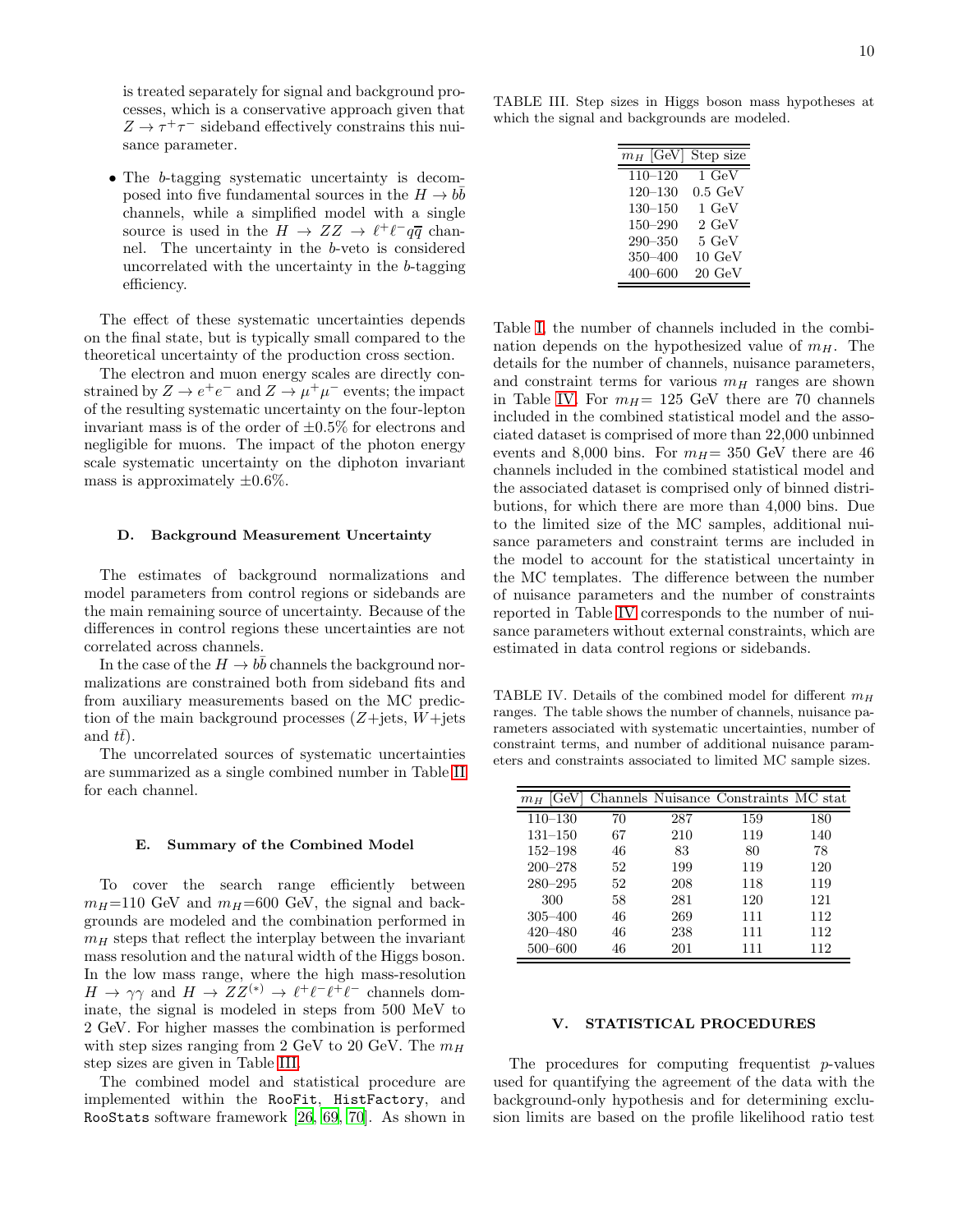statistic.

For a given dataset  $\mathcal{D}_{com}$  and values for the global observables  $G$  there is an associated likelihood function of  $\mu$  and  $\theta$  derived from the combined model over all channels including all constraint terms in Eq. [\(7\)](#page-3-2)

$$
L(\mu, \theta; m_H, \mathcal{D}_{\text{com}}, \mathcal{G}) = f_{\text{tot}}(\mathcal{D}_{\text{com}}, \mathcal{G} | \mu, m_H, \theta) . \quad (9)
$$

The notation  $L(\mu, \theta)$  leaves the dependence on the data implicit.

## A. The Test Statistics and Estimators of  $\mu$  and  $\theta$

The statistics used to test different values of the strength parameter  $\mu$  are defined in terms of a likelihood function  $L(\mu, \theta)$ . The maximum likelihood estimates (MLEs)  $\hat{\mu}$  and  $\hat{\theta}$  are the values of the parameters that maximize the likelihood function  $L(\mu, \theta)$ . The conditional maximum likelihood estimate (CMLE)  $\hat{\boldsymbol{\theta}}(\mu)$  is the value of  $\theta$  that maximizes the likelihood function with  $\mu$  fixed. The tests are based on the profile likelihood ratio  $\lambda(\mu)$ , which reflects the level of compatibility between the data and  $\mu$ . It is defined as

$$
\lambda(\mu) = \frac{L(\mu, \hat{\hat{\boldsymbol{\theta}}}(\mu))}{L(\hat{\mu}, \hat{\boldsymbol{\theta}})}.
$$
\n(10)

Physically, the rate of signal events is non-negative, thus  $\mu \geq 0$ . However, it is convenient to define the estimator  $\hat{\mu}$  as the value of  $\mu$  that maximizes the likelihood, even if is negative (as long as the pdf  $f_c(x_c|\mu, \theta) \geq 0$ everywhere). In particular,  $\hat{\mu}$  < 0 indicates a deficit of events with respect to the background in the signal region. Following Ref. [\[71\]](#page-19-32) a treatment equivalent to requiring  $\mu \geq 0$  is to allow  $\mu < 0$  and impose the constraint in the test statistic itself, i.e.

$$
\tilde{\lambda}(\mu) = \begin{cases}\n\frac{L(\mu, \hat{\theta}(\mu))}{L(\hat{\mu}, \hat{\theta})} & \hat{\mu} \ge 0, \\
\frac{L(\mu, \hat{\theta}(\mu))}{L(0, \hat{\theta}(0))} & \hat{\mu} < 0.\n\end{cases} \tag{11}
$$

To quantify the significance of an excess, the test statistic  $\tilde{q}_0$  is used to test the background-only hypothesis  $\mu = 0$  against the alternative hypothesis  $\mu > 0$ . It is defined as

$$
\tilde{q}_0 = \begin{cases}\n-2\ln\lambda(0) & \hat{\mu} > 0, \\
+2\ln\lambda(0) & \hat{\mu} \le 0.\n\end{cases}
$$
\n(12)

Instead of defining the test statistic to be identically zero for  $\hat{\mu} \leq 0$  as in Ref. [\[71](#page-19-32)], this sign change is introduced in order to probe p-values larger than 50%.

For setting an upper limit on  $\mu$ , the test statistic  $\tilde{q}_{\mu}$ is used to test the hypothesis of signal events being produced at a rate  $\mu$  against the alternative hypothesis of signal events being produced at a lesser rate  $\mu' < \mu$ :

$$
\tilde{q}_{\mu} = \begin{cases}\n-2\ln \tilde{\lambda}(\mu) & \hat{\mu} \le \mu, \\
+2\ln \tilde{\lambda}(\mu) & \hat{\mu} > \mu.\n\end{cases}
$$
\n(13)

Again, a sign change is introduced in order to probe p-values larger than 50%. The test statistic  $-2 \ln \lambda(\mu)$ is used to differentiate signal events being produced at a rate  $\mu$  from the alternative hypothesis of signal events being produced at a different rate  $\mu' \neq \mu$ .

Tests of  $\mu$  are carried out with the Higgs mass  $m_H$ fixed to a particular value, and the entire procedure is repeated for values of  $m_H$  spaced in small steps.

# B. The Distribution of the Test Statistic and p-values

When calculating upper limits, a range of values of  $\mu$ is explored using the test statistic  $\tilde{q}_{\mu}$ . The value of the test statistic for the observed data is denoted  $\tilde{q}_{\mu,obs}$ . One can construct the distribution of  $\tilde{q}_{\mu}$  assuming a different value of the signal strength  $\mu'$ , which is denoted

$$
f(\tilde{q}_{\mu}|\mu', m_H, \theta) . \tag{14}
$$

The distribution depends explicitly on  $m_H$  and  $\theta$ . The p-value is given by the tail probability of this distribution, and thus the p-value will also depend on  $m_H$  and  $\theta$ . The reason for choosing the test statistic based on the profile likelihood ratio is that, with sufficiently large numbers of events, the distribution of the profile likelihood ratio with  $\mu = \mu'$  is independent of the values of the nuisance parameters and, thus also the associated p-values.

In practice, there is generally some residual dependence of the *p*-values on the value of  $\theta$ . The values of the nuisance parameters that maximize the p-value are therefore sought. Following Refs.  $[25, 72-75]$  $[25, 72-75]$  $[25, 72-75]$ , the *p*-values for testing a particular value of  $\mu$  are based on the distribution constructed at  $\hat{\theta}(\mu, \text{obs})$ , the CMLE estimated with the observed data, as follows:

$$
p_{\mu} = \int_{\tilde{q}_{\mu,\text{obs}}}^{\infty} f(\tilde{q}_{\mu}|\mu, m_H, \hat{\hat{\boldsymbol{\theta}}}(\mu, \text{obs})) d\tilde{q}_{\mu} . \qquad (15)
$$

The ensemble includes randomizing both  $\mathcal D$  and  $\mathcal G$ .

Here the distribution of  $\tilde{q}_{\mu}$  assumes that the data  $\mathcal{D}$  as well as the global observables  $\mathcal G$  are treated as measured quantities, i.e., they fluctuate upon repetition of the experiment according to the model  $f_{\text{tot}}(\mathcal{D}_{\text{com}}, \mathcal{G}|\mu, m_H, \theta)$ .

Upper limits for the strength parameter  $\mu$  are calculated using the  $CL_s$  procedure [\[76](#page-19-35)]. To calculate this limit, the quantity  $CL<sub>s</sub>$  is defined as the ratio

$$
CL_s(\mu) = \frac{p_\mu}{1 - p_b} \,,\tag{16}
$$

where  $p_b$  is the p-value derived from the same test statistic under the background-only hypothesis

<span id="page-11-0"></span>
$$
p_b = 1 - \int_{\tilde{q}_{\mu,obs}}^{\infty} f(\tilde{q}_{\mu}|0, m_H, \hat{\hat{\boldsymbol{\theta}}}\,(\mu = 0, \text{obs})) d\tilde{q}_{\mu} \,. \tag{17}
$$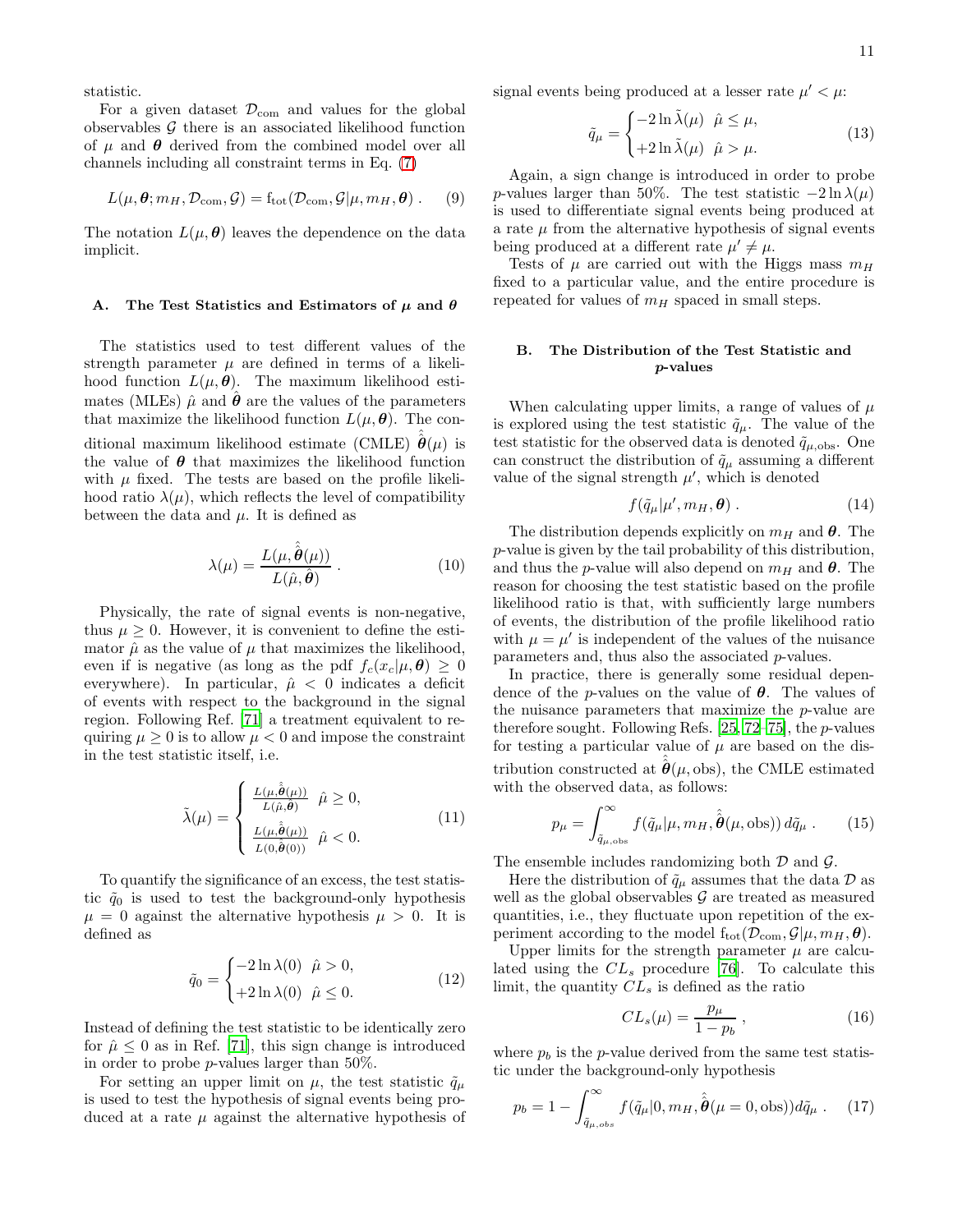The  $CL_s$  upper limit on  $\mu$  is denoted  $\mu_{\text{up}}$  and obtained by solving for  $CL_s(\mu_{\text{up}}) = 5\%$ . A value of  $\mu$  is regarded as excluded at the 95% confidence level if  $\mu > \mu_{\text{up}}$ .

The significance of an excess is based on the compatibility of the data with the background-only hypothesis. This compatibility is quantified by the following  $p$ -value:

<span id="page-12-0"></span>
$$
p_0 = \int_{\tilde{q}_{0,obs}}^{\infty} f(\tilde{q}_0|0, m_H, \hat{\tilde{\boldsymbol{\theta}}}) (\mu = 0, \text{obs})) d\tilde{q}_0 .
$$
 (18)

Note that  $p_0$  and  $p_b$  are both p-values of the backgroundonly hypothesis, but the test statistic  $\tilde{q}_0$  in Eq. [\(18\)](#page-12-0) is optimized for discovery while the test statistic  $\tilde{q}_{\mu}$  in Eq. [\(17\)](#page-11-0) is optimized for upper limits.

It is customary to convert the background-only p-value into an equivalent Gaussian significance Z (often written  $Z\sigma$ ). The conversion is defined as

$$
Z = \Phi^{-1}(1 - p_0) , \qquad (19)
$$

where  $\Phi^{-1}$  is the inverse of the cumulative distribution for a standard Gaussian.

#### C. Experimental Sensitivity and Bands

It is useful to quantify the experimental sensitivity by means of the significance one would expect to find if a given signal hypothesis were true. Similarly, the expected upper limit is the median upper limit one would expect to find if the background-only hypothesis were true. Although these are useful quantities, they are subject to a certain degree of ambiguity because the median values depend on the assumed values of all of the parameters of the model, including the nuisance parameters.

Here, the expected upper limit is defined as the median of the distribution  $f(\mu_{\text{up}}|0, m_H, \hat{\hat{\boldsymbol{\theta}}}(\mu = 0, \text{obs}))$  and the expected significance is based on the median of the distribution  $f(p_0|1, m_H, \hat{\boldsymbol{\theta}}(\mu = 1, \text{obs}))$ . The expected limit and significance thus have a small residual dependence on the observed data through  $\hat{\boldsymbol{\theta}}(\mu, \text{obs})$ .

These distributions are also used to define bands around the median upper limit. The standard presentation of upper limits includes the observed limit, the expected limit, a  $\pm 1\sigma$  and a  $\pm 2\sigma$  band. More precisely, the edges of these bands, denoted  $\mu_{\text{up}\pm 1}$  and  $\mu_{\text{up}\pm 2}$ , are defined by

$$
\int_0^{\mu_{\text{up}\pm N}} f(\mu_{\text{up}}|0, m_H, \hat{\hat{\boldsymbol{\theta}}}(\mu = 0, \text{obs})) d\mu_{\text{up}} = \Phi(\pm N)
$$
\n(20)

### <span id="page-12-2"></span>D. Asymptotic Formalism

For large data samples, the asymptotic distributions  $f(\tilde{q}_{\mu}|\mu', m_{H}, \theta)$  and  $f(\tilde{q}_{0}|\mu', m_{H}, \theta)$  are known and described in Ref. [\[71](#page-19-32)]. These formulae require the variance

of the maximum likelihood estimate of  $\mu$  given  $\mu'$  is the true value:

$$
\sigma_{\mu'} = \sqrt{\text{var}[\hat{\mu}|\mu']} \,. \tag{21}
$$

One result of Ref. [\[71](#page-19-32)] is that  $\sigma_{\mu'}$  can be estimated with an artificial dataset referred to as the Asimov dataset. This dataset is defined as a binned dataset, where the number of events in bin  $b$  is exactly the number of events expected in bin b. The value of the test statistic evaluated on the Asimov data is denoted  $\tilde{q}_{\mu,A_{\alpha}}$ , where the subscript  $A_{\alpha}$  denotes that this is the Asimov data associated with  $\alpha$ . A convenient way to estimate the variance of  $\hat{\mu}$  is

$$
\sigma_{\mu'} \approx \frac{\mu - \mu'}{\sqrt{\tilde{q}_{\mu, A_{\mu'}}}} \,. \tag{22}
$$

In the asymptotic limit,  $\tilde{q}_{\mu}$  is parabolic, thus  $\sigma_{\mu'}$  is independent of  $\mu$ . In Ref. [\[71\]](#page-19-32), the bands around the expected limit are given by

<span id="page-12-1"></span>
$$
\mu_{\text{up+N}} = \sigma(\Phi^{-1}(1 - 0.05 \Phi(N)) + N) \,. \tag{23}
$$

An improved procedure is used here in order to capture the leading deviations of  $\tilde{q}_{\mu}$  from a parabola, corresponding to departures in the distribution of  $\hat{\mu}$  from a Gaussian distribution centered at  $\mu'$  with variance  $\sigma_{\mu'}^2$ . Finding the upper limit  $\mu_{\text{up}}$  (still using the formulae in Ref. [\[71\]](#page-19-32)) for an Asimov dataset constructed with  $\boldsymbol{\alpha}_N = (\mu_N, m_H, \hat{\boldsymbol{\theta}}(\mu_N, \text{obs})),$  where  $\mu_N$  is the value of  $\mu$ corresponding to the edges of the  $\mu_{\text{up}\pm N}$  band. It is found to be more accurate than Eq. [\(23\)](#page-12-1) in reproducing the bands obtained with ensembles of pseudo-experiments. The value of  $\mu_N$  used for the  $+N\sigma$  band is the value of  $\mu$  that satisfies  $\sqrt{\tilde{q}_{\mu_N, A_0}} = N$ . The choice of  $\hat{\boldsymbol{\theta}}(\mu_N, \text{obs})$ is more indicative of  $\hat{\theta}$  for the pseudo-experiments that have  $\mu_{\rm up}$  near the corresponding band.

#### <span id="page-12-3"></span>E. Bayesian Methods

A posterior distribution for the signal strength parameter  $\mu$  can be obtained, via Bayes's theorem, with  $f_{\text{tot}}(\mathcal{D}, \mathcal{G}|\alpha)$  and a prior  $\eta(\alpha)$ . The information about the nuisance parameters from auxiliary measurements is incorporated into  $f_{tot}(\mathcal{D}, \mathcal{G}|\alpha)$  through the constraint terms  $f_p(a_p|\alpha_p)$ . As in Eq. [\(6\)](#page-3-1), the prior on  $\eta(\alpha_p)$  is taken as a uniform distribution. The upper limits are calculated for a given value of  $m_H$ , so no prior on  $m_H$  is needed. The prior on the signal strength parameter  $\mu$  is taken to be uniform as this choice leads to one-sided Bayesian credible intervals that correspond numerically with the  $CL<sub>s</sub>$ upper limits in the frequentist formalism for the simple Gaussian and Poisson cases, and have been observed to coincide in more complex situations. The one-sided, 95% Bayesian credible region is defined as

$$
\int_0^{\mu_{\rm up}} f_{\rm tot}(\mathcal{D}_{\rm sim}, \mathcal{G} | \mu, m_H, \boldsymbol{\theta}) \, \eta(\mu) \eta(\boldsymbol{\theta}) \, d\mu \, d\boldsymbol{\theta} = 0.95 \,.
$$
\n(24)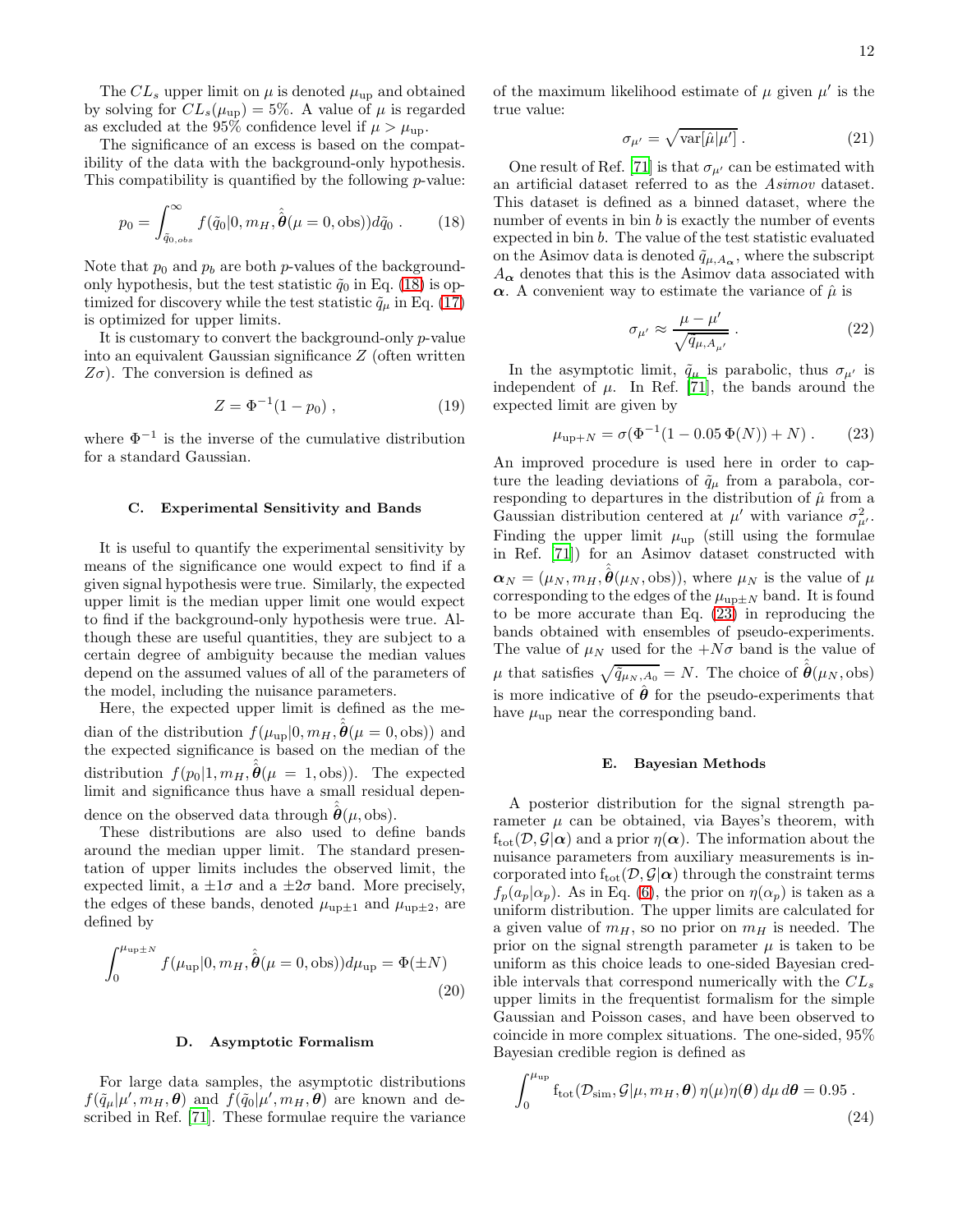The integration over nuisance parameters is carried out with Markov Chain Monte Carlo using the Metropolis-Hastings algorithm in the RooStats package [\[26\]](#page-19-1).

#### F. Correction for the Look Elsewhere Effect

By scanning over  $m_H$  and repeatedly testing the background-only hypothesis, the procedure is subject to effects of multiple testing referred to as the lookelsewhere effect. In principle, the confidence intervals can be constructed in the  $\mu - m_H$  plane using the profile likelihood ratio  $\lambda(\mu, m_H)$ . For  $\mu = 0$  there is no signal present, thus the model is independent of  $m<sub>H</sub>$ . This leads to a background-only distribution for  $-2 \ln \lambda(0, m_H)$  that departs from a chi-square distribution, thus complicating the calculation of a global  $p_0$  when  $m_H$  is not specified. The global test statistic is the supremum of  $q_0(m_H)$  with respect to  $m_H$ 

$$
q_0(\hat{m}_H) = \sup_{m_H} q_0(m_H). \tag{25}
$$

In the asymptotic regime and for very small  $p$ -values, a procedure [\[77](#page-19-36)], based on the result of Ref. [\[78\]](#page-19-37), exists to estimate the tail probability for  $q_0(\hat{m}_H)$ . The procedure requires an estimate for the average number of up-crossings of  $q_0(m_H)$  above some threshold. Due to the  $m_H$ -dependence in the model, changes in cuts, and the list of channels included, it is technically difficult to estimate this quantity with ensembles of pseudoexperiments. Instead, a simple alternative method is used in which the average number of up-crossings is estimated by counting the number of up-crossings with the observed data. When the trials factor is large, the number of up-crossings at low thresholds is also large and thus a satisfactory estimate of the average [\[25\]](#page-19-0). This procedure has been checked using a large number of pseudoexperiments in a simplified test case, where it provided a good estimate of the trials factor.

#### <span id="page-13-0"></span>VI. EXCLUSION LIMITS

The model discussed in Section [II](#page-1-0) is used for all channels described in Section [III](#page-3-0) and the systematic uncertainties summarized in Section [IV.](#page-7-0) The statistical methods described in Section [V](#page-10-0) are used to set limits on the signal strength as a function of  $m<sub>H</sub>$ .

The expected and observed limits from the individual channels entering this combination are shown in Fig. [3.](#page-13-1) The combined 95% CL exclusion limits on  $\mu$  are shown in Fig. [4](#page-14-1) as a function of  $m<sub>H</sub>$ . These results are based on the asymptotic approximation. The  $\pm 1\sigma$  and  $\pm 2\sigma$  variation bands around the median background expectation are calculated using the improved procedure described in Section [V D,](#page-12-2) which yields slightly larger bands compared to those in Ref. [\[14\]](#page-18-8). Typically the increase in the bands is of the order of ∼ 5% for the ±1σ band and 10–15% for

the  $\pm 2\sigma$  band. This procedure has been validated using ensemble tests and the Bayesian calculation of the exclusion limits with a uniform prior on the signal strength described in Section [V E.](#page-12-3) These approaches yield limits on  $\mu$  which typically agree with the asymptotic results within a few percent.



<span id="page-13-1"></span>FIG. 3. The observed (solid) and expected (dashed) 95% CL cross section upper limits for the individual search channels and the combination, normalized to the SM Higgs boson production cross section, as a function of the Higgs boson mass; (a) for the full Higgs boson mass hypotheses range and (b) in the low mass range. The expected limits are those for the background-only hypothesis i.e. in the absence of a Higgs boson signal.

The expected 95% CL exclusion region for the SM  $(\mu = 1)$  hypothesis covers the  $m_H$  range from 120 GeV to 560 GeV. The addition of the  $H \to \tau^+ \tau^-$  and  $H \to b\bar{b}$ channels as well as the update of the  $H \to WW^{(*)} \to$  $\ell^+ \nu \ell^- \overline{\nu}$  channel bring a significant gain in sensitivity in the low-mass region with respect to the previous combined search. For Higgs boson mass hypotheses below approximately 122 GeV the dominant channel is  $H \to \gamma\gamma$ . For mass hypotheses larger than 122 GeV but smaller than 200 GeV the  $H \to WW^{(*)} \to \ell^+ \nu \ell^- \overline{\nu}$  channel is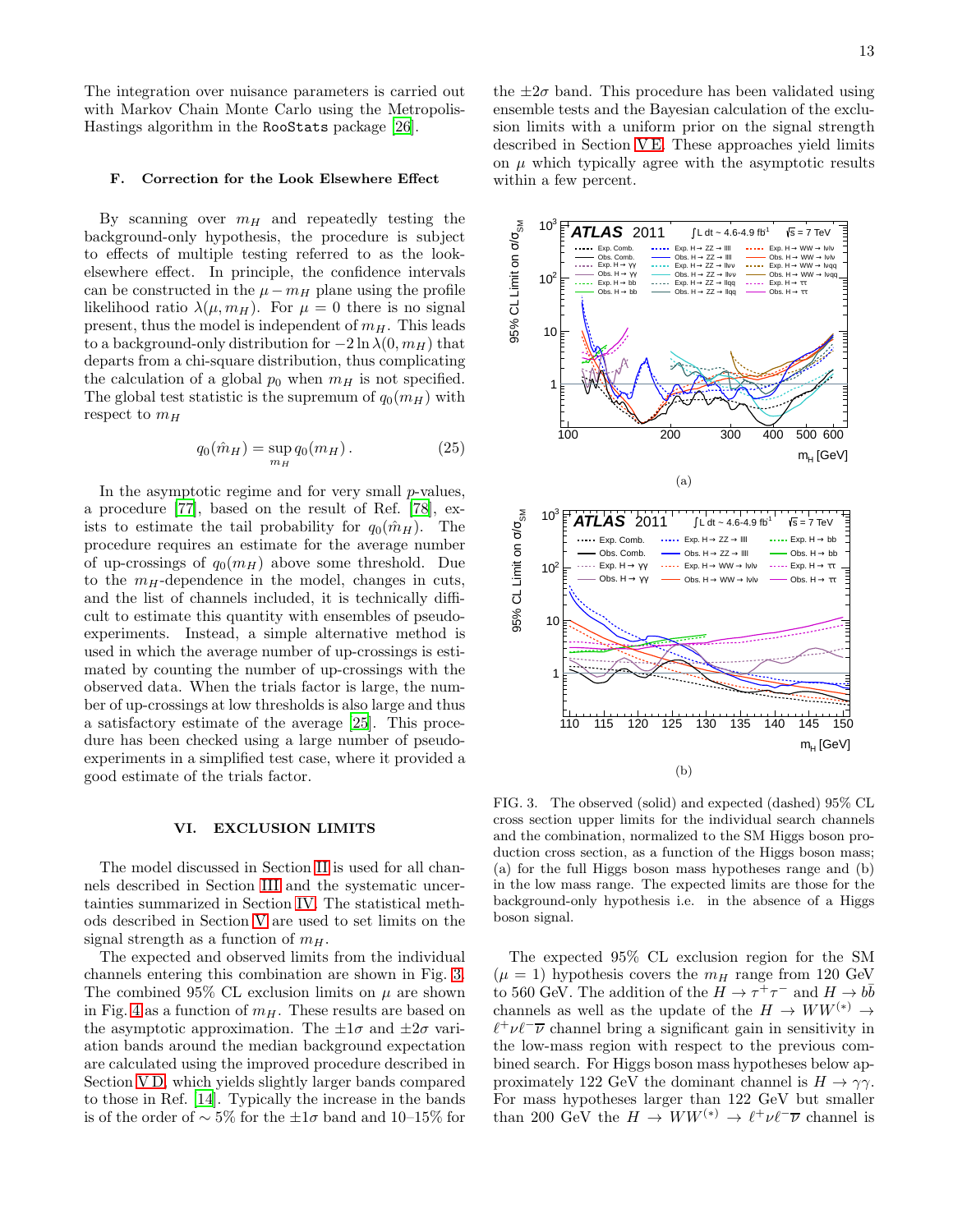

<span id="page-14-1"></span>FIG. 4. The observed (full line) and expected (dashed line) 95% CL combined upper limits on the SM Higgs boson production cross section divided by the SM expectation as a function of  $m_H$ , (a) in the full mass range considered in this analysis and (b) in the low mass range. The dotted curves show the median expected limit in the absence of a signal and the green and yellow bands indicate the corresponding  $\pm 1\sigma$  and  $\pm 2\sigma$  intervals.

the most sensitive. In the mass range between ∼200 GeV and ~300 GeV the  $H \to ZZ^{(*)} \to \ell^+ \ell^- \ell^+ \ell^-$  dominates. For higher mass hypotheses the  $H \to ZZ \to \ell^+ \ell^- \nu \overline{\nu}$ channel leads the search sensitivity. The updates of the  $H \to WW^{(*)} \to \ell^+ \nu \ell^- \overline{\nu}, H \to WW \to \ell \nu q \overline{q}',$  $H \to ZZ \to \ell^+ \ell^- \nu \overline{\nu}$ , and  $H \to ZZ \to \ell^+ \ell^- q \overline{q}$  channels improve the sensitivity in the high-mass region.

The observed exclusion regions range from 111.4 GeV to 116.6 GeV, from 119.4 GeV to 122.1 GeV, and from 129.2 GeV to 541 GeV at 95% CL under the SM  $(\mu = 1)$ hypothesis. The mass range 122.1 GeV to 129.2 GeV is not excluded due to the observation of an excess of events above the expected background. This excess and its significance are discussed in detail in Section [VII.](#page-14-0)

Two mass regions where the observed exclusion is

stronger than expected can be seen in Fig. [4.](#page-14-1) In the low mass range, Higgs mass hypotheses in the 111.4 GeV to 116.6 GeV range are excluded due mainly to a local deficit of events in the diphoton channel with respect to the expected background. A similar deficit is observed in the high mass region in the range 360 GeV to 420 GeV, resulting from deficits in the  $H \to ZZ^{(*)} \to \ell^+ \ell^- \ell^+ \ell^-$  and  $H \to ZZ \to \ell^+ \ell^- \nu \overline{\nu}$  channels. Both fluctuations correspond to approximately two standard deviations in the distribution of upper limits expected from background only.

A small mass region near  $m_H \sim 245$  GeV was not excluded at the 95% CL in the combined search of Ref. [\[14\]](#page-18-8), mainly due to a slight excess in the  $H \to ZZ^{(*)} \to$  $\ell^+ \ell^- \ell^+ \ell^-$  channel. This mass region is now excluded. The  $CL_s$  values for  $\mu = 1$  as a function of the Higgs boson are shown in Fig. [5,](#page-15-0) where it can also be seen that the region between 130.7 GeV and 506 GeV is excluded at the 99% CL. The observed exclusion covers a large part of the expected exclusion range.

## <span id="page-14-0"></span>VII. SIGNIFICANCE OF THE EXCESS

The observed local p-values, calculated using the asymptotic approximation, as a function of  $m<sub>H</sub>$  and the expected value in the presence of a SM Higgs boson signal at that mass are shown in Fig. [6](#page-15-1) in the entire search mass range and in the low mass range. The asymptotic approximation has been verified using ensemble tests which yield numerically consistent results.

The largest significance for the combination is observed for  $m_H$ =126 GeV, where it reaches 3.0 $\sigma$  with an expected value in the presence of a signal at that mass of  $2.9\sigma$ . The observed (expected) local significances for  $m_H$ =126 GeV are 2.8 $\sigma$  (1.4 $\sigma$ ) in the  $H \to \gamma\gamma$  channel and 2.1 $\sigma$  (1.4 $\sigma$ ) in the  $H \to ZZ^{(*)} \to \ell^+ \ell^- \ell^+ \ell^-$  channel. In the  $H \to$  $WW^{(*)} \rightarrow \ell^+ \nu \ell^- \overline{\nu}$  channel, which has been updated and includes additional data, the observed (expected) local significance for  $m_H$ =126 GeV is 0.8 $\sigma$  (1.9 $\sigma$ ); the observed significance was previously  $1.4\sigma$  [\[14](#page-18-8)].

The significance of the excess is not very sensitive to energy scale and resolution systematic uncertainties for photons and electrons; however, the presence of these uncertainties leads to a small deviation from the asymptotic approximation. The observed  $p_0$  including these effects is therefore estimated using ensemble tests. The results are displayed in Fig. [6](#page-15-1) as a function of  $m<sub>H</sub>$ . The effect of the energy scale systematic uncertainties is an increase of approximately 30% of the corresponding local  $p_0$ . The maximum local significance decreases slightly to  $2.9\sigma$ . The muon momentum scale systematic uncertainties are smaller and therefore neglected.

The global p-values for the largest excess depends on the range of  $m<sub>H</sub>$  and the channels considered. The global  $p_0$  associated with a 2.8 $\sigma$  excess anywhere in the  $H \to \gamma\gamma$ search domain of 110–150 GeV is approximately 7%. A 2.1 $\sigma$  excess anywhere in the  $H \to \mathbb{Z}Z^{(*)} \to \ell^+\ell^-\ell^+\ell^-$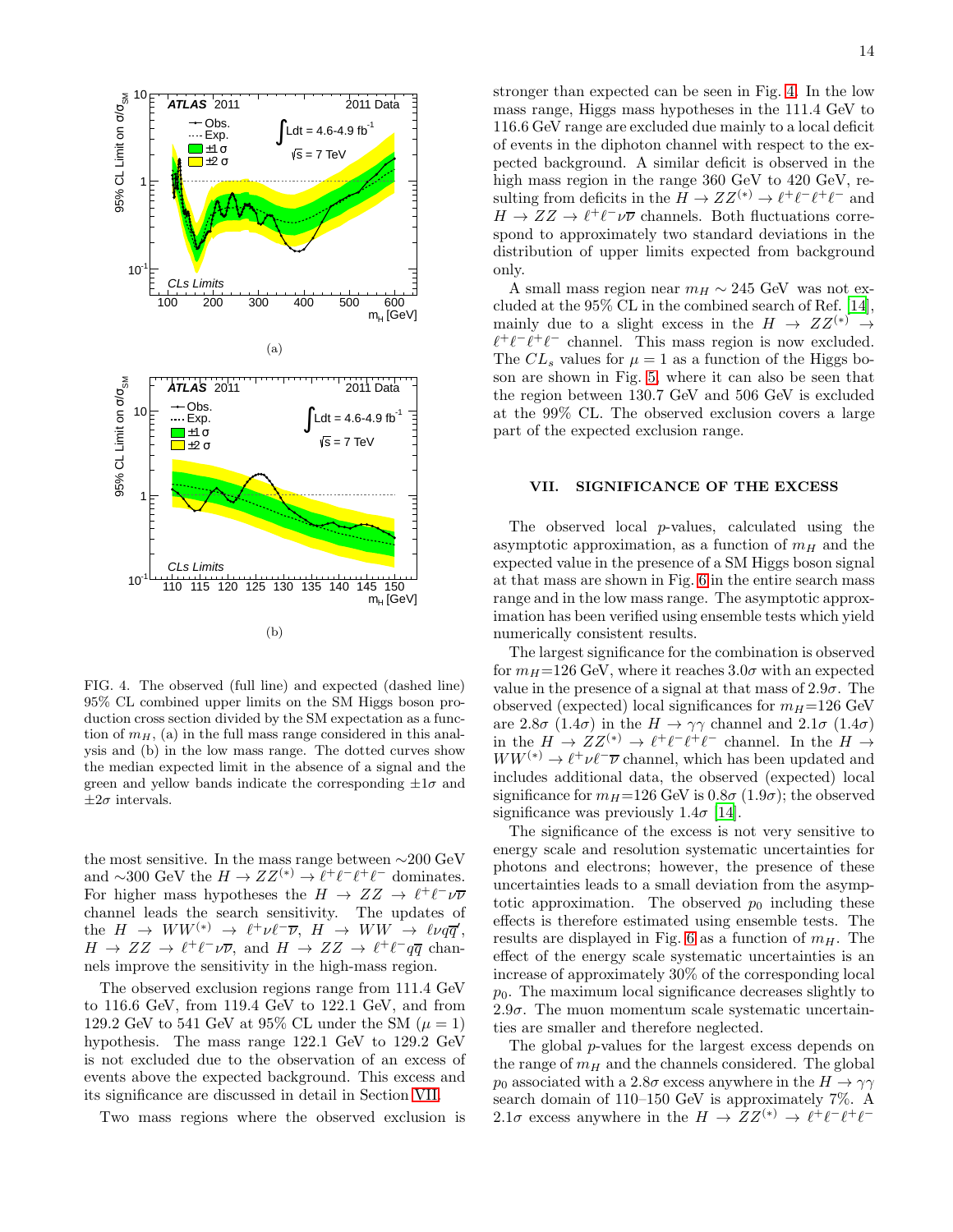

<span id="page-15-0"></span>FIG. 5. The value of the combined  $CL_s$  for  $\mu = 1$  (testing the SM Higgs boson hypothesis) as a function of  $m_H$ , (a) in the full mass range of this analysis and (b) in the low mass range. The regions with  $CL_s < \alpha$  are excluded at the  $(1 - \alpha)$ CL.

search range of 110–600 GeV corresponds to a global  $p_0$ of approximately 30%.

The global probability for a  $2.9\sigma$  excess in the combined search to occur anywhere in the mass range 110– 600 GeV is estimated to be approximately 15%, decreasing to 5–7% in the range 110–146 GeV, which is not excluded at the 99% CL by the LHC combined SM Higgs boson search [\[62](#page-19-38)]. The data are observed to be consistent with the background-only hypothesis except for the region around  $m_H = 126$  GeV. The observed and expected ratio  $-2\ln(\lambda(1)/\lambda(0))$  is shown in Fig. [7,](#page-16-0) which indicates a departure from the background-only hypothesis similar to the signal-plus-background expectation.



<span id="page-15-1"></span>FIG. 6. The local probability  $p_0$  for a background-only experiment to be more signal-like than the observation, for individual channels and the combination. (a) In the full mass range of 110–600 GeV and (b) in the low mass range of 110– 150 GeV. The full curves give the observed individual and combined  $p_0$ . The dashed curves show the median expected value under the hypothesis of a SM Higgs boson signal at that mass. The combined observed local  $p_0$  estimated using ensemble tests and taking into account energy scale systematic (ESS) uncertainties is illustrated in (c), the observed and expected combined results using asymptotic formulae is also shown. The horizontal dashed lines indicate the  $p_0$  corresponding to significances of  $1\sigma$ ,  $2\sigma$ , and  $3\sigma$  for (a), (b) and (c).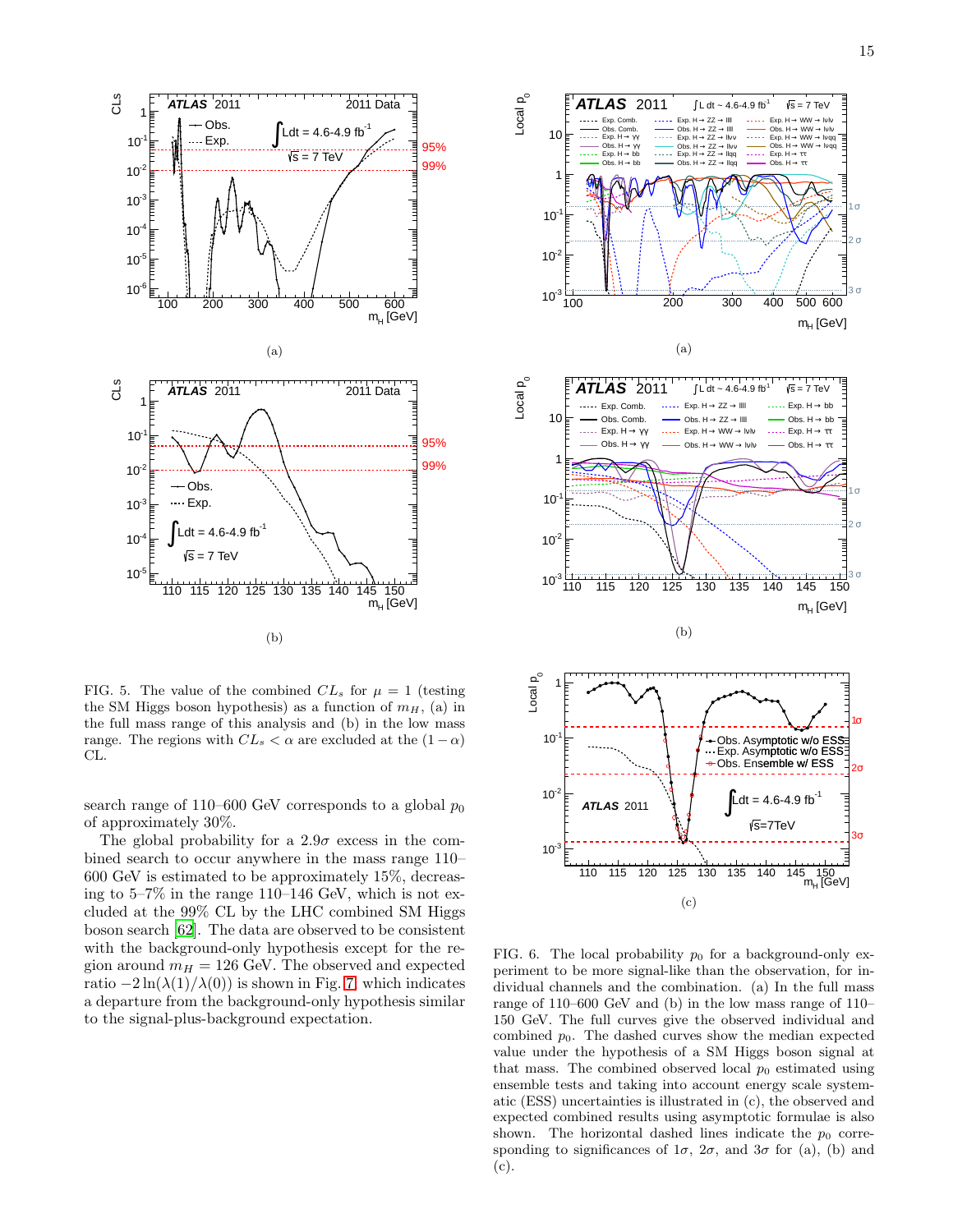

<span id="page-16-0"></span>FIG. 7. The ratio of profile likelihoods for  $\mu = 0$  and  $\mu = 1$ as a function of the Higgs boson mass hypothesis. The full line shows the observed ratio, the lower dashed line shows the median value expected under the signal-plus-background hypothesis, and the upper dashed line shows the median expected under the background-only hypothesis (a) for the full mass range and (b) the low mass range. The  $\pm 1\sigma$  and  $\pm 2\sigma$ intervals around the median background-only expectation are given by the green and yellow bands, respectively.

The best-fit value of  $\mu$ , denoted  $\hat{\mu}$ , is displayed for the combination of all channels in Fig. [8](#page-16-1) and for individual channels in Fig. [9](#page-17-0) as a function of the  $m_H$  hypothesis. A summary of  $-2 \ln \lambda(\mu) < 1$  intervals at three specific Higgs boson mass hypotheses  $(m_H=119 \text{ GeV}, 126 \text{ GeV})$ and 130 GeV) for each Higgs decay mode and the com-bination is given in Fig. [10.](#page-18-19) The bands around  $\hat{\mu}$  illustrate the  $\mu$  interval corresponding to  $-2 \ln \lambda(\mu) < 1$ and represent an approximate  $\pm 1\sigma$  variation. While the estimator  $\hat{\mu}$  is allowed to be negative in Figs. [8](#page-16-1) and [9](#page-17-0) in order to illustrate the presence and extent of downward fluctuations, the  $\mu$  parameter is bounded to ensure non-negative values of the probability density functions in the individual channels. Hence, for negative  $\hat{\mu}$  values close to the boundary, the  $-2 \ln \lambda(\mu) < 1$  region does not reflect a calibrated 68% confidence interval. It should be

noted that the  $\hat{\mu}$  does not directly provide information on the relative strength of the production modes. The excess observed for  $m_H = 126$  GeV corresponds to a  $\hat{\mu}$ of  $1.1 \pm 0.4$ , which is compatible with the signal strength expected from a SM Higgs boson at that mass  $(\mu = 1)$ .



<span id="page-16-1"></span>FIG. 8. The combined best-fit signal strength  $\mu$  as a function of the Higgs boson mass hypothesis (a) in the full mass range of this analysis and (b) in the low mass range. The interval around  $\hat{\mu}$  corresponds to a variation of  $-2 \ln \lambda(\mu) < 1$ .

# VIII. CONCLUSION

A combined search for the Standard Model Higgs boson has been performed with the ATLAS detector in the  $\sqrt{s}$  = 7 TeV *pp* collision data collected in 2011, corresponding to an integrated luminosity of  $4.6$ - $4.9 \text{ fb}^{-1}$ . The channels used in this combination are  $H \to \gamma \gamma$ ,  $H \to b\bar{b}$ ,  $H \rightarrow \tau^+\tau^-$ ,  $H \rightarrow ZZ^{(*)} \rightarrow \ell^+\ell^-\ell^+\ell^-$ ,  $H \rightarrow ZZ \rightarrow$  $\ell^+\ell^- q\overline{q}, H \to ZZ \to \ell^+\ell^-\nu\overline{\nu}, H \to WW^{(*)} \to \ell^+\nu\ell^-\overline{\nu},$ and  $H \to WW \to \ell \nu q \overline{q}'$ . The observed exclusion ranges at the 95% CL are 111.4 GeV to 116.6 GeV, 119.4 GeV to 122.1 GeV, and 129.2 GeV to 541 GeV, while Higgs bo-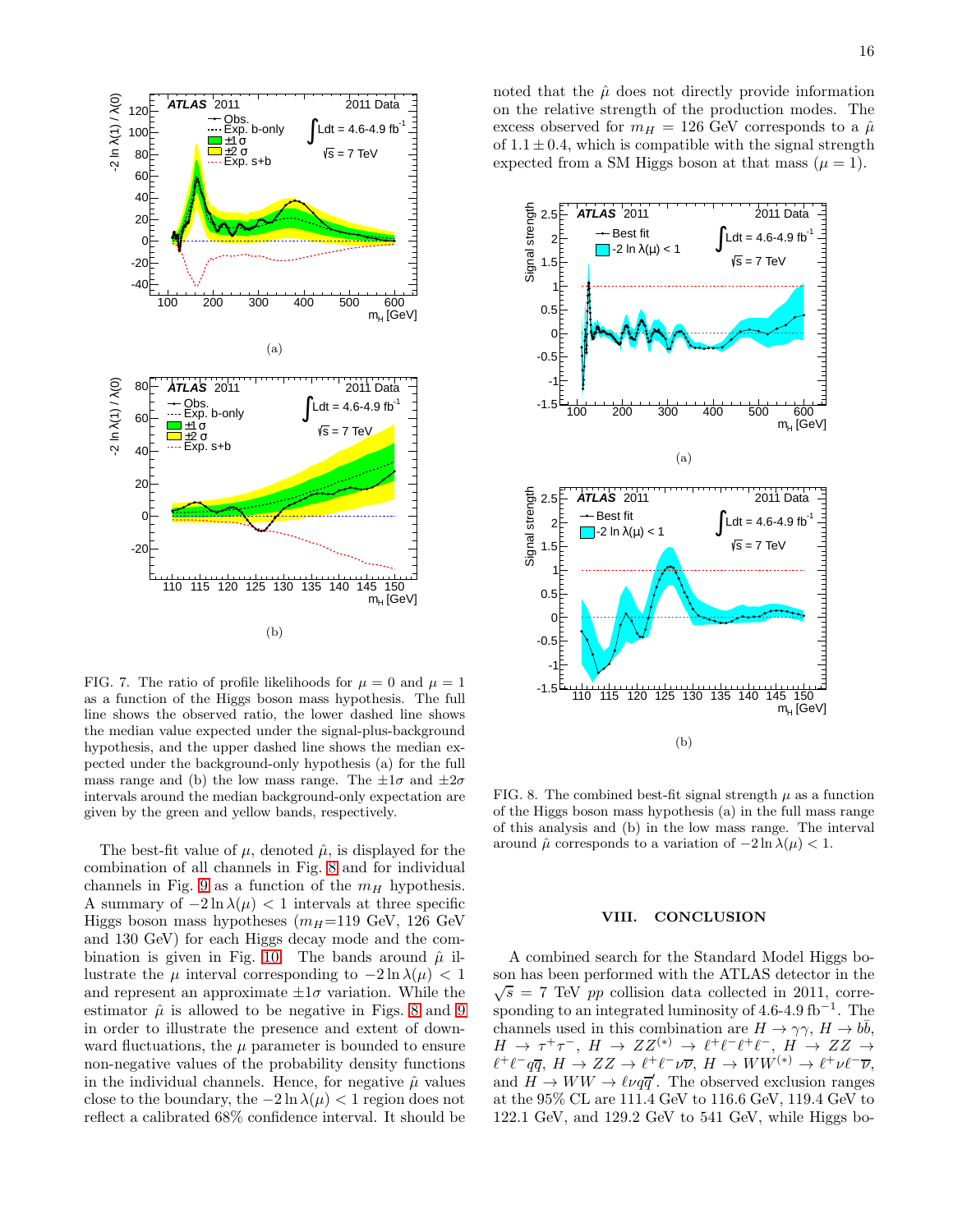

<span id="page-17-0"></span>FIG. 9. The best-fit signal strength  $\mu$  as a function of the Higgs boson mass hypothesis for the channels: (a)  $H \to \gamma \gamma$ , (b)  $H \to ZZ^{(*)} \to \ell^+ \ell^- \ell^+ \ell^-$  in the low mass region, (c)  $H \to ZZ^{(*)} \to \ell^+ \ell^- \ell^+ \ell^-$  across the full search range, (d)  $H \to ZZ \to \ell^+ \ell^- \ell^+ \ell^ \ell^+\ell^-\nu\overline{\nu}$ , (e)  $H\to ZZ\to \ell^+\ell^-q\overline{q}$ , (f)  $H\to ZZ^{(*)}$  for all sub-channels across the full search range, (g)  $H\to WW^{(*)}\to \ell^+\nu\ell^-\overline{\nu}$ in the low mass region, (h)  $H \to WW^{(*)} \to \ell^+ \nu \ell^- \overline{\nu}$  across the full search range, (i)  $H \to WW \to \ell \nu q \overline{q}'$ , (j)  $H \to WW^{(*)}$  for all sub-channels in the full mass range, (k)  $H \to \tau \tau$ , and (l)  $H \to b\bar{b}$ . The band shows the interval around  $\hat{\mu}$  corresponding to a variation of  $-2 \ln \lambda(\mu) < 1$ .

son masses between 120 GeV and 560 GeV are expected to be excluded at the 95% CL. The mass region between 130.7 GeV and 506 GeV is excluded at the 99% CL.

channels are combined is  $2.9\sigma$ , in good agreement with the expected significance in the presence of a SM Higgs boson with  $m_H$ =126 GeV of 2.9 $\sigma$ . An estimate of the global probability for such an excess to occur anywhere in

The local significance of the observed excess when all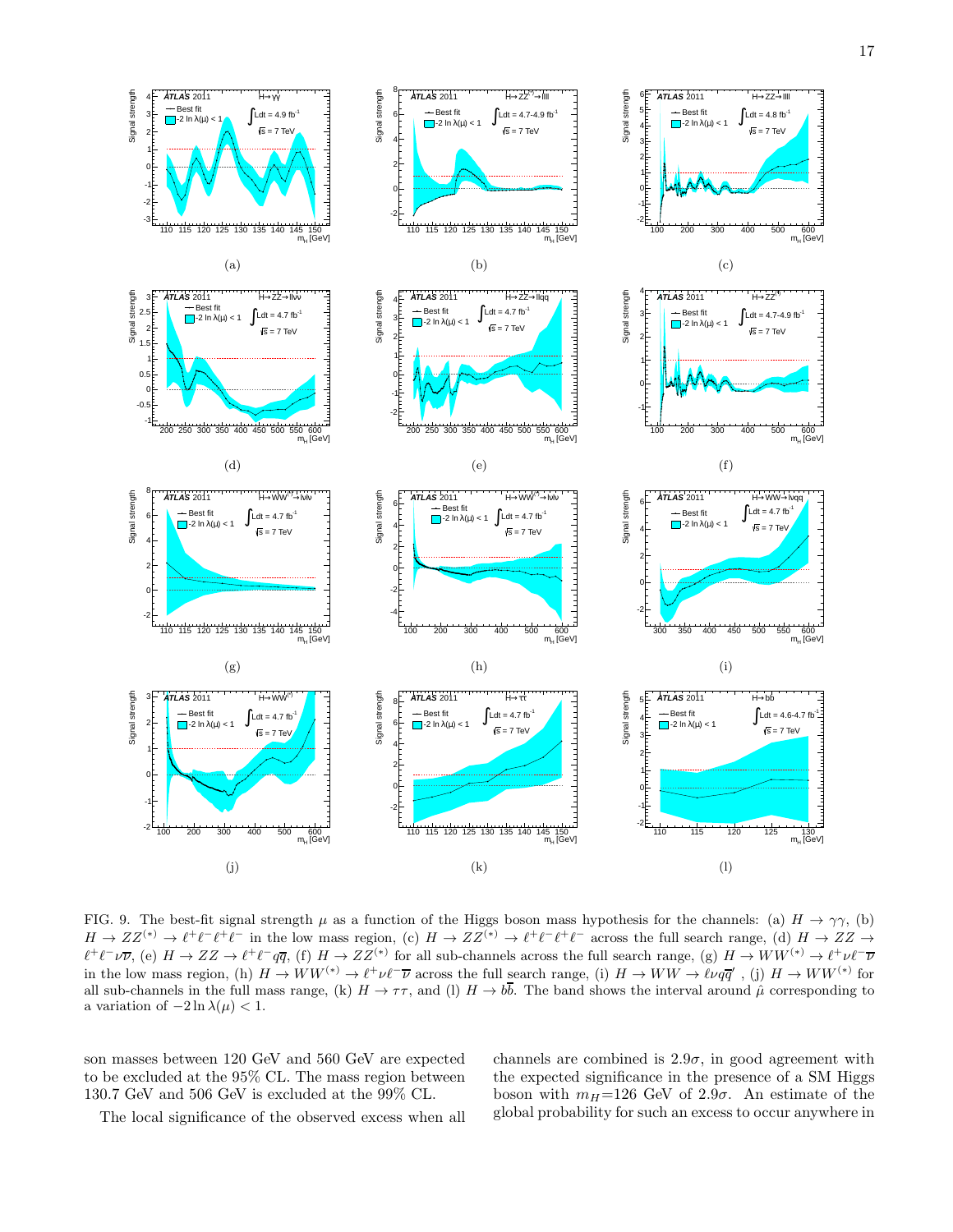

<span id="page-18-19"></span>FIG. 10. Summary of the individual and combined best-fit values of the strength parameter for three sample Higgs boson mass hypotheses 119 GeV, 126 GeV (where the maximum observed significance is reached) and 130 GeV.

the full explored Higgs boson mass region (from 110 GeV to 600 GeV) is approximately 15%. The global  $p_0$  in the range not excluded at the 99% CL by the LHC combined Higgs boson search results [\[62](#page-19-38)] (from 110 GeV to 146 GeV) is approximately 5-7%.

#### IX. ACKNOWLEDGEMENTS

We thank CERN for the very successful operation of the LHC, as well as the support staff from our institutions without whom ATLAS could not be operated efficiently.

We acknowledge the support of ANPCyT, Argentina; YerPhI, Armenia; ARC, Australia; BMWF, Austria; ANAS, Azerbaijan; SSTC, Belarus; CNPq and FAPESP, Brazil; NSERC, NRC and CFI, Canada; CERN; CONI-CYT, Chile; CAS, MOST and NSFC, China; COLCIEN-CIAS, Colombia; MSMT CR, MPO CR and VSC CR, Czech Republic; DNRF, DNSRC and Lundbeck Foundation, Denmark; EPLANET and ERC, European Union; IN2P3-CNRS, CEA-DSM/IRFU, France; GNAS, Georgia; BMBF, DFG, HGF, MPG and AvH Foundation, Germany; GSRT, Greece; ISF, MINERVA, GIF, DIP and Benoziyo Center, Israel; INFN, Italy; MEXT and JSPS, Japan; CNRST, Morocco; FOM and NWO, Netherlands; RCN, Norway; MNiSW, Poland; GRICES and FCT, Portugal; MERYS (MECTS), Romania; MES of Russia and ROSATOM, Russian Federation; JINR; MSTD, Serbia; MSSR, Slovakia; ARRS and MVZT, Slovenia; DST/NRF, South Africa; MICINN, Spain; SRC and Wallenberg Foundation, Sweden; SER, SNSF and Cantons of Bern and Geneva, Switzerland; NSC, Taiwan; TAEK, Turkey; STFC, the Royal Society and Leverhulme Trust, United Kingdom; DOE and NSF, United States of America.

The crucial computing support from all WLCG partners is acknowledged gratefully, in particular from CERN and the ATLAS Tier-1 facilities at TRIUMF (Canada), NDGF (Denmark, Norway, Sweden), CC-IN2P3 (France), KIT/GridKA (Germany), INFN-CNAF (Italy), NL-T1 (Netherlands), PIC (Spain), ASGC (Taiwan), RAL (UK) and BNL (USA) and in the Tier-2 facilities worldwide.

- <span id="page-18-0"></span>[1] S. L. Glashow, Nucl. Phys. 22, 579 (1961)
- [2] S. Weinberg, Phys. Rev. Lett. 19, 1264 (1967)
- <span id="page-18-1"></span>[3] A. Salam, in Elementary Particle Theory, p. 367 (Almqvist and Wiksell, Stockholm, 1968)
- <span id="page-18-2"></span>[4] F. Englert and R. Brout, Phys. Rev. Lett. 13, 321 (1964)
- [5] P. W. Higgs, Phys. Lett. 12, 132 (1964)
- [6] P. W. Higgs, Phys. Rev. Lett. 13, 508 (1964)
- [7] G. Guralnik, C. Hagen, and T. Kibble, Phys. Rev. Lett. 13, 585 (1964)
- [8] P. W. Higgs, Phys. Rev. 145, 1156 (1966)
- <span id="page-18-3"></span>[9] T. Kibble, Phys. Rev. 155, 1554 (1967)
- <span id="page-18-4"></span>[10] ALEPH collaboration, DELPHI collaboration, L3 collaboration, OPAL collaboration and the LEP Working Group for Higgs boson searches, Phys. Lett. B 565, 61 (2003)
- <span id="page-18-5"></span>[11] TEVNPH (Tevatron New Phenomena and Higgs Working Group)(2011), [arXiv:1107.5518 \[hep-ex\]](http://arxiv.org/abs/1107.5518)
- <span id="page-18-6"></span>[12] ALEPH, CDF, D0, DELPHI, L3, OPAL, and SLD Collaborations, LEP Electroweak Working Group, Tevatron Electroweak Working Group, SLD electroweak heavy

flavour groups(Dec 2010), [arXiv:1012.2367 \[hep-ex\]](http://arxiv.org/abs/1012.2367)

- <span id="page-18-7"></span>[13] ATLAS Collaboration, JINST 3, S08003 (2008)
- <span id="page-18-8"></span>[14] ATLAS Collaboration, Phys. Lett. B 710, 49 (2012)
- <span id="page-18-9"></span>[15] CMS Collaboration, Phys. Lett. **B 710**, 26 (2012)
- <span id="page-18-10"></span>[16] ATLAS Collaboration, Phys. Rev. Lett. 108, 111803 (2012)
- <span id="page-18-11"></span>[17] ATLAS Collaboration, Phys. Lett. B 710, 383 (2012)
- <span id="page-18-12"></span>[18] ATLAS Collaboration, submitted to Phys. Lett. B(2012), [arXiv:1205.6744 \[hep-ex\]](http://arxiv.org/abs/1205.6744)
- <span id="page-18-13"></span>[19] ATLAS Collaboration, submitted to Phys. Lett. B(2012), [arXiv:1206.2443 \[hep-ex\]](http://arxiv.org/abs/1206.2443)
- <span id="page-18-14"></span>[20] ATLAS Collaboration, submitted to Phys. Lett. B(2012), [arXiv:1206.0756 \[hep-ex\]](http://arxiv.org/abs/1206.0756)
- <span id="page-18-15"></span>[21] ATLAS Collaboration, submitted to Phys. Lett. B(2012), [arXiv:1206.6074 \[hep-ex\]](http://arxiv.org/abs/1206.6074)
- <span id="page-18-16"></span>[22] ATLAS Collaboration, submitted to JHEP(2012), [arXiv:1206.5971 \[hep-ex\]](http://arxiv.org/abs/1206.5971)
- <span id="page-18-17"></span>[23] ATLAS Collaboration, CERN-PH-EP-2012-138, submitted to Phys. Lett. B(2012)
- <span id="page-18-18"></span>[24] A. L. Read, [Nucl. Instrum. Meth.](http://dx.doi.org/10.1016/S0168-9002(98)01347-3) A 425, 357 (1999)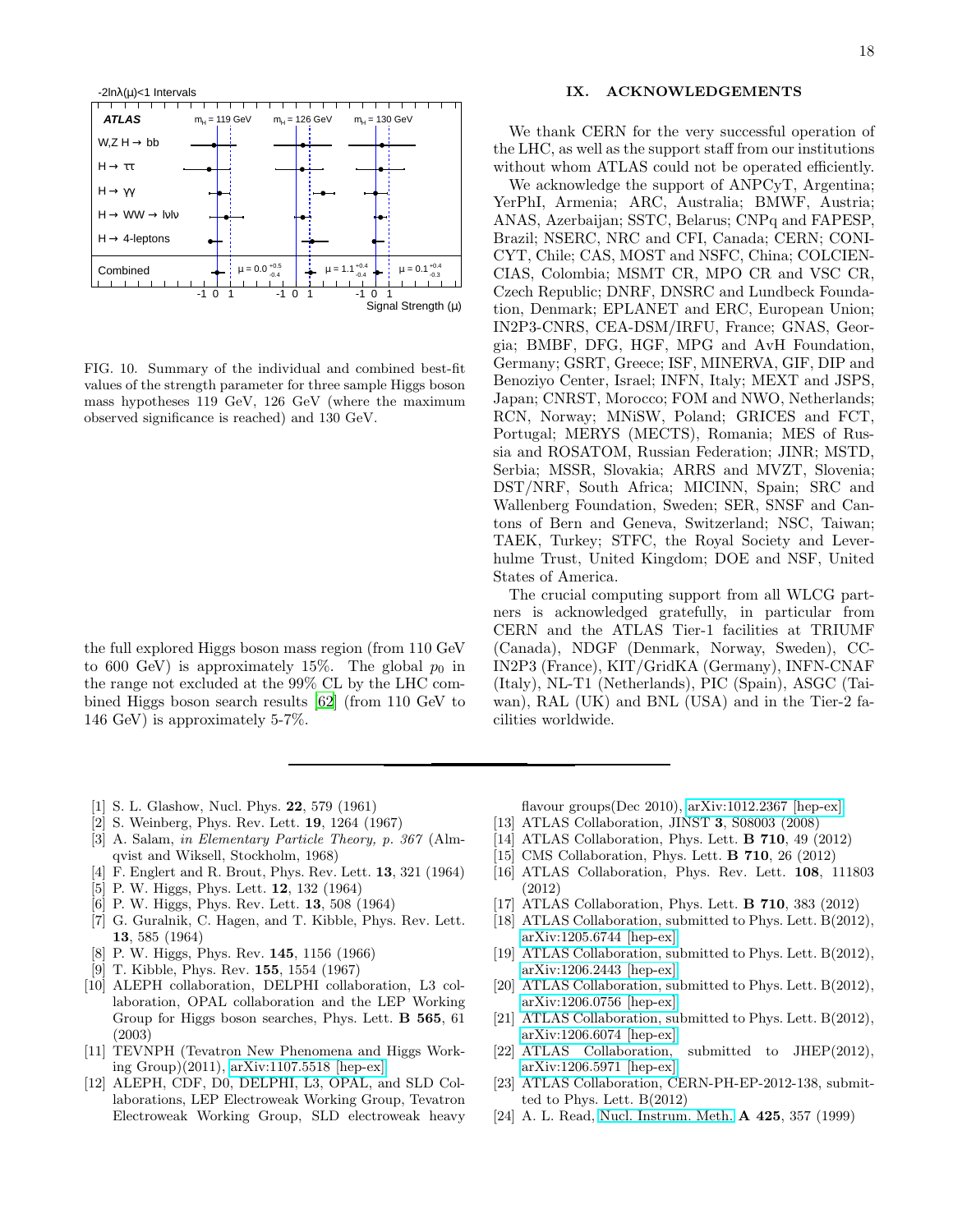- <span id="page-19-0"></span>[25] ATLAS and CMS Collaborations, ATL-PHYS-PUB-2011-011, CERN-CMS-NOTE-2011-005(2011)
- <span id="page-19-1"></span>[26] L. Moneta, K. Belasco, K. S. Cranmer, S. Kreiss, A. Lazzaro, et al., PoS ACAT2010, 057 (2010)
- <span id="page-19-2"></span>[27] ATLAS Collaboration, ATLAS-CONF-2011-102(2011), <https://cdsweb.cern.ch/record/1369219/>
- <span id="page-19-3"></span>[28] R. K. Ellis, I. Hinchliffe, M. Soldate, and J. van der Bij, Nucl. Phys. B297, 221 (1988)
- <span id="page-19-4"></span>[29] A. Elagin, P. [Murat, A. Pranko, and A. Safonov,](http://dx.doi.org/10.1016/j.nima.2011.07.009) Nucl. Instrum. Meth. A654, 481 (2011)
- <span id="page-19-5"></span>[30] A. Djouadi, M. Spira, and P. M. Zerwas, Phys. Lett. B264, 440 (1991)
- [31] S. Dawson, Nucl. Phys. **B359**, 283 (1991)
- [32] M. Spira, A. Djouadi, D. Graudenz, and P. M. Zerwas, Nucl. Phys. B453, 17 (1995)
- [33] R. V. Harlander and W. B. Kilgore, Phys. Rev. Lett. 88, 201801 (2002)
- [34] C. Anastasiou and K. Melnikov, Nucl. Phys. B646, 220 (2002)
- <span id="page-19-6"></span>[35] V. Ravindran, J. Smith, and W. L. van Neerven, Nucl. Phys. B665, 325 (2003)
- <span id="page-19-7"></span>[36] S. Catani, D. de Florian, M. Grazzini, and P. Nason, J. High Energy Phys. 07, 028 (2003)
- <span id="page-19-8"></span>[37] U. Aglietti, R. Bonciani, G. Degrassi, and A. Vicini, Phys. Lett. B595, 432 (2004)
- <span id="page-19-9"></span>[38] S. Actis, G. Passarino, C. Sturm, and S. Uccirati, Phys. Lett. B670, 12 (2008)
- <span id="page-19-10"></span>[39] C. Anastasiou, R. Boughezal, and F. Petriello, J. High Energy Phys. 04, 003 (2009)
- [40] D. de Florian and M. Grazzini, Phys. Lett. B674, 291 (2009)
- <span id="page-19-11"></span>[41] J. Baglio and A. Djouadi, J. High Energy Phys. 03, 055 (2011)
- <span id="page-19-12"></span>[42] M. Ciccolini, A. Denner, and S. Dittmaier, Phys. Rev. Lett. 99, 161803 (2007)
- [43] M. Ciccolini, A. Denner, and S. Dittmaier, Phys. Rev. D77, 013002 (2008)
- <span id="page-19-13"></span>[44] K. Arnold et al., Comput. Phys. Commun. 180, 1661 (2009)
- <span id="page-19-14"></span>[45] P. Bolzoni, F. Maltoni, S.-O. Moch, and M. Zaro, Phys. Rev. Lett. 105, 011801 (2010)
- <span id="page-19-15"></span>[46] T. Han and S. Willenbrock, Phys. Lett. **B273**, 167 (1991)
- <span id="page-19-16"></span>[47] M. L. Ciccolini, S. Dittmaier, and M. Krämer, Phys. Rev. D68, 073003 (2003)
- <span id="page-19-17"></span>[48] O. Brein, A. Djouadi, and R. Harlander, Phys. Lett. B579, 149 (2004)
- <span id="page-19-18"></span>[49] W. Beenakker et al., Phys. Rev. Lett. 87, 201805 (2001)
- [50] W. Beenakker et al., Nucl. Phys. **B653**, 151 (2003)
- [51] L. Reina and S. Dawson, Phys. Rev. Lett. 87, 201804 (2001)
- [52] S. Dawson, L. H. Orr, L. Reina, and D. Wackeroth, Phys. Rev. D67, 071503 (2003)
- <span id="page-19-19"></span>[53] S. Dawson, C. Jackson, L. Orr, L. Reina, and D. Wackeroth, Phys. Rev. D68, 034022 (2003)
- <span id="page-19-20"></span>[54] A. Djouadi, J. Kalinowski, and M. Spira, Comput. Phys. Commun. 108, 56 (1998)
- [55] A. Djouadi, J. Kalinowski, M. Mühlleitner, and M. Spira, The Les Houches 2009 workshop on TeV colliders(2010), [arxiv:1003.1643 \[hep-ph\]](http://arxiv.org/abs/1003.1643)
- [56] A. Bredenstein, A. Denner, S. Dittmaier, and M. M. Weber, Phys. Rev. D74, 013004 (2006)
- [57] A. Bredenstein, A. Denner, S. Dittmaier, and M. Weber, J. High Energy Phys. 0702, 080 (2007)
- <span id="page-19-21"></span>[58] S. Actis, G. Passarino, C. Sturm, and S. Uccirati, Nucl. Phys. B811, 182 (2009)
- <span id="page-19-22"></span>[59] LHC Higgs Cross Section Working Group, S. Dittmaier, C. Mariotti, G. Passarino, and R. Tanaka (Eds.), CERN-2011-002(2011), [arXiv:1101.0593 \[hep-ph\]](http://arxiv.org/abs/1101.0593)
- <span id="page-19-23"></span>[60] M. Botje et al.(2011), [arXiv:1101.0538 \[hep-ph\]](http://arxiv.org/abs/1101.0538)
- <span id="page-19-24"></span>[61] LHC Higgs Cross Section Working Group, S. Dittmaier, C. Mariotti, G. Passarino, R. Tanaka, et al.(2012), [arXiv:1201.3084 \[hep-ph\]](http://arxiv.org/abs/1201.3084)
- <span id="page-19-38"></span>[62] ATLAS and CMS Collaborations, ATLAS-CONF-2011-157, CMS-PAS-HIG-11-023(2011), <https://cdsweb.cern.ch/record/1399599/>
- [63] G. Passarino, C. Sturm, and S. Uccirati, Nucl. Phys. B834, 77 (2010)
- <span id="page-19-25"></span>[64] C. Anastasiou, S. Buehler, F. Herzog, and A. Lazopoulos, JHEP 1112, 058 (2011)
- <span id="page-19-26"></span>[65] J. M. Campbell, R. K. Ellis, and C. Williams, J. High Energy Phys. 1107, 018 (2011)
- <span id="page-19-27"></span>[66] S. Frixione and B. Webber, J. High Energy Phys. 0308, 007 (2003)
- <span id="page-19-28"></span>[67] ATLAS Collaboration, Eur. Phys. J. **C71**, 1630 (2011)
- <span id="page-19-29"></span>[68] ATLAS Collaboration, ATLAS-CONF-2011-116(2011), <https://cdsweb.cern.ch/record/1376384>
- <span id="page-19-30"></span>[69] W. Verkerke and D. Kirkby, "The RooFit toolkit for data modeling," Computing in High Energy and Nuclear Physics, 24-29 March 2003
- <span id="page-19-31"></span>[70] K. Cranmer, G. Lewis, L. Moneta, A. Shibata, and W. Verkerke, CERN-OPEN-2012-016 (2012), <https://cdsweb.cern.ch/record/1456844>
- <span id="page-19-32"></span>[71] G. Cowan, K. Cranmer, E. Gross and O. Vitells, Eur. Phys. J. C71, 1554 (2011)
- <span id="page-19-33"></span>[72] K. Cranmer, PHYSTAT-LHC Workshop on Statistical Issues for LHC Physics(2008), oai:cds.cern.ch:1021125., <https://cdsweb.cern.ch/record/1021125>
- [73] C. Chuang and T. L. Lai, Statist. Sinica 10, 1 (2000)
- [74] B. Sen, M. Walker, and M. Woodroofe, Statist. Sinica 19, 301 (2009)
- <span id="page-19-34"></span>[75] ATLAS Collaboration, Eur. Phys. J. C71, 1728 (2010)
- <span id="page-19-35"></span>[76] A. L. Read, J. Phys. G28, 2693 (2002)
- <span id="page-19-36"></span>[77] E. Gross and O. Vitells, Eur. Phys. J. **C70**, 525 (2010), ISSN 1434-6044
- <span id="page-19-37"></span>[78] R. B. Davies, [Biometrika](http://dx.doi.org/10.1093/biomet/74.1.33) 74, 33 (1987)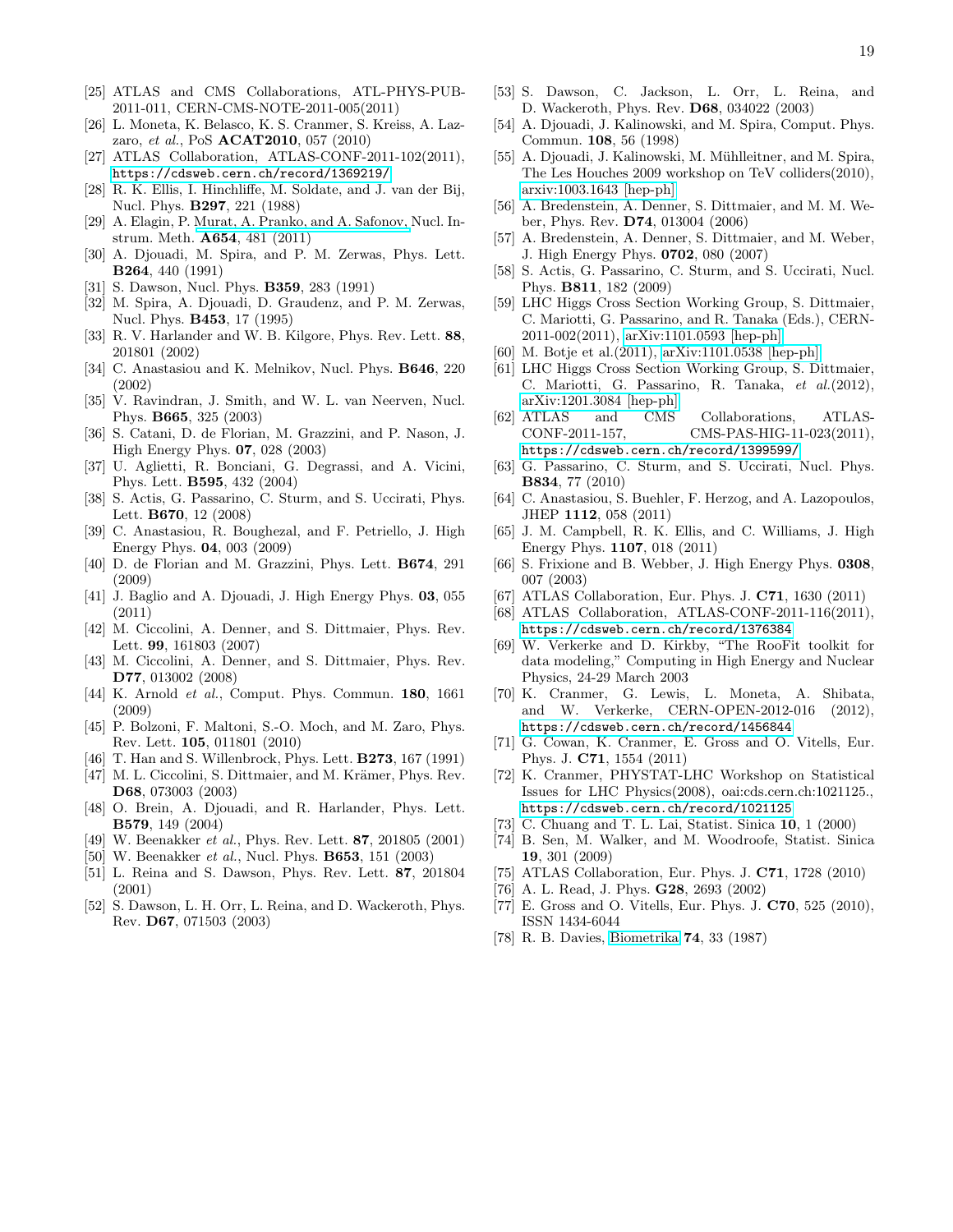G. Aad<sup>47</sup>, T. Abajyan<sup>20</sup>, B. Abbott<sup>110</sup>, J. Abdallah<sup>11</sup>, S. Abdel Khalek<sup>114</sup>, A.A. Abdelalim<sup>48</sup>, O. Abdinov<sup>10</sup>, R. Aben<sup>104</sup>, B. Abi<sup>111</sup>, M. Abolins<sup>87</sup>, O.S. AbouZeid<sup>157</sup>, H. Abramowicz<sup>152</sup>, H. Abreu<sup>135</sup>, E. Acerbi<sup>88a,88b</sup>, B.S. Acharya<sup>163a,163b</sup>, L. Adamczyk<sup>37</sup>, D.L. Adams<sup>24</sup>, T.N. Addy<sup>55</sup>, J. Adelman<sup>175</sup>, S. Adomeit<sup>97</sup>, P. Adragna<sup>74</sup>, T. Adye<sup>128</sup>, S. Aefsky<sup>22</sup>, J.A. Aguilar-Saavedra<sup>123b,a</sup>, M. Agustoni<sup>16</sup>, M. Aharrouche<sup>80</sup>, S.P. Ahlen<sup>21</sup>, F. Ahles<sup>47</sup>, A. Ahmad<sup>147</sup>, M. Ahsan<sup>40</sup>, G. Aielli<sup>132a,132b</sup>, T. Akdogan<sup>18a</sup>, T.P.A. Åkesson<sup>78</sup>, G. Akimoto<sup>154</sup>, A.V. Akimov<sup>93</sup>, M.S. Alam<sup>1</sup>, M.A. Alam<sup>75</sup>, J. Albert<sup>168</sup>, S. Albrand<sup>54</sup>, M. Aleksa<sup>29</sup>, I.N. Aleksandrov<sup>63</sup>, F. Alessandria<sup>88a</sup>, C. Alexa<sup>25a</sup>, G. Alexander<sup>152</sup>, G. Alexandre<sup>48</sup>, T. Alexopoulos<sup>9</sup>, M. Alhroob<sup>163a,163c</sup>, M. Aliev<sup>15</sup>, G. Alimonti<sup>88a</sup>, J. Alison<sup>119</sup>, B.M.M. Allbrooke<sup>17</sup>, P.P. Allport<sup>72</sup>, S.E. Allwood-Spiers<sup>52</sup>, J. Almond<sup>81</sup>, A. Aloisio<sup>101a,101b</sup>, R. Alon<sup>171</sup>, A. Alonso<sup>78</sup>, F. Alonso<sup>69</sup>, B. Alvarez Gonzalez<sup>87</sup>, M.G. Alviggi<sup>101a,101b</sup>, K. Amako<sup>64</sup>, C. Amelung<sup>22</sup>, V.V. Ammosov<sup>127,\*</sup>, A. Amorim<sup>123a,b</sup>, N. Amram<sup>152</sup>, C. Anastopoulos<sup>29</sup>, L.S. Ancu<sup>16</sup>, N. Andari<sup>114</sup>, T. Andeen<sup>34</sup>, C.F. Anders<sup>57b</sup>, G. Anders<sup>57a</sup>, K.J. Anderson<sup>30</sup>, A. Andreazza<sup>88a,88b</sup>, V. Andrei<sup>57a</sup>, X.S. Anduaga<sup>69</sup>, P. Anger<sup>43</sup>, A. Angerami<sup>34</sup>, F. Anghinolfi<sup>29</sup>, A. Anisenkov<sup>106</sup>, N. Anjos<sup>123a</sup>, A. Annovi<sup>46</sup>, A. Antonaki<sup>8</sup>, M. Antonelli<sup>46</sup>, A. Antonov<sup>95</sup>, J. Antos<sup>143b</sup>, F. Anulli<sup>131a</sup>, M. Aoki<sup>100</sup>, S. Aoun<sup>82</sup>, L. Aperio Bella<sup>4</sup>, R. Apolle<sup>117,c</sup>, G. Arabidze<sup>87</sup>, I. Aracena<sup>142</sup>, Y. Arai<sup>64</sup>, A.T.H. Arce<sup>44</sup>, S. Arfaoui<sup>147</sup>, J-F. Arguin<sup>14</sup>, E. Arik<sup>18a,\*</sup>, M. Arik<sup>18a</sup>, A.J. Armbruster<sup>86</sup>, O. Arnaez<sup>80</sup>, V. Arnal<sup>79</sup>, C. Arnault<sup>114</sup>, A. Artamonov<sup>94</sup>, G. Artoni<sup>131a,131b</sup>, D. Arutinov<sup>20</sup>, S. Asai<sup>154</sup>, R. Asfandiyarov<sup>172</sup>, S. Ask<sup>27</sup>, B. Åsman<sup>145a,145b</sup>, L. Asquith<sup>5</sup>, K. Assamagan<sup>24</sup>, A. Astbury<sup>168</sup>, B. Aubert<sup>4</sup>, E. Auge<sup>114</sup>, K. Augsten<sup>126</sup>, M. Aurousseau<sup>144a</sup>, G. Avolio<sup>162</sup>, R. Avramidou<sup>9</sup>, D. Axen<sup>167</sup>, G. Azuelos<sup>92,d</sup>, Y. Azuma<sup>154</sup>, M.A. Baak<sup>29</sup>, G. Baccaglioni<sup>88a</sup>, C. Bacci<sup>133a,133b</sup>, A.M. Bach<sup>14</sup>, H. Bachacou<sup>135</sup>, K. Bachas<sup>29</sup>, M. Backes<sup>48</sup>, M. Backhaus<sup>20</sup>, E. Badescu<sup>25a</sup>, P. Bagnaia<sup>131a,131b</sup>, S. Bahinipati<sup>2</sup>, Y. Bai<sup>32a</sup>, D.C. Bailey<sup>157</sup>, T. Bain<sup>157</sup>, J.T. Baines<sup>128</sup>, O.K. Baker<sup>175</sup>, M.D. Baker<sup>24</sup>, S. Baker<sup>76</sup>, E. Banas<sup>38</sup>, P. Banerjee<sup>92</sup>, Sw. Banerjee<sup>172</sup>, D. Banfi<sup>29</sup>, A. Bangert<sup>149</sup>, V. Bansal<sup>168</sup>, H.S. Bansil<sup>17</sup>, L. Barak<sup>171</sup>, S.P. Baranov<sup>93</sup>, A. Barbaro Galtieri<sup>14</sup>, T. Barber<sup>47</sup>, E.L. Barberio<sup>85</sup>, D. Barberis<sup>49a,49b</sup>, M. Barbero<sup>20</sup>, D.Y. Bardin<sup>63</sup>, T. Barillari<sup>98</sup>, M. Barisonzi<sup>174</sup>, T. Barklow<sup>142</sup>, N. Barlow<sup>27</sup>, B.M. Barnett<sup>128</sup>, R.M. Barnett<sup>14</sup>, A. Baroncelli<sup>133a</sup>, G. Barone<sup>48</sup>, A.J. Barr<sup>117</sup>, F. Barreiro<sup>79</sup>, J. Barreiro Guimarães da Costa<sup>56</sup>, P. Barrillon<sup>114</sup>, R. Bartoldus<sup>142</sup>, A.E. Barton<sup>70</sup>, V. Bartsch<sup>148</sup>, R.L. Bates<sup>52</sup>, L. Batkova<sup>143a</sup>, J.R. Batley<sup>27</sup>, A. Battaglia<sup>16</sup>, M. Battistin<sup>29</sup>, F. Bauer<sup>135</sup>, H.S. Bawa<sup>142,e</sup>, S. Beale<sup>97</sup>, T. Beau<sup>77</sup>, P.H. Beauchemin<sup>160</sup>, R. Beccherle<sup>49a</sup>, P. Bechtle<sup>20</sup>, H.P. Beck<sup>16</sup>, A.K. Becker<sup>174</sup>, S. Becker<sup>97</sup>, M. Beckingham<sup>137</sup>, K.H. Becks<sup>174</sup>, A.J. Beddall<sup>18c</sup>, A. Beddall<sup>18c</sup>, S. Bedikian<sup>175</sup>, V.A. Bednyakov<sup>63</sup>, C.P. Bee<sup>82</sup>, L.J. Beemster<sup>104</sup>, M. Begel<sup>24</sup>, S. Behar Harpaz<sup>151</sup>, M. Beimforde<sup>98</sup>, C. Belanger-Champagne<sup>84</sup>, P.J. Bell<sup>48</sup>, W.H. Bell<sup>48</sup>, G. Bella<sup>152</sup>, L. Bellagamba<sup>19a</sup>, F. Bellina<sup>29</sup>, M. Bellomo<sup>29</sup>, A. Belloni<sup>56</sup>, O. Beloborodova<sup>106,f</sup>, K. Belotskiy<sup>95</sup>, O. Beltramello<sup>29</sup>, O. Benary<sup>152</sup>, D. Benchekroun<sup>134a</sup>, K. Bendtz<sup>145a,145b</sup>, N. Benekos<sup>164</sup>, Y. Benhammou<sup>152</sup>, E. Benhar Noccioli<sup>48</sup>, J.A. Benitez Garcia<sup>158b</sup>, D.P. Benjamin<sup>44</sup>, M. Benoit<sup>114</sup>, J.R. Bensinger<sup>22</sup>, K. Benslama<sup>129</sup>, S. Bentvelsen<sup>104</sup>, D. Berge<sup>29</sup>, E. Bergeaas Kuutmann<sup>41</sup>, N. Berger<sup>4</sup>, F. Berghaus<sup>168</sup>, E. Berglund<sup>104</sup>, J. Beringer<sup>14</sup>, P. Bernat<sup>76</sup>, R. Bernhard<sup>47</sup>, C. Bernius<sup>24</sup>, T. Berry<sup>75</sup>, C. Bertella<sup>82</sup>, A. Bertin<sup>19a,19b</sup>, F. Bertolucci<sup>121a,121b</sup>, M.I. Besana<sup>88a,88b</sup>, G.J. Besjes<sup>103</sup>, N. Besson<sup>135</sup>, S. Bethke<sup>98</sup>, W. Bhimji<sup>45</sup>, R.M. Bianchi<sup>29</sup>, M. Bianco<sup>71a,71b</sup>, O. Biebel<sup>97</sup>, S.P. Bieniek<sup>76</sup>, K. Bierwagen<sup>53</sup>, J. Biesiada<sup>14</sup>, M. Biglietti<sup>133a</sup>, H. Bilokon<sup>46</sup>, M. Bindi<sup>19a,19b</sup>, S. Binet<sup>114</sup>, A. Bingul<sup>18c</sup>, C. Bini<sup>131a,131b</sup>, C. Biscarat<sup>177</sup>, U. Bitenc<sup>47</sup>, K.M. Black<sup>21</sup>, R.E. Blair<sup>5</sup>, J.-B. Blanchard<sup>135</sup>, G. Blanchot<sup>29</sup>, T. Blazek<sup>143a</sup>, C. Blocker<sup>22</sup>, J. Blocki<sup>38</sup>, A. Blondel<sup>48</sup>, W. Blum<sup>80</sup>, U. Blumenschein<sup>53</sup>, G.J. Bobbink<sup>104</sup>, V.B. Bobrovnikov<sup>106</sup>, S.S. Bocchetta<sup>78</sup>, A. Bocci<sup>44</sup>, C.R. Boddy<sup>117</sup>, M. Boehler<sup>47</sup>, J. Boek<sup>174</sup>, N. Boelaert<sup>35</sup>, J.A. Bogaerts<sup>29</sup>, A. Bogdanchikov<sup>106</sup>, A. Bogouch<sup>89,\*</sup>, C. Bohm<sup>145a</sup>, J. Bohm<sup>124</sup>, V. Boisvert<sup>75</sup>, T. Bold<sup>37</sup>, V. Boldea<sup>25a</sup>, N.M. Bolnet<sup>135</sup>, M. Bomben<sup>77</sup>, M. Bona<sup>74</sup>, M. Boonekamp<sup>135</sup>, C.N. Booth<sup>138</sup>, S. Bordoni<sup>77</sup>, C. Borer<sup>16</sup>, A. Borisov<sup>127</sup>, G. Borissov<sup>70</sup>, I. Borjanovic<sup>12a</sup>, M. Borri<sup>81</sup>, S. Borroni<sup>86</sup>, V. Bortolotto<sup>133a,133b</sup>, K. Bos<sup>104</sup>, D. Boscherini<sup>19a</sup>, M. Bosman<sup>11</sup>, H. Boterenbrood<sup>104</sup>, J. Bouchami<sup>92</sup>, J. Boudreau<sup>122</sup>, E.V. Bouhova-Thacker<sup>70</sup>, D. Boumediene<sup>33</sup>, C. Bourdarios<sup>114</sup>, N. Bousson<sup>82</sup>, A. Boveia<sup>30</sup>, J. Boyd<sup>29</sup>, I.R. Boyko<sup>63</sup>, I. Bozovic-Jelisavcic<sup>12b</sup>, J. Bracinik<sup>17</sup>, P. Branchini<sup>133a</sup>, A. Brandt<sup>7</sup>, G. Brandt<sup>117</sup>, O. Brandt<sup>53</sup>, U. Bratzler<sup>155</sup>, B. Brau<sup>83</sup>, J.E. Brau<sup>113</sup>, H.M. Braun<sup>174,\*</sup>, S.F. Brazzale<sup>163a,163c</sup>, B. Brelier<sup>157</sup>, J. Bremer<sup>29</sup>, K. Brendlinger<sup>119</sup>, R. Brenner<sup>165</sup>, S. Bressler<sup>171</sup>, D. Britton<sup>52</sup>, F.M. Brochu<sup>27</sup>, I. Brock<sup>20</sup>, R. Brock<sup>87</sup>, F. Broggi<sup>88a</sup>, C. Bromberg<sup>87</sup>, J. Bronner<sup>98</sup>, G. Brooijmans<sup>34</sup>, T. Brooks<sup>75</sup>, W.K. Brooks<sup>31b</sup>, G. Brown<sup>81</sup>, H. Brown<sup>7</sup>, P.A. Bruckman de Renstrom<sup>38</sup>, D. Bruncko<sup>143b</sup>, R. Bruneliere<sup>47</sup>, S. Brunet<sup>59</sup>, A. Bruni<sup>19a</sup>, G. Bruni<sup>19a</sup>, M. Bruschi<sup>19a</sup>, T. Buanes<sup>13</sup>, Q. Buat<sup>54</sup>, F. Bucci<sup>48</sup>, J. Buchanan<sup>117</sup>, P. Buchholz<sup>140</sup>, R.M. Buckingham<sup>117</sup>, A.G. Buckley<sup>45</sup>, S.I. Buda<sup>25a</sup>, I.A. Budagov<sup>63</sup>, B. Budick<sup>107</sup>, V. Büscher<sup>80</sup>, L. Bugge<sup>116</sup>, O. Bulekov<sup>95</sup>, A.C. Bundock<sup>72</sup>, M. Bunse<sup>42</sup>, T. Buran<sup>116</sup>, H. Burckhart<sup>29</sup>, S. Burdin<sup>72</sup>, T. Burgess<sup>13</sup>, S. Burke<sup>128</sup>, E. Busato<sup>33</sup>, P. Bussey<sup>52</sup>, C.P. Buszello<sup>165</sup>, B. Butler<sup>142</sup>, J.M. Butler<sup>21</sup>, C.M. Buttar<sup>52</sup>, J.M. Butterworth<sup>76</sup>, W. Buttinger<sup>27</sup>, S. Cabrera Urbán<sup>166</sup>, D. Caforio<sup>19a,19b</sup>, O. Cakir<sup>3a</sup>, P. Calafiura<sup>14</sup>, G. Calderini<sup>77</sup>, P. Calfayan<sup>97</sup>, R. Calkins<sup>105</sup>, L.P. Caloba<sup>23a</sup>, R. Caloi<sup>131a,131b</sup>, D. Calvet<sup>33</sup>, S. Calvet<sup>33</sup>, R. Camacho Toro<sup>33</sup>, P. Camarri<sup>132a,132b</sup>, D. Cameron<sup>116</sup>, L.M. Caminada<sup>14</sup>, S. Campana<sup>29</sup>, M. Campanelli<sup>76</sup>, V. Canale<sup>101a,101b</sup>, F. Canelli<sup>30,9</sup>, A. Canepa<sup>158a</sup>, J. Cantero<sup>79</sup>, R. Cantrill<sup>75</sup>, L. Capasso<sup>101a,101b</sup>, M.D.M. Capeans Garrido<sup>29</sup>, I. Caprini<sup>25a</sup>, M. Caprini<sup>25a</sup>, D. Capriotti<sup>98</sup>,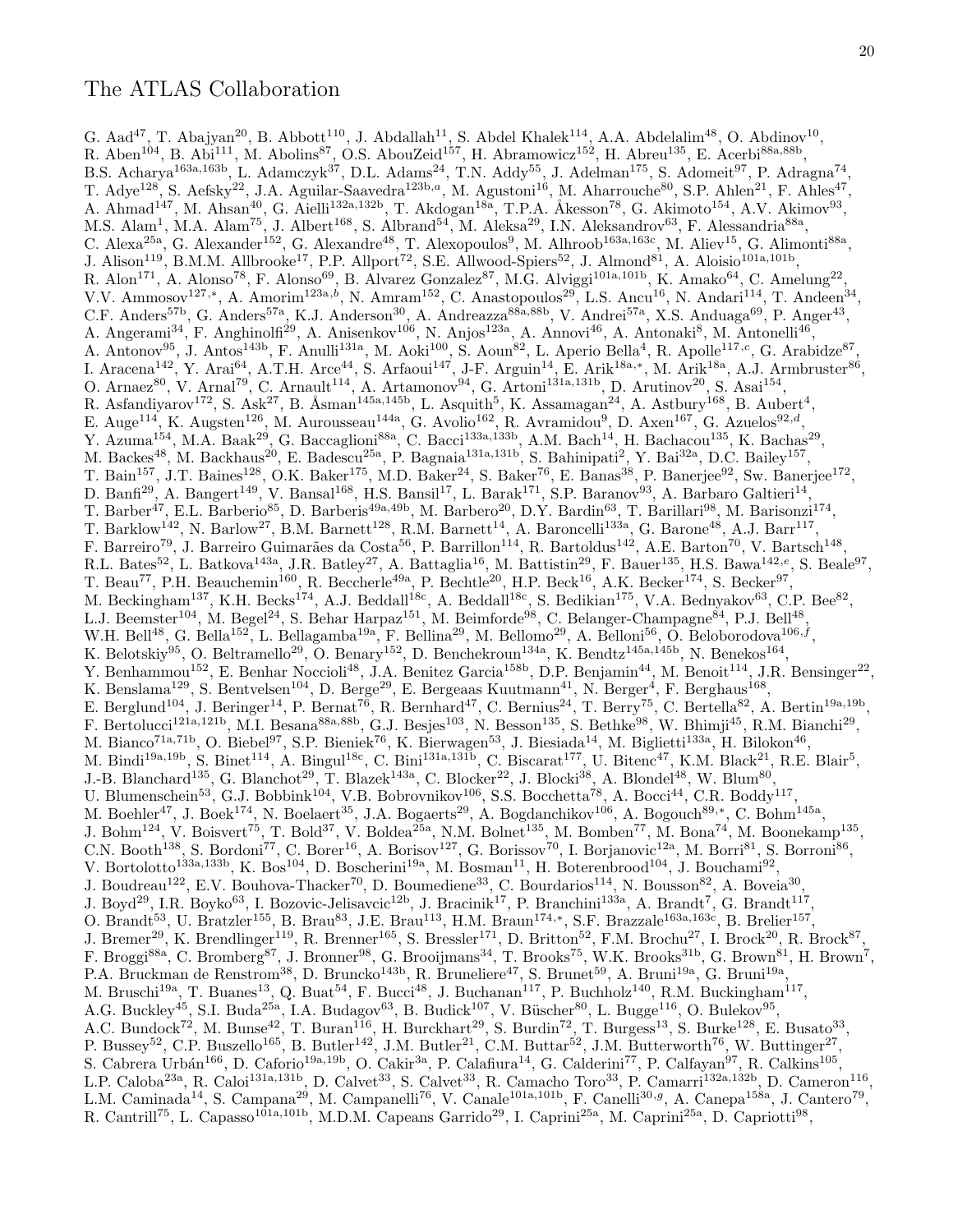M. Capua<sup>36a,36b</sup>, R. Caputo<sup>80</sup>, R. Cardarelli<sup>132a</sup>, T. Carli<sup>29</sup>, G. Carlino<sup>101a</sup>, L. Carminati<sup>88a,88b</sup>, B. Caron<sup>84</sup>, S. Caron<sup>103</sup>, E. Carquin<sup>31b</sup>, G.D. Carrillo Montoya<sup>172</sup>, A.A. Carter<sup>74</sup>, J.R. Carter<sup>27</sup>, J. Carvalho<sup>123a,h</sup>, D. Casadei<sup>107</sup>, M.P. Casado<sup>11</sup>, M. Cascella<sup>121a,121b</sup>, C. Caso<sup>49a,49b,\*</sup>, A.M. Castaneda Hernandez<sup>172,*i*</sup>, E. Castaneda-Miranda<sup>172</sup>, V. Castillo Gimenez<sup>166</sup>, N.F. Castro<sup>123a</sup>, G. Cataldi<sup>71a</sup>, P. Catastini<sup>56</sup>, A. Catinaccio<sup>29</sup>, J.R. Catmore<sup>29</sup>, A. Cattai<sup>29</sup>, G. Cattani<sup>132a,132b</sup>, S. Caughron<sup>87</sup>, P. Cavalleri<sup>77</sup>, D. Cavalli<sup>88a</sup>, M. Cavalli-Sforza<sup>11</sup>, V. Cavasinni<sup>121a,121b</sup>, F. Ceradini<sup>133a,133b</sup>, A.S. Cerqueira<sup>23b</sup>, A. Cerri<sup>29</sup>, L. Cerrito<sup>74</sup>, F. Cerutti<sup>46</sup>, S.A. Cetin<sup>18b</sup>, A. Chafaq<sup>134a</sup>, D. Chakraborty<sup>105</sup>, I. Chalupkova<sup>125</sup>, K. Chan<sup>2</sup>, B. Chapleau<sup>84</sup>, J.D. Chapman<sup>27</sup>, J.W. Chapman<sup>86</sup>, E. Chareyre<sup>77</sup>, D.G. Charlton<sup>17</sup>, V. Chavda<sup>81</sup>, C.A. Chavez Barajas<sup>29</sup>, S. Cheatham<sup>84</sup>, S. Chekanov<sup>5</sup>, S.V. Chekulaev<sup>158a</sup>, G.A. Chelkov<sup>63</sup>, M.A. Chelstowska<sup>103</sup>, C. Chen<sup>62</sup>, H. Chen<sup>24</sup>, S. Chen<sup>32c</sup>, X. Chen<sup>172</sup>, Y. Chen<sup>34</sup>, A. Cheplakov<sup>63</sup>, R. Cherkaoui El Moursli<sup>134e</sup>, V. Chernyatin<sup>24</sup>, E. Cheu<sup>6</sup>, S.L. Cheung<sup>157</sup>, L. Chevalier<sup>135</sup>, G. Chiefari<sup>101a,101b</sup>, L. Chikovani<sup>50a,\*</sup>, J.T. Childers<sup>29</sup>, A. Chilingarov<sup>70</sup>, G. Chiodini<sup>71a</sup>, A.S. Chisholm<sup>17</sup>, R.T. Chislett<sup>76</sup>, A. Chitan<sup>25a</sup>, M.V. Chizhov<sup>63</sup>, G. Choudalakis<sup>30</sup>, S. Chouridou<sup>136</sup>, I.A. Christidi<sup>76</sup>, A. Christov<sup>47</sup>, D. Chromek-Burckhart<sup>29</sup>, M.L. Chu<sup>150</sup>, J. Chudoba<sup>124</sup>, G. Ciapetti<sup>131a,131b</sup>, A.K. Ciftci<sup>3a</sup>, R. Ciftci<sup>3a</sup>, D. Cinca<sup>33</sup>, V. Cindro<sup>73</sup>, C. Ciocca<sup>19a,19b</sup>, A. Ciocio<sup>14</sup>, M. Cirilli<sup>86</sup>, P. Cirkovic<sup>12b</sup>, M. Citterio<sup>88a</sup>, M. Ciubancan<sup>25a</sup>, A. Clark<sup>48</sup>, P.J. Clark<sup>45</sup>, R.N. Clarke<sup>14</sup>, W. Cleland<sup>122</sup>, J.C. Clemens<sup>82</sup>, B. Clement<sup>54</sup>, C. Clement<sup>145a,145b</sup>, Y. Coadou<sup>82</sup>, M. Cobal<sup>163a,163c</sup>, A. Coccaro<sup>137</sup>, J. Cochran<sup>62</sup>, J.G. Cogan<sup>142</sup>, J. Coggeshall<sup>164</sup>, E. Cogneras<sup>177</sup>, J. Colas<sup>4</sup>, S. Cole<sup>105</sup>, A.P. Colijn<sup>104</sup>, N.J. Collins<sup>17</sup>, C. Collins-Tooth<sup>52</sup>, J. Collot<sup>54</sup>, T. Colombo<sup>118a,118b</sup>, G. Colon<sup>83</sup>, P. Conde Muiño<sup>123a</sup>, E. Coniavitis<sup>117</sup>, M.C. Conidi<sup>11</sup>, S.M. Consonni<sup>88a,88b</sup>, V. Consorti<sup>47</sup>, S. Constantinescu<sup>25a</sup>, C. Conta<sup>118a,118b</sup>, G. Conti<sup>56</sup>, F. Conventi<sup>101a,j</sup>, M. Cooke<sup>14</sup>, B.D. Cooper<sup>76</sup>, A.M. Cooper-Sarkar<sup>117</sup>, K. Copic<sup>14</sup>, T. Cornelissen<sup>174</sup>, M. Corradi<sup>19a</sup>, F. Corriveau<sup>84,k</sup>, A. Cortes-Gonzalez<sup>164</sup>, G. Cortiana<sup>98</sup>, G. Costa<sup>88a</sup>, M.J. Costa<sup>166</sup>, D. Costanzo<sup>138</sup>, T. Costin<sup>30</sup>, D. Côté<sup>29</sup>, L. Courneyea<sup>168</sup>, G. Cowan<sup>75</sup>, C. Cowden<sup>27</sup>, B.E. Cox<sup>81</sup>, K. Cranmer<sup>107</sup>, F. Crescioli<sup>121a,121b</sup>, M. Cristinziani<sup>20</sup>, G. Crosetti<sup>36a,36b</sup>, S. Crépé-Renaudin<sup>54</sup>, C.-M. Cuciuc<sup>25a</sup>, C. Cuenca Almenar<sup>175</sup>, T. Cuhadar Donszelmann<sup>138</sup>, M. Curatolo<sup>46</sup>, C.J. Curtis<sup>17</sup>, C. Cuthbert<sup>149</sup>, P. Cwetanski<sup>59</sup>, H. Czirr<sup>140</sup>, P. Czodrowski<sup>43</sup>, Z. Czyczula<sup>175</sup>, S. D'Auria<sup>52</sup>, M. D'Onofrio<sup>72</sup>, A. D'Orazio<sup>131a,131b</sup>, M.J. Da Cunha Sargedas De Sousa<sup>123a</sup>, C. Da Via<sup>81</sup>, W. Dabrowski<sup>37</sup>, A. Dafinca<sup>117</sup>, T. Dai<sup>86</sup>, C. Dallapiccola<sup>83</sup>, M. Dam<sup>35</sup>, M. Dameri<sup>49a,49b</sup>, D.S. Damiani<sup>136</sup>, H.O. Danielsson<sup>29</sup>, V. Dao<sup>48</sup>, G. Darbo<sup>49a</sup>, G.L. Darlea<sup>25b</sup>, J.A. Dassoulas<sup>41</sup>, W. Davey<sup>20</sup>, T. Davidek<sup>125</sup>, N. Davidson<sup>85</sup>, R. Davidson<sup>70</sup>, E. Davies<sup>117,c</sup>, M. Davies<sup>92</sup>, O. Davignon<sup>77</sup>, A.R. Davison<sup>76</sup>, Y. Davygora<sup>57a</sup>, E. Dawe<sup>141</sup>, I. Dawson<sup>138</sup>, R.K. Daya-Ishmukhametova<sup>22</sup>, K. De<sup>7</sup>, R. de Asmundis<sup>101a</sup>, S. De Castro<sup>19a,19b</sup>, S. De Cecco<sup>77</sup>, J. de Graat<sup>97</sup>, N. De Groot<sup>103</sup>, P. de Jong<sup>104</sup>, C. De La Taille<sup>114</sup>, H. De la Torre<sup>79</sup>, F. De Lorenzi<sup>62</sup>, L. de Mora<sup>70</sup>, L. De Nooij<sup>104</sup>, D. De Pedis<sup>131a</sup>, A. De Salvo<sup>131a</sup>, U. De Sanctis<sup>163a,163c</sup>, A. De Santo<sup>148</sup>, J.B. De Vivie De Regie<sup>114</sup>, G. De Zorzi<sup>131a,131b</sup>, W.J. Dearnaley<sup>70</sup>, R. Debbe<sup>24</sup>, C. Debenedetti<sup>45</sup>, B. Dechenaux<sup>54</sup>, D.V. Dedovich<sup>63</sup>, J. Degenhardt<sup>119</sup>, C. Del Papa<sup>163a,163c</sup>, J. Del Peso<sup>79</sup>, T. Del Prete<sup>121a,121b</sup>, T. Delemontex<sup>54</sup>, M. Deliyergiyev<sup>73</sup>, A. Dell'Acqua<sup>29</sup>, L. Dell'Asta<sup>21</sup>, M. Della Pietra<sup>101a,j</sup>, D. della Volpe<sup>101a,101b</sup>, M. Delmastro<sup>4</sup>, P.A. Delsart<sup>54</sup>, C. Deluca<sup>104</sup>, S. Demers<sup>175</sup>, M. Demichev<sup>63</sup>, B. Demirkoz<sup>11,*l*</sup>, J. Deng<sup>162</sup>, S.P. Denisov<sup>127</sup>, D. Derendarz<sup>38</sup>, J.E. Derkaoui<sup>134d</sup>, F. Derue<sup>77</sup>, P. Dervan<sup>72</sup>, K. Desch<sup>20</sup>, E. Devetak<sup>147</sup>, P.O. Deviveiros<sup>104</sup>, A. Dewhurst<sup>128</sup>, B. DeWilde<sup>147</sup>, S. Dhaliwal<sup>157</sup>, R. Dhullipudi<sup>24,*m*</sup>, A. Di Ciaccio<sup>132a,132b</sup>, L. Di Ciaccio<sup>4</sup>, A. Di Girolamo<sup>29</sup>, B. Di Girolamo<sup>29</sup>, S. Di Luise<sup>133a,133b</sup>, A. Di Mattia<sup>172</sup>, B. Di Micco<sup>29</sup>, R. Di Nardo<sup>46</sup>, A. Di Simone<sup>132a,132b</sup>, R. Di Sipio<sup>19a,19b</sup>, M.A. Diaz<sup>31a</sup>, E.B. Diehl<sup>86</sup>, J. Dietrich<sup>41</sup>, T.A. Dietzsch<sup>57a</sup>, S. Diglio<sup>85</sup>, K. Dindar Yagci<sup>39</sup>, J. Dingfelder<sup>20</sup>, F. Dinut<sup>25a</sup>, C. Dionisi<sup>131a,131b</sup>, P. Dita<sup>25a</sup>, S. Dita<sup>25a</sup>, F. Dittus<sup>29</sup>, F. Djama<sup>82</sup>, T. Djobava<sup>50b</sup>, M.A.B. do Vale<sup>23c</sup>, A. Do Valle Wemans<sup>123a,n</sup>, T.K.O. Doan<sup>4</sup>, M. Dobbs<sup>84</sup>, R. Dobinson<sup>29,\*</sup>, D. Dobos<sup>29</sup>, E. Dobson<sup>29,o</sup>, J. Dodd<sup>34</sup>, C. Doglioni<sup>48</sup>, T. Doherty<sup>52</sup>, Y. Doi<sup>64,\*</sup>, J. Dolejsi<sup>125</sup>, I. Dolenc<sup>73</sup>, Z. Dolezal<sup>125</sup>, B.A. Dolgoshein<sup>95,\*</sup>, T. Dohmae<sup>154</sup>, M. Donadelli<sup>23d</sup>, J. Donini<sup>33</sup>, J. Dopke<sup>29</sup>, A. Doria<sup>101a</sup>, A. Dos Anjos<sup>172</sup>, A. Dotti<sup>121a,121b</sup>, M.T. Dova<sup>69</sup>, A.D. Doxiadis<sup>104</sup>, A.T. Doyle<sup>52</sup>, M. Dris<sup>9</sup>, J. Dubbert<sup>98</sup>, S. Dube<sup>14</sup>, E. Duchovni<sup>171</sup>, G. Duckeck<sup>97</sup>, A. Dudarev<sup>29</sup>, F. Dudziak<sup>62</sup>, M. Dührssen<sup>29</sup>, I.P. Duerdoth<sup>81</sup>, L. Duflot<sup>114</sup>, M-A. Dufour<sup>84</sup>, L. Duguid<sup>75</sup>, M. Dunford<sup>29</sup>, H. Duran Yildiz<sup>3a</sup>, R. Duxfield<sup>138</sup>, M. Dwuznik<sup>37</sup>, F. Dydak<sup>29</sup>, M. Düren<sup>51</sup>, J. Ebke<sup>97</sup>, , S. Eckweiler<sup>80</sup>, K. Edmonds<sup>80</sup>, W. Edson<sup>1</sup>, C.A. Edwards<sup>75</sup>, N.C. Edwards<sup>52</sup>, W. Ehrenfeld<sup>41</sup>, T. Eifert<sup>142</sup>, G. Eigen<sup>13</sup>, K. Einsweiler<sup>14</sup>, E. Eisenhandler<sup>74</sup>, T. Ekelof<sup>165</sup>, M. El Kacimi<sup>134c</sup>, M. Ellert<sup>165</sup>, S. Elles<sup>4</sup>, F. Ellinghaus<sup>80</sup>, K. Ellis<sup>74</sup>, N. Ellis<sup>29</sup>, J. Elmsheuser<sup>97</sup>, M. Elsing<sup>29</sup>, D. Emeliyanov<sup>128</sup>, R. Engelmann<sup>147</sup>, A. Engl<sup>97</sup>, B. Epp<sup>60</sup>, J. Erdmann<sup>53</sup>, A. Ereditato<sup>16</sup>, D. Eriksson<sup>145a</sup>, J. Ernst<sup>1</sup>, M. Ernst<sup>24</sup>, J. Ernwein<sup>135</sup>, D. Errede<sup>164</sup>, S. Errede<sup>164</sup>, E. Ertel<sup>80</sup>, M. Escalier<sup>114</sup>, H. Esch<sup>42</sup>, C. Escobar<sup>122</sup>, X. Espinal Curull<sup>11</sup>, B. Esposito<sup>46</sup>, F. Etienne<sup>82</sup>, A.I. Etienvre<sup>135</sup>, E. Etzion<sup>152</sup>, D. Evangelakou<sup>53</sup>, H. Evans<sup>59</sup>, L. Fabbri<sup>19a,19b</sup>, C. Fabre<sup>29</sup>, R.M. Fakhrutdinov<sup>127</sup>, S. Falciano<sup>131a</sup>, Y. Fang<sup>172</sup>, M. Fanti<sup>88a,88b</sup>, A. Farbin<sup>7</sup>, A. Farilla<sup>133a</sup>, J. Farley<sup>147</sup>, T. Farooque<sup>157</sup>, S. Farrell<sup>162</sup>, S.M. Farrington<sup>169</sup>, P. Farthouat<sup>29</sup>, P. Fassnacht<sup>29</sup>, D. Fassouliotis<sup>8</sup>, B. Fatholahzadeh<sup>157</sup>, A. Favareto<sup>88a,88b</sup>, L. Fayard<sup>114</sup>, S. Fazio<sup>36a,36b</sup>, R. Febbraro<sup>33</sup>, P. Federic<sup>143a</sup>, O.L. Fedin<sup>120</sup>, W. Fedorko<sup>87</sup>, M. Fehling-Kaschek<sup>47</sup> , L. Feligioni<sup>82</sup>, D. Fellmann<sup>5</sup>, C. Feng<sup>32d</sup>, E.J. Feng<sup>5</sup>, A.B. Fenyuk<sup>127</sup>, J. Ferencei<sup>143b</sup>, W. Fernando<sup>5</sup>, S. Ferrag<sup>52</sup>, J. Ferrando<sup>52</sup>, V. Ferrara<sup>41</sup>, A. Ferrari<sup>165</sup>, P. Ferrari<sup>104</sup>, R. Ferrari<sup>118a</sup>, D.E. Ferreira de Lima<sup>52</sup>, A. Ferrer<sup>166</sup>, D. Ferrere<sup>48</sup>, C. Ferretti<sup>86</sup>, A. Ferretto Parodi<sup>49a,49b</sup>, M. Fiascaris<sup>30</sup>, F. Fiedler<sup>80</sup>, A. Filipčič<sup>73</sup>, F. Filthaut<sup>103</sup>,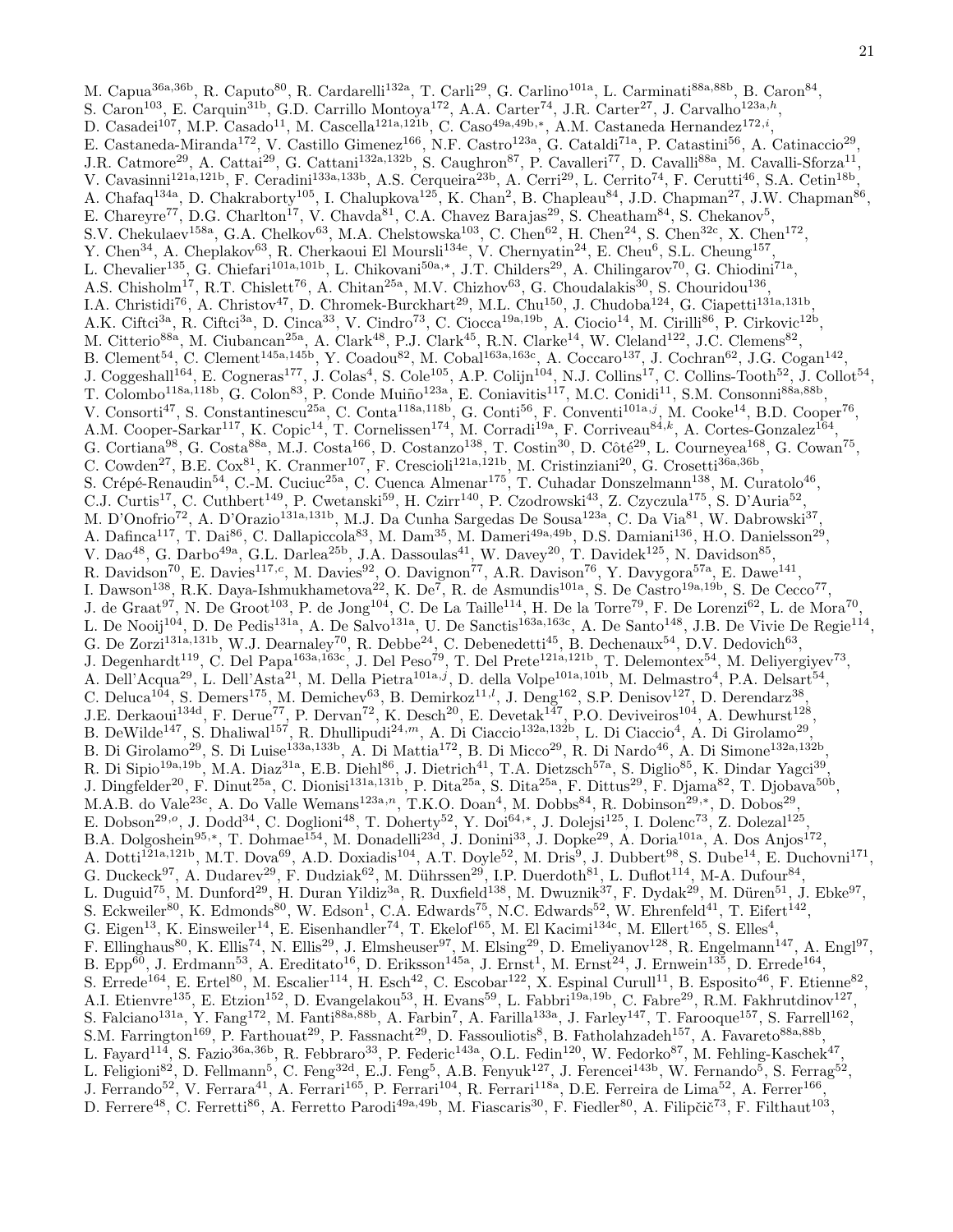M. Fincke-Keeler<sup>168</sup>, M.C.N. Fiolhais<sup>123a,h</sup>, L. Fiorini<sup>166</sup>, A. Firan<sup>39</sup>, G. Fischer<sup>41</sup>, M.J. Fisher<sup>108</sup>, M. Flechl<sup>47</sup>, I. Fleck<sup>140</sup>, J. Fleckner<sup>80</sup>, P. Fleischmann<sup>173</sup>, S. Fleischmann<sup>174</sup>, T. Flick<sup>174</sup>, A. Floderus<sup>78</sup>, L.R. Flores Castillo<sup>172</sup>, M.J. Flowerdew<sup>98</sup>, T. Fonseca Martin<sup>16</sup>, A. Formica<sup>135</sup>, A. Forti<sup>81</sup>, D. Fortin<sup>158a</sup>, D. Fournier<sup>114</sup>, H. Fox<sup>70</sup>, P. Francavilla<sup>11</sup>, M. Franchini<sup>19a,19b</sup>, S. Franchino<sup>118a,118b</sup>, D. Francis<sup>29</sup>, T. Frank<sup>171</sup>, S. Franz<sup>29</sup>, M. Fraternali<sup>118a,118b</sup>, S. Fratina<sup>119</sup>, S.T. French<sup>27</sup>, C. Friedrich<sup>41</sup>, F. Friedrich<sup>43</sup>, R. Froeschl<sup>29</sup>, D. Froidevaux<sup>29</sup>, J.A. Frost<sup>27</sup>, C. Fukunaga<sup>155</sup>, E. Fullana Torregrosa<sup>29</sup>, B.G. Fulsom<sup>142</sup>, J. Fuster<sup>166</sup>, C. Gabaldon<sup>29</sup>, O. Gabizon<sup>171</sup>, T. Gadfort<sup>24</sup>, S. Gadomski<sup>48</sup>, G. Gagliardi<sup>49a,49b</sup>, P. Gagnon<sup>59</sup>, C. Galea<sup>97</sup>, E.J. Gallas<sup>117</sup>, V. Gallo<sup>16</sup>, B.J. Gallop<sup>128</sup>, P. Gallus<sup>124</sup>, K.K. Gan<sup>108</sup>, Y.S. Gao<sup>142,e</sup>, A. Gaponenko<sup>14</sup>, F. Garberson<sup>175</sup>, M. Garcia-Sciveres<sup>14</sup>, C. García<sup>166</sup>, J.E. García Navarro<sup>166</sup>, R.W. Gardner<sup>30</sup>, N. Garelli<sup>29</sup>, H. Garitaonandia<sup>104</sup>, V. Garonne<sup>29</sup>, C. Gatti<sup>46</sup>, G. Gaudio<sup>118a</sup>, B. Gaur<sup>140</sup>, L. Gauthier<sup>135</sup>, P. Gauzzi<sup>131a,131b</sup>, I.L. Gavrilenko<sup>93</sup>, C. Gay<sup>167</sup>, G. Gaycken<sup>20</sup>, E.N. Gazis<sup>9</sup>, P. Ge<sup>32d</sup>, Z. Gecse<sup>167</sup>, C.N.P. Gee<sup>128</sup>, D.A.A. Geerts<sup>104</sup>, Ch. Geich-Gimbel<sup>20</sup>, K. Gellerstedt<sup>145a,145b</sup>, C. Gemme<sup>49a</sup>, A. Gemmell<sup>52</sup>, M.H. Genest<sup>54</sup>, S. Gentile<sup>131a,131b</sup>, M. George<sup>53</sup>, S. George<sup>75</sup>, P. Gerlach<sup>174</sup>, A. Gershon<sup>152</sup>, C. Geweniger<sup>57a</sup>, H. Ghazlane<sup>134b</sup>, N. Ghodbane<sup>33</sup>, B. Giacobbe<sup>19a</sup>, S. Giagu<sup>131a,131b</sup>, V. Giakoumopoulou<sup>8</sup>, V. Giangiobbe<sup>11</sup>, F. Gianotti<sup>29</sup>, B. Gibbard<sup>24</sup>, A. Gibson<sup>157</sup>, S.M. Gibson<sup>29</sup>, D. Gillberg<sup>28</sup>, A.R. Gillman<sup>128</sup>, D.M. Gingrich<sup>2,d</sup>, J. Ginzburg<sup>152</sup>, N. Giokaris<sup>8</sup>, M.P. Giordani<sup>163c</sup>, R. Giordano<sup>101a,101b</sup>, F.M. Giorgi<sup>15</sup>, P. Giovannini<sup>98</sup>, P.F. Giraud<sup>135</sup>, D. Giugni<sup>88a</sup>, M. Giunta<sup>92</sup>, P. Giusti<sup>19a</sup>, B.K. Gjelsten<sup>116</sup>, L.K. Gladilin<sup>96</sup>, C. Glasman<sup>79</sup>, J. Glatzer<sup>47</sup>, A. Glazov<sup>41</sup>, K.W. Glitza<sup>174</sup>, G.L. Glonti<sup>63</sup>, J.R. Goddard<sup>74</sup>, J. Godfrey<sup>141</sup>, J. Godlewski<sup>29</sup>, M. Goebel<sup>41</sup>, T. Göpfert<sup>43</sup>, C. Goeringer<sup>80</sup>, C. Gössling<sup>42</sup>, S. Goldfarb<sup>86</sup>, T. Golling<sup>175</sup>, A. Gomes<sup>123a,b</sup>, L.S. Gomez Fajardo<sup>41</sup>, R. Gonçalo<sup>75</sup>, J. Goncalves Pinto Firmino Da Costa<sup>41</sup>, L. Gonella<sup>20</sup>, S. Gonzalez<sup>172</sup>, S. González de la Hoz<sup>166</sup>, G. Gonzalez Parra<sup>11</sup>, M.L. Gonzalez Silva<sup>26</sup>, S. Gonzalez-Sevilla<sup>48</sup>, J.J. Goodson<sup>147</sup>, L. Goossens<sup>29</sup>, P.A. Gorbounov<sup>94</sup>, H.A. Gordon<sup>24</sup>, I. Gorelov<sup>102</sup>, G. Gorfine<sup>174</sup>, B. Gorini<sup>29</sup>, E. Gorini<sup>71a,71b</sup>, A. Gorišek<sup>73</sup>, E. Gornicki<sup>38</sup>, B. Gosdzik<sup>41</sup>, A.T. Goshaw<sup>5</sup>, M. Gosselink<sup>104</sup>, M.I. Gostkin<sup>63</sup>, I. Gough Eschrich<sup>162</sup>, M. Gouighri<sup>134a</sup>, D. Goujdami<sup>134c</sup>, M.P. Goulette<sup>48</sup>, A.G. Goussiou<sup>137</sup>, C. Goy<sup>4</sup>, S. Gozpinar<sup>22</sup>, I. Grabowska-Bold<sup>37</sup>, P. Grafström<sup>19a,19b</sup>, K-J. Grahn<sup>41</sup>, F. Grancagnolo<sup>71a</sup>, S. Grancagnolo<sup>15</sup>, V. Grassi<sup>147</sup>, V. Gratchev<sup>120</sup>, N. Grau<sup>34</sup>, H.M. Gray<sup>29</sup>, J.A. Gray<sup>147</sup>, E. Graziani<sup>133a</sup>, O.G. Grebenyuk<sup>120</sup>, T. Greenshaw<sup>72</sup>, Z.D. Greenwood<sup>24,m</sup>, K. Gregersen<sup>35</sup>, I.M. Gregor<sup>41</sup>, P. Grenier<sup>142</sup>, J. Griffiths<sup>7</sup>, N. Grigalashvili<sup>63</sup>, A.A. Grillo<sup>136</sup>, S. Grinstein<sup>11</sup>, Y.V. Grishkevich<sup>96</sup>, J.-F. Grivaz<sup>114</sup>, E. Gross<sup>171</sup>, J. Grosse-Knetter<sup>53</sup>, J. Groth-Jensen<sup>171</sup>, K. Grybel<sup>140</sup>, D. Guest<sup>175</sup>, C. Guicheney<sup>33</sup>, S. Guindon<sup>53</sup>, U. Gul<sup>52</sup>, H. Guler<sup>84,p</sup>, J. Gunther<sup>124</sup>, B. Guo<sup>157</sup>, J. Guo<sup>34</sup>, P. Gutierrez<sup>110</sup>, N. Guttman<sup>152</sup>, O. Gutzwiller<sup>172</sup>, C. Guyot<sup>135</sup>, C. Gwenlan<sup>117</sup>, C.B. Gwilliam<sup>72</sup>, A. Haas<sup>142</sup>, S. Haas<sup>29</sup>, C. Haber<sup>14</sup>, H.K. Hadavand<sup>39</sup>, D.R. Hadley<sup>17</sup>, P. Haefner<sup>20</sup>, F. Hahn<sup>29</sup>, S. Haider<sup>29</sup>, Z. Hajduk<sup>38</sup>, H. Hakobyan<sup>176</sup>, D. Hall<sup>117</sup>, J. Haller<sup>53</sup>, K. Hamacher<sup>174</sup>, P. Hamal<sup>112</sup>, M. Hamer<sup>53</sup>, A. Hamilton<sup>144b,q</sup>, S. Hamilton<sup>160</sup>, L. Han<sup>32b</sup>, K. Hanagaki<sup>115</sup>, K. Hanawa<sup>159</sup>, M. Hance<sup>14</sup>, C. Handel<sup>80</sup>, P. Hanke<sup>57a</sup>, J.R. Hansen<sup>35</sup>, J.B. Hansen<sup>35</sup>, J.D. Hansen<sup>35</sup>, P.H. Hansen<sup>35</sup>, P. Hansson<sup>142</sup>, K. Hara<sup>159</sup>, G.A. Hare<sup>136</sup>, T. Harenberg<sup>174</sup>, S. Harkusha<sup>89</sup>, D. Harper<sup>86</sup>, R.D. Harrington<sup>45</sup>, O.M. Harris<sup>137</sup>, J. Hartert<sup>47</sup>, F. Hartjes<sup>104</sup>, T. Haruyama<sup>64</sup>, A. Harvey<sup>55</sup>, S. Hasegawa<sup>100</sup>, Y. Hasegawa<sup>139</sup>, S. Hassani<sup>135</sup>, S. Haug<sup>16</sup>, M. Hauschild<sup>29</sup>, R. Hauser<sup>87</sup>, M. Havranek<sup>20</sup>, C.M. Hawkes<sup>17</sup>, R.J. Hawkings<sup>29</sup>, A.D. Hawkins<sup>78</sup>, D. Hawkins<sup>162</sup>, T. Hayakawa<sup>65</sup>, T. Hayashi<sup>159</sup>, D. Hayden<sup>75</sup>, C.P. Hays<sup>117</sup>, H.S. Hayward<sup>72</sup>, S.J. Haywood<sup>128</sup>, M. He<sup>32d</sup>, S.J. Head<sup>17</sup>, V. Hedberg<sup>78</sup>, L. Heelan<sup>7</sup>, S. Heim<sup>87</sup>, B. Heinemann<sup>14</sup>, S. Heisterkamp<sup>35</sup>, L. Helary<sup>21</sup>, C. Heller<sup>97</sup>, M. Heller<sup>29</sup>, S. Hellman<sup>145a,145b</sup>, D. Hellmich<sup>20</sup>, C. Helsens<sup>11</sup>, R.C.W. Henderson<sup>70</sup>, M. Henke<sup>57a</sup>, A. Henrichs<sup>53</sup>, A.M. Henriques Correia<sup>29</sup>, S. Henrot-Versille<sup>114</sup>, C. Hensel<sup>53</sup>, T. Henß<sup>174</sup>, C.M. Hernandez<sup>7</sup>, Y. Hernández Jiménez<sup>166</sup>, R. Herrberg<sup>15</sup>, G. Herten<sup>47</sup>, R. Hertenberger<sup>97</sup>, L. Hervas<sup>29</sup>, G.G. Hesketh<sup>76</sup>, N.P. Hessey<sup>104</sup>, E. Higón-Rodriguez<sup>166</sup>, J.C. Hill<sup>27</sup>, K.H. Hiller<sup>41</sup>, S. Hillert<sup>20</sup>, S.J. Hillier<sup>17</sup>, I. Hinchliffe<sup>14</sup>, E. Hines<sup>119</sup>, M. Hirose<sup>115</sup>, F. Hirsch<sup>42</sup>, D. Hirschbuehl<sup>174</sup>, J. Hobbs<sup>147</sup>, N. Hod<sup>152</sup>, M.C. Hodgkinson<sup>138</sup>, P. Hodgson<sup>138</sup>, A. Hoecker<sup>29</sup>, M.R. Hoeferkamp<sup>102</sup>, J. Hoffman<sup>39</sup>, D. Hoffmann<sup>82</sup>, M. Hohlfeld<sup>80</sup>, M. Holder<sup>140</sup>, S.O. Holmgren<sup>145a</sup>, T. Holy<sup>126</sup>, J.L. Holzbauer<sup>87</sup>, T.M. Hong<sup>119</sup>, L. Hooft van Huysduynen<sup>107</sup>, C. Horn<sup>142</sup>, S. Horner<sup>47</sup>, J-Y. Hostachy<sup>54</sup>, S. Hou<sup>150</sup>, A. Hoummada<sup>134a</sup>, J. Howard<sup>117</sup>, J. Howarth<sup>81</sup>, I. Hristova<sup>15</sup>, J. Hrivnac<sup>114</sup>, T. Hryn'ova<sup>4</sup>, P.J. Hsu<sup>80</sup>, S.-C. Hsu<sup>14</sup>, Z. Hubacek<sup>126</sup>, F. Hubaut<sup>82</sup>, F. Huegging<sup>20</sup>, A. Huettmann<sup>41</sup>, T.B. Huffman<sup>117</sup>, E.W. Hughes<sup>34</sup>, G. Hughes<sup>70</sup>, M. Huhtinen<sup>29</sup>, M. Hurwitz<sup>14</sup>, U. Husemann<sup>41</sup>, N. Huseynov<sup>63,r</sup>, J. Huston<sup>87</sup>, J. Huth<sup>56</sup>, G. Iacobucci<sup>48</sup>, G. Iakovidis<sup>9</sup>, M. Ibbotson<sup>81</sup>, I. Ibragimov<sup>140</sup>, L. Iconomidou-Fayard<sup>114</sup>, J. Idarraga<sup>114</sup>, P. Iengo<sup>101a</sup>, O. Igonkina<sup>104</sup>, Y. Ikegami<sup>64</sup>, M. Ikeno<sup>64</sup>, D. Iliadis<sup>153</sup>, N. Ilic<sup>157</sup>, T. Ince<sup>20</sup>, J. Inigo-Golfin<sup>29</sup>, P. Ioannou<sup>8</sup>, M. Iodice<sup>133a</sup>, K. Iordanidou<sup>8</sup>, V. Ippolito<sup>131a,131b</sup>, A. Irles Quiles<sup>166</sup>, C. Isaksson<sup>165</sup>, M. Ishino<sup>66</sup>, M. Ishitsuka<sup>156</sup>, R. Ishmukhametov<sup>39</sup>, C. Issever<sup>117</sup>, S. Istin<sup>18a</sup>, A.V. Ivashin<sup>127</sup>, W. Iwanski<sup>38</sup>, H. Iwasaki $^{64}$ , J.M. Izen $^{40}$ , V. Izzo $^{101a}$ , B. Jackson $^{119}$ , J.N. Jackson $^{72}$ , P. Jackson $^{142}$ , M.R. Jaekel $^{29}$ , V. Jain $^{59}$ , K. Jakobs<sup>47</sup>, S. Jakobsen<sup>35</sup>, T. Jakoubek<sup>124</sup>, J. Jakubek<sup>126</sup>, D.K. Jana<sup>110</sup>, E. Jansen<sup>76</sup>, H. Jansen<sup>29</sup>, A. Jantsch<sup>98</sup>, M. Janus<sup>47</sup>, G. Jarlskog<sup>78</sup>, L. Jeanty<sup>56</sup>, I. Jen-La Plante<sup>30</sup>, D. Jennens<sup>85</sup>, P. Jenni<sup>29</sup>, P. Jež<sup>35</sup>, S. Jézéquel<sup>4</sup>, M.K. Jha<sup>19a</sup>, H. Ji<sup>172</sup>, W. Ji<sup>80</sup>, J. Jia<sup>147</sup>, Y. Jiang<sup>32b</sup>, M. Jimenez Belenguer<sup>41</sup>, S. Jin<sup>32a</sup>, O. Jinnouchi<sup>156</sup>, M.D. Joergensen<sup>35</sup>, D. Joffe<sup>39</sup>, M. Johansen<sup>145a,145b</sup>, K.E. Johansson<sup>145a</sup>, P. Johansson<sup>138</sup>, S. Johnert<sup>41</sup>, K.A. Johns<sup>6</sup>, K. Jon-And<sup>145a,145b</sup>, G. Jones<sup>169</sup>, R.W.L. Jones<sup>70</sup>, T.J. Jones<sup>72</sup>, C. Joram<sup>29</sup>, P.M. Jorge<sup>123a</sup>,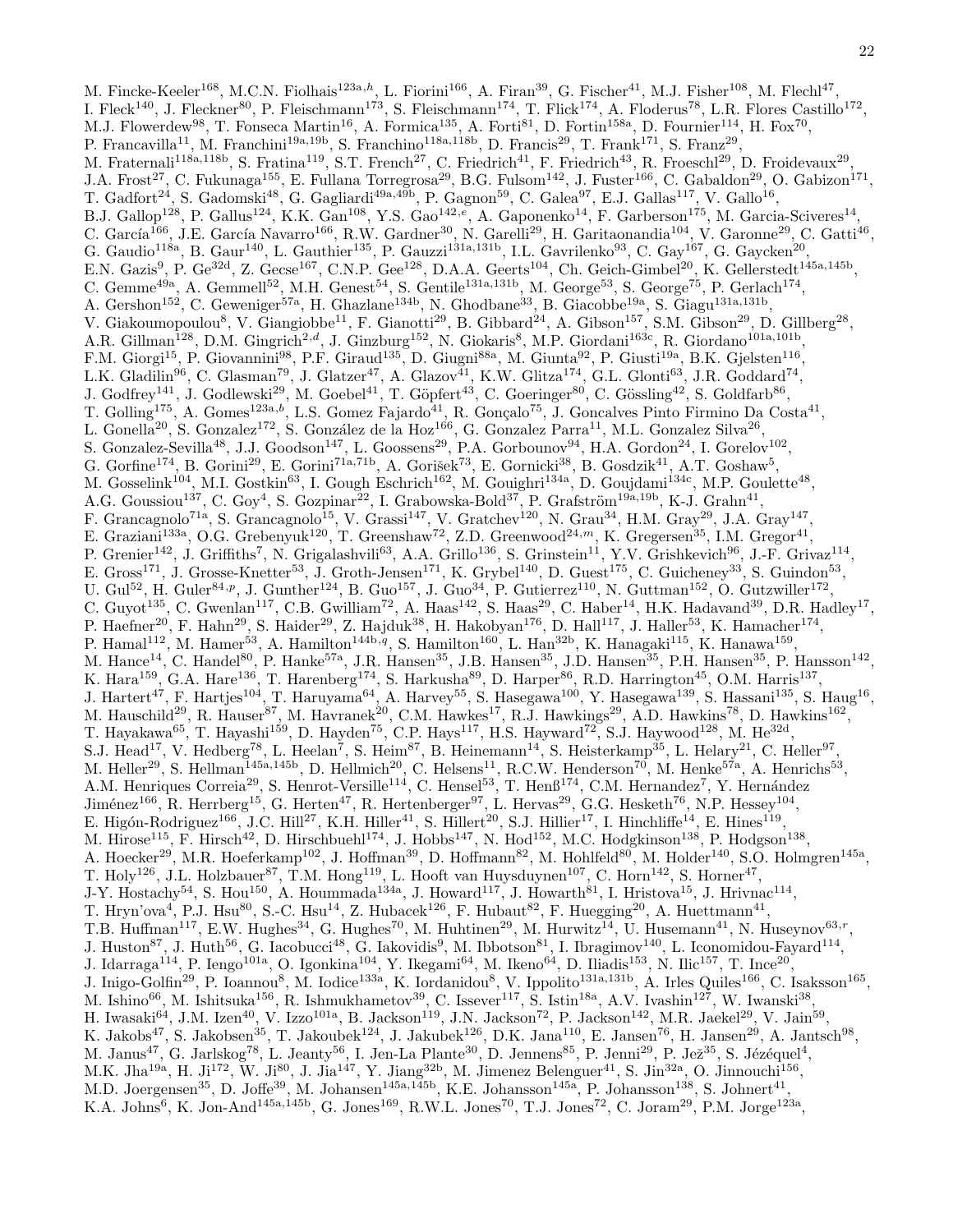K.D. Joshi<sup>81</sup>, J. Jovicevic<sup>146</sup>, T. Jovin<sup>12b</sup>, X. Ju<sup>172</sup>, C.A. Jung<sup>42</sup>, R.M. Jungst<sup>29</sup>, V. Juranek<sup>124</sup>, P. Jussel<sup>60</sup>, A. Juste Rozas<sup>11</sup>, S. Kabana<sup>16</sup>, M. Kaci<sup>166</sup>, A. Kaczmarska<sup>38</sup>, P. Kadlecik<sup>35</sup>, M. Kado<sup>114</sup>, H. Kagan<sup>108</sup>, M. Kagan<sup>56</sup>, E. Kajomovitz<sup>151</sup>, S. Kalinin<sup>174</sup>, L.V. Kalinovskaya<sup>63</sup>, S. Kama<sup>39</sup>, N. Kanaya<sup>154</sup>, M. Kaneda<sup>29</sup>, S. Kaneti<sup>27</sup>, T. Kanno<sup>156</sup>, V.A. Kantserov<sup>95</sup>, J. Kanzaki<sup>64</sup>, B. Kaplan<sup>175</sup>, A. Kapliy<sup>30</sup>, J. Kaplon<sup>29</sup>, D. Kar<sup>52</sup>, M. Karagounis<sup>20</sup>, K. Karakostas<sup>9</sup>, M. Karnevskiy<sup>41</sup>, V. Kartvelishvili<sup>70</sup>, A.N. Karyukhin<sup>127</sup>, L. Kashif<sup>172</sup>, G. Kasieczka<sup>57b</sup>, R.D. Kass<sup>108</sup>, A. Kastanas<sup>13</sup>, M. Kataoka<sup>4</sup>, Y. Kataoka<sup>154</sup>, E. Katsoufis<sup>9</sup>, J. Katzy<sup>41</sup>, V. Kaushik<sup>6</sup>, K. Kawagoe<sup>68</sup>, T. Kawamoto<sup>154</sup>, G. Kawamura<sup>80</sup>, M.S. Kayl<sup>104</sup>, V.A. Kazanin<sup>106</sup>, M.Y. Kazarinov<sup>63</sup>, R. Keeler<sup>168</sup>, R. Kehoe<sup>39</sup>, M. Keil<sup>53</sup>, G.D. Kekelidze<sup>63</sup>, J.S. Keller<sup>137</sup>, M. Kenyon<sup>52</sup>, O. Kepka<sup>124</sup>, N. Kerschen<sup>29</sup>, B.P. Kerševan<sup>73</sup>, S. Kersten<sup>174</sup>, K. Kessoku<sup>154</sup>, J. Keung<sup>157</sup>, F. Khalil-zada<sup>10</sup>, H. Khandanyan<sup>164</sup>, A. Khanov<sup>111</sup>, D. Kharchenko<sup>63</sup>, A. Khodinov<sup>95</sup>, A. Khomich<sup>57a</sup>, T.J. Khoo<sup>27</sup>, G. Khoriauli<sup>20</sup>, A. Khoroshilov<sup>174</sup>, V. Khovanskiy<sup>94</sup>, E. Khramov<sup>63</sup>, J. Khubua<sup>50b</sup>, H. Kim<sup>145a,145b</sup>, S.H. Kim<sup>159</sup>, N. Kimura<sup>170</sup>, O. Kind<sup>15</sup>, B.T. King<sup>72</sup>, M. King<sup>65</sup>, R.S.B. King<sup>117</sup>, J. Kirk<sup>128</sup>, A.E. Kiryunin<sup>98</sup>, T. Kishimoto<sup>65</sup>, D. Kisielewska<sup>37</sup>, T. Kitamura<sup>65</sup>, T. Kittelmann<sup>122</sup>, E. Kladiva<sup>143b</sup>, M. Klein<sup>72</sup>, U. Klein<sup>72</sup>, K. Kleinknecht<sup>80</sup>, M. Klemetti<sup>84</sup>, A. Klier<sup>171</sup>, P. Klimek<sup>145a,145b</sup>, A. Klimentov<sup>24</sup>, R. Klingenberg<sup>42</sup>, J.A. Klinger<sup>81</sup>, E.B. Klinkby<sup>35</sup>, T. Klioutchnikova<sup>29</sup>, P.F. Klok<sup>103</sup>, S. Klous<sup>104</sup>, E.-E. Kluge<sup>57a</sup>, T. Kluge<sup>72</sup>, P. Kluit<sup>104</sup>, S. Kluth<sup>98</sup>, N.S. Knecht<sup>157</sup>, E. Kneringer<sup>60</sup>, E.B.F.G. Knoops<sup>82</sup>, A. Knue<sup>53</sup>, B.R. Ko<sup>44</sup>, T. Kobayashi<sup>154</sup>, M. Kobel<sup>43</sup>, M. Kocian<sup>142</sup>, P. Kodys<sup>125</sup>, K. Köneke<sup>29</sup>, A.C. König<sup>103</sup>, S. Koenig<sup>80</sup>, L. Köpke<sup>80</sup>, F. Koetsveld<sup>103</sup>, P. Koevesarki<sup>20</sup>, T. Koffas<sup>28</sup>, E. Koffeman<sup>104</sup>, L.A. Kogan<sup>117</sup>, S. Kohlmann<sup>174</sup>, F. Kohn<sup>53</sup>,

Z. Kohout<sup>126</sup>, T. Kohriki<sup>64</sup>, T. Koi<sup>142</sup>, G.M. Kolachev<sup>106,\*</sup>, H. Kolanoski<sup>15</sup>, V. Kolesnikov<sup>63</sup>, I. Koletsou<sup>88a</sup>, J. Koll<sup>87</sup>, M. Kollefrath<sup>47</sup>, A.A. Komar<sup>93</sup>, Y. Komori<sup>154</sup>, T. Kondo<sup>64</sup>, T. Kono<sup>41,s</sup>, A.I. Kononov<sup>47</sup>, R. Konoplich<sup>107,t</sup>, N. Konstantinidis<sup>76</sup>, S. Koperny<sup>37</sup>, K. Korcyl<sup>38</sup>, K. Kordas<sup>153</sup>, A. Korn<sup>117</sup>, A. Korol<sup>106</sup>, I. Korolkov<sup>11</sup>, E.V. Korolkova<sup>138</sup>, V.A. Korotkov<sup>127</sup>, O. Kortner<sup>98</sup>, S. Kortner<sup>98</sup>, V.V. Kostyukhin<sup>20</sup>, S. Kotov<sup>98</sup>, V.M. Kotov<sup>63</sup>, A. Kotwal<sup>44</sup>, C. Kourkoumelis<sup>8</sup>, V. Kouskoura<sup>153</sup>, A. Koutsman<sup>158a</sup>, R. Kowalewski<sup>168</sup>, T.Z. Kowalski<sup>37</sup>, W. Kozanecki<sup>135</sup>, A.S. Kozhin<sup>127</sup>, V. Kral<sup>126</sup>, V.A. Kramarenko<sup>96</sup>, G. Kramberger<sup>73</sup>, M.W. Krasny<sup>77</sup>, A. Krasznahorkay<sup>107</sup>, J.K. Kraus<sup>20</sup>, S. Kreiss<sup>107</sup>, F. Krejci<sup>126</sup>, J. Kretzschmar<sup>72</sup>, N. Krieger<sup>53</sup>, P. Krieger<sup>157</sup>, K. Kroeninger<sup>53</sup>, H. Kroha<sup>98</sup>, J. Kroll<sup>119</sup>, J. Kroseberg<sup>20</sup>, J. Krstic<sup>12a</sup>, U. Kruchonak<sup>63</sup>, H. Krüger<sup>20</sup>, T. Kruker<sup>16</sup>, N. Krumnack<sup>62</sup>, Z.V. Krumshteyn<sup>63</sup>, T. Kubota<sup>85</sup>, S. Kuday<sup>3a</sup>, S. Kuehn<sup>47</sup>, A. Kugel<sup>57c</sup>, T. Kuhl<sup>41</sup>, D. Kuhn<sup>60</sup>, V. Kukhtin<sup>63</sup>, Y. Kulchitsky<sup>89</sup>, S. Kuleshov<sup>31b</sup>, C. Kummer<sup>97</sup>, M. Kuna<sup>77</sup>, J. Kunkle<sup>119</sup>, A. Kupco<sup>124</sup>, H. Kurashige<sup>65</sup>, M. Kurata<sup>159</sup>, Y.A. Kurochkin<sup>89</sup>, V. Kus<sup>124</sup>, E.S. Kuwertz<sup>146</sup>, M. Kuze<sup>156</sup>, J. Kvita<sup>141</sup>, R. Kwee<sup>15</sup>, A. La Rosa<sup>48</sup>, L. La Rotonda<sup>36a,36b</sup>, L. Labarga<sup>79</sup>, J. Labbe<sup>4</sup>, S. Lablak<sup>134a</sup>, C. Lacasta<sup>166</sup>, F. Lacava<sup>131a,131b</sup>, H. Lacker<sup>15</sup>, D. Lacour<sup>77</sup>, V.R. Lacuesta<sup>166</sup>, E. Ladygin<sup>63</sup>, R. Lafaye<sup>4</sup>, B. Laforge<sup>77</sup>, T. Lagouri<sup>79</sup>, S. Lai<sup>47</sup>, E. Laisne<sup>54</sup>, M. Lamanna<sup>29</sup>, L. Lambourne<sup>76</sup>, C.L. Lampen<sup>6</sup>, W. Lampl<sup>6</sup>, E. Lancon<sup>135</sup>, U. Landgraf<sup>47</sup>, M.P.J. Landon<sup>74</sup>, J.L. Lane<sup>81</sup>, V.S. Lang<sup>57a</sup>, C. Lange<sup>41</sup>, A.J. Lankford<sup>162</sup>, F. Lanni<sup>24</sup>, K. Lantzsch<sup>174</sup>, S. Laplace<sup>77</sup>, C. Lapoire<sup>20</sup>, J.F. Laporte<sup>135</sup>, T. Lari<sup>88a</sup>, A. Larner<sup>117</sup>, M. Lassnig<sup>29</sup>, P. Laurelli<sup>46</sup>, V. Lavorini<sup>36a,36b</sup>, W. Lavrijsen<sup>14</sup>, P. Laycock<sup>72</sup>, O. Le Dortz<sup>77</sup>, E. Le Guirriec<sup>82</sup>, C. Le Maner<sup>157</sup>, E. Le Menedeu<sup>11</sup>, T. LeCompte<sup>5</sup>, F. Ledroit-Guillon<sup>54</sup>, H. Lee<sup>104</sup>, J.S.H. Lee<sup>115</sup>, S.C. Lee<sup>150</sup>, L. Lee<sup>175</sup>, M. Lefebvre<sup>168</sup>, M. Legendre<sup>135</sup>, F. Legger<sup>97</sup>, C. Leggett<sup>14</sup>, M. Lehmacher<sup>20</sup>, G. Lehmann Miotto<sup>29</sup>, X. Lei<sup>6</sup>, M.A.L. Leite<sup>23d</sup>, R. Leitner<sup>125</sup>, D. Lellouch<sup>171</sup>, B. Lemmer<sup>53</sup>, V. Lendermann<sup>57a</sup>, K.J.C. Leney<sup>144b</sup>, T. Lenz<sup>104</sup>, G. Lenzen<sup>174</sup>, B. Lenzi<sup>29</sup>, K. Leonhardt<sup>43</sup>, S. Leontsinis<sup>9</sup>, F. Lepold<sup>57a</sup>, C. Leroy<sup>92</sup>, J-R. Lessard<sup>168</sup>, C.G. Lester<sup>27</sup>, C.M. Lester<sup>119</sup>, J. Levêque<sup>4</sup>, D. Levin<sup>86</sup>, L.J. Levinson<sup>171</sup>, A. Lewis<sup>117</sup>, G.H. Lewis<sup>107</sup>, A.M. Leyko<sup>20</sup>, M. Leyton<sup>15</sup>, B. Li<sup>82</sup>, H. Li<sup>172,*u*</sup>, S. Li<sup>32b,*v*</sup>, X. Li<sup>86</sup>, Z. Liang<sup>117,w</sup>, H. Liao<sup>33</sup>, B. Liberti<sup>132a</sup>, P. Lichard<sup>29</sup>, M. Lichtnecker<sup>97</sup>, K. Lie<sup>164</sup>, W. Liebig<sup>13</sup>, C. Limbach<sup>20</sup>, A. Limosani<sup>85</sup>, M. Limper<sup>61</sup>, S.C. Lin<sup>150,x</sup>, F. Linde<sup>104</sup>, J.T. Linnemann<sup>87</sup>, E. Lipeles<sup>119</sup>, A. Lipniacka<sup>13</sup>, T.M. Liss<sup>164</sup>, D. Lissauer<sup>24</sup>, A. Lister<sup>48</sup>, A.M. Litke<sup>136</sup>, C. Liu<sup>28</sup>, D. Liu<sup>150</sup>, H. Liu<sup>86</sup>, J.B. Liu<sup>86</sup>, L. Liu<sup>86</sup>, M. Liu<sup>32b</sup>, Y. Liu<sup>32b</sup>, M. Livan<sup>118a,118b</sup>, S.S.A. Livermore<sup>117</sup>, A. Lleres<sup>54</sup>, J. Llorente Merino<sup>79</sup>, S.L. Lloyd<sup>74</sup>, E. Lobodzinska<sup>41</sup>, P. Loch<sup>6</sup>, W.S. Lockman<sup>136</sup>, T. Loddenkoetter<sup>20</sup>, F.K. Loebinger<sup>81</sup>, A. Loginov<sup>175</sup>, C.W. Loh<sup>167</sup>, T. Lohse<sup>15</sup>, K. Lohwasser<sup>47</sup>, M. Lokajicek<sup>124</sup>, V.P. Lombardo<sup>4</sup>, R.E. Long<sup>70</sup>, L. Lopes<sup>123a</sup>, D. Lopez Mateos<sup>56</sup>, J. Lorenz<sup>97</sup>, N. Lorenzo Martinez<sup>114</sup>, M. Losada<sup>161</sup>, P. Loscutoff<sup>14</sup>, F. Lo Sterzo<sup>131a,131b</sup>, M.J. Losty<sup>158a</sup>, X. Lou<sup>40</sup>, A. Lounis<sup>114</sup>, K.F. Loureiro<sup>161</sup>, J. Love<sup>21</sup>, P.A. Love<sup>70</sup>, A.J. Lowe<sup>142,e</sup>, F. Lu<sup>32a</sup>, H.J. Lubatti<sup>137</sup>, C. Luci<sup>131a,131b</sup>, A. Lucotte<sup>54</sup>, A. Ludwig<sup>43</sup>, D. Ludwig<sup>41</sup>, I. Ludwig<sup>47</sup>, J. Ludwig<sup>47</sup>, F. Luehring<sup>59</sup>, G. Luijckx<sup>104</sup>, W. Lukas<sup>60</sup>, D. Lumb<sup>47</sup>, L. Luminari<sup>131a</sup>, E. Lund<sup>116</sup>, B. Lund-Jensen<sup>146</sup>, B. Lundberg<sup>78</sup>, J. Lundberg<sup>145a,145b</sup>, O. Lundberg<sup>145a,145b</sup>, J. Lundquist<sup>35</sup>, M. Lungwitz<sup>80</sup>, D. Lynn<sup>24</sup>, E. Lytken<sup>78</sup>, H. Ma<sup>24</sup>, L.L. Ma<sup>172</sup>, G. Maccarrone<sup>46</sup>, A. Macchiolo<sup>98</sup>, B. Maček<sup>73</sup>, J. Machado Miguens<sup>123a</sup>, R. Mackeprang<sup>35</sup>, R.J. Madaras<sup>14</sup>, H.J. Maddocks<sup>70</sup>, W.F. Mader<sup>43</sup>, R. Maenner<sup>57c</sup>, T. Maeno<sup>24</sup>, P. Mättig<sup>174</sup>, S. Mättig<sup>41</sup>, L. Magnoni<sup>29</sup>, E. Magradze<sup>53</sup>, K. Mahboubi<sup>47</sup>, S. Mahmoud<sup>72</sup>, G. Mahout<sup>17</sup>, C. Maiani<sup>135</sup>, C. Maidantchik<sup>23a</sup>, A. Maio<sup>123a,b</sup>, S. Majewski $^{24}$ , Y. Makida $^{64}$ , N. Makovec $^{114}$ , P. Mal $^{135}$ , B. Malaescu $^{29}$ , Pa. Malecki $^{38}$ , P. Malecki $^{38}$ , V.P. Maleev $^{120}$ , F. Malek<sup>54</sup>, U. Mallik<sup>61</sup>, D. Malon<sup>5</sup>, C. Malone<sup>142</sup>, S. Maltezos<sup>9</sup>, V. Malyshev<sup>106</sup>, S. Malyukov<sup>29</sup>, R. Mameghani<sup>97</sup>,

- J. Mamuzic<sup>12b</sup>, A. Manabe<sup>64</sup>, L. Mandelli<sup>88a</sup>, I. Mandić<sup>73</sup>, R. Mandrysch<sup>15</sup>, J. Maneira<sup>123a</sup>, P.S. Mangeard<sup>87</sup>,
- L. Manhaes de Andrade Filho<sup>23b</sup>, J.A. Manjarres Ramos<sup>135</sup>, A. Mann<sup>53</sup>, P.M. Manning<sup>136</sup>,
- A. Manousakis-Katsikakis<sup>8</sup>, B. Mansoulie<sup>135</sup>, A. Mapelli<sup>29</sup>, L. Mapelli<sup>29</sup>, L. March<sup>79</sup>, J.F. Marchand<sup>28</sup>,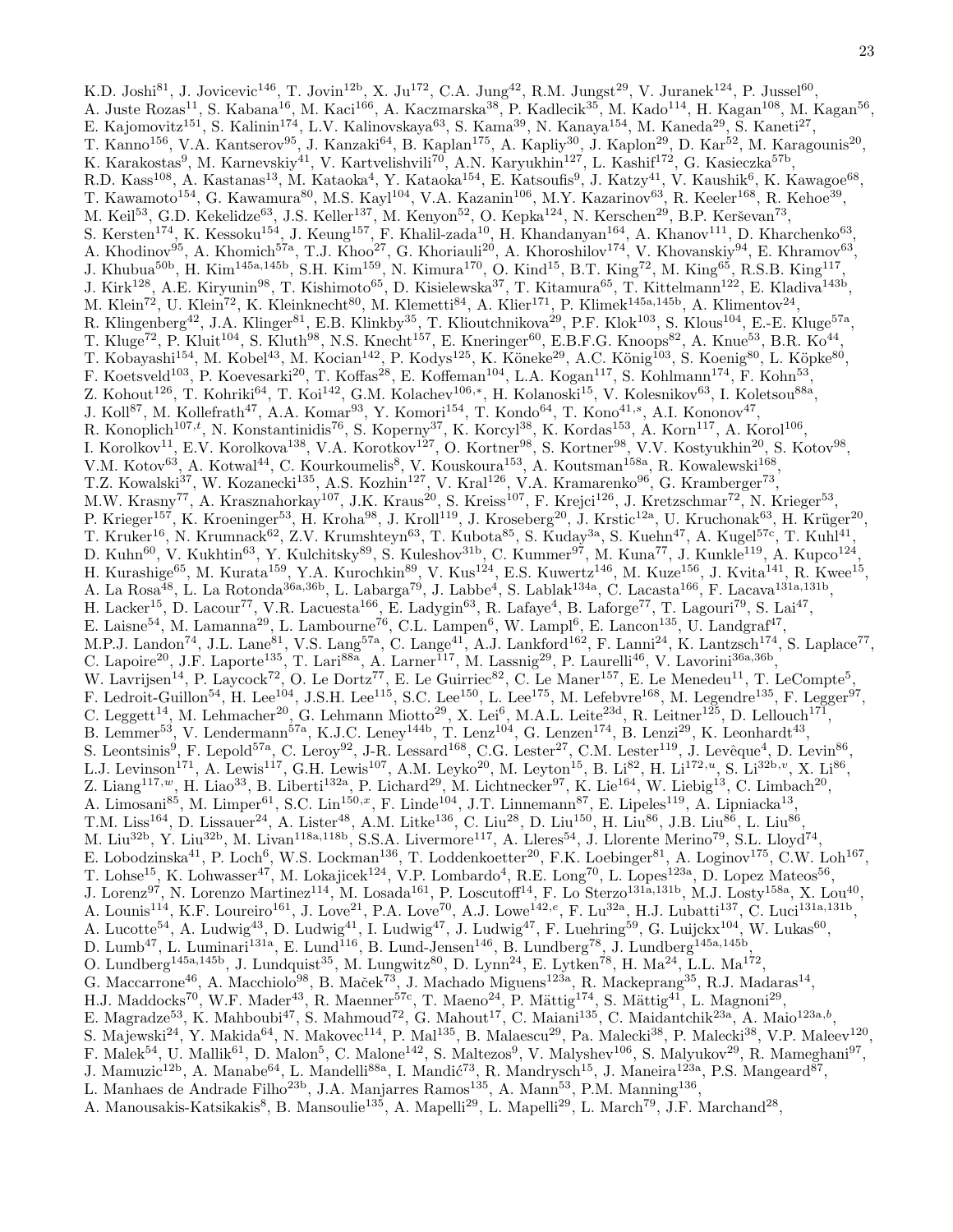F. Marchese<sup>132a,132b</sup>, G. Marchiori<sup>77</sup>, M. Marcisovsky<sup>124</sup>, C.P. Marino<sup>168</sup>, F. Marroquim<sup>23a</sup>, Z. Marshall<sup>29</sup>, F.K. Martens<sup>157</sup>, L.F. Marti<sup>16</sup>, S. Marti-Garcia<sup>166</sup>, B. Martin<sup>29</sup>, B. Martin<sup>87</sup>, J.P. Martin<sup>92</sup>, T.A. Martin<sup>17</sup>, V.J. Martin<sup>45</sup>, B. Martin dit Latour<sup>48</sup>, S. Martin-Haugh<sup>148</sup>, M. Martinez<sup>11</sup>, V. Martinez Outschoorn<sup>56</sup>, A.C. Martyniuk<sup>168</sup>, M. Marx<sup>81</sup>, F. Marzano<sup>131a</sup>, A. Marzin<sup>110</sup>, L. Masetti<sup>80</sup>, T. Mashimo<sup>154</sup>, R. Mashinistov<sup>93</sup>, J. Masik<sup>81</sup>, A.L. Maslennikov<sup>106</sup>, I. Massa<sup>19a,19b</sup>, G. Massaro<sup>104</sup>, N. Massol<sup>4</sup>, P. Mastrandrea<sup>147</sup>, A. Mastroberardino<sup>36a,36b</sup>, T. Masubuchi<sup>154</sup>, P. Matricon<sup>114</sup>, H. Matsunaga<sup>154</sup>, T. Matsushita<sup>65</sup>, C. Mattravers<sup>117,c</sup>, J. Maurer<sup>82</sup>, S.J. Maxfield<sup>72</sup>, A. Mayne<sup>138</sup>, R. Mazini<sup>150</sup>, M. Mazur<sup>20</sup>, L. Mazzaferro<sup>132a,132b</sup>, M. Mazzanti<sup>88a</sup>, S.P. Mc Kee<sup>86</sup>, A. McCarn<sup>164</sup>, R.L. McCarthy<sup>147</sup>, T.G. McCarthy<sup>28</sup>, N.A. McCubbin<sup>128</sup>, K.W. McFarlane<sup>55,\*</sup>, J.A. Mcfayden<sup>138</sup>, G. Mchedlidze<sup>50b</sup>, T. Mclaughlan<sup>17</sup>, S.J. McMahon<sup>128</sup>, R.A. McPherson<sup>168,k</sup>, A. Meade<sup>83</sup>, J. Mechnich<sup>104</sup>, M. Mechtel<sup>174</sup>, M. Medinnis<sup>41</sup>, R. Meera-Lebbai<sup>110</sup>, T. Meguro<sup>115</sup>, R. Mehdiyev<sup>92</sup>, S. Mehlhase<sup>35</sup>, A. Mehta<sup>72</sup>, K. Meier<sup>57a</sup>, B. Meirose<sup>78</sup>, C. Melachrinos<sup>30</sup>, B.R. Mellado Garcia<sup>172</sup>, F. Meloni<sup>88a,88b</sup>, L. Mendoza Navas<sup>161</sup>, Z. Meng<sup>150,*u*</sup>, A. Mengarelli<sup>19a,19b</sup>, S. Menke<sup>98</sup>, E. Meoni<sup>160</sup>, K.M. Mercurio<sup>56</sup>, P. Mermod<sup>48</sup>, L. Merola<sup>101a,101b</sup>, C. Meroni<sup>88a</sup>, F.S. Merritt<sup>30</sup>, H. Merritt<sup>108</sup>, A. Messina<sup>29,y</sup>, J. Metcalfe<sup>102</sup>, A.S. Mete<sup>162</sup>, C. Meyer<sup>80</sup>, C. Meyer<sup>30</sup>, J-P. Meyer<sup>135</sup>, J. Meyer<sup>173</sup>, J. Meyer<sup>53</sup>, T.C. Meyer<sup>29</sup>, J. Miao<sup>32d</sup>, S. Michal<sup>29</sup>, L. Micu<sup>25a</sup>, R.P. Middleton<sup>128</sup>, S. Migas<sup>72</sup>, L. Mijović<sup>135</sup>, G. Mikenberg<sup>171</sup>, M. Mikestikova<sup>124</sup>, M. Mikuž<sup>73</sup>, D.W. Miller<sup>30</sup>, R.J. Miller<sup>87</sup>, W.J. Mills<sup>167</sup>, C. Mills<sup>56</sup>, A. Milov<sup>171</sup>, D.A. Milstead<sup>145a,145b</sup>, D. Milstein<sup>171</sup>, A.A. Minaenko<sup>127</sup>, M. Miñano Moya<sup>166</sup>, I.A. Minashvili<sup>63</sup>, A.I. Mincer<sup>107</sup>, B. Mindur<sup>37</sup>, M. Mineev<sup>63</sup>, Y. Ming<sup>172</sup>, L.M. Mir<sup>11</sup>, G. Mirabelli<sup>131a</sup>, J. Mitrevski<sup>136</sup>, V.A. Mitsou<sup>166</sup>, S. Mitsui<sup>64</sup>, P.S. Miyagawa<sup>138</sup>, J.U. Mjörnmark<sup>78</sup>, T. Moa<sup>145a,145b</sup>, V. Moeller<sup>27</sup>, K. Mönig<sup>41</sup>, N. Möser<sup>20</sup>, S. Mohapatra<sup>147</sup>, W. Mohr<sup>47</sup>, R. Moles-Valls<sup>166</sup>, J. Monk<sup>76</sup>, E. Monnier<sup>82</sup>, J. Montejo Berlingen<sup>11</sup>, F. Monticelli<sup>69</sup>, S. Monzani<sup>19a,19b</sup>, R.W. Moore<sup>2</sup>, G.F. Moorhead<sup>85</sup>, C. Mora Herrera<sup>48</sup>, A. Moraes<sup>52</sup>, N. Morange<sup>135</sup>, J. Morel<sup>53</sup>, G. Morello<sup>36a,36b</sup>, D. Moreno<sup>80</sup>, M. Moreno Llácer<sup>166</sup>, P. Morettini<sup>49a</sup>, M. Morgenstern<sup>43</sup>, M. Morii<sup>56</sup>, A.K. Morley<sup>29</sup>, G. Mornacchi<sup>29</sup>, J.D. Morris<sup>74</sup>, L. Morvaj<sup>100</sup>, H.G. Moser<sup>98</sup>, M. Mosidze<sup>50b</sup>, J. Moss<sup>108</sup>, R. Mount<sup>142</sup>, E. Mountricha<sup>9, z</sup>, S.V. Mouraviev<sup>93,\*</sup>, E.J.W. Moyse<sup>83</sup>, F. Mueller<sup>57a</sup>, J. Mueller<sup>122</sup>, K. Mueller<sup>20</sup>, T.A. Müller<sup>97</sup>, T. Mueller<sup>80</sup>, D. Muenstermann<sup>29</sup>, Y. Munwes<sup>152</sup>, W.J. Murray<sup>128</sup>, I. Mussche<sup>104</sup>, E. Musto<sup>101a,101b</sup>, A.G. Myagkov<sup>127</sup>, M. Myska<sup>124</sup>, J. Nadal<sup>11</sup>, K. Nagai<sup>159</sup>, R. Nagai<sup>156</sup>, K. Nagano<sup>64</sup>, A. Nagarkar<sup>108</sup>, Y. Nagasaka<sup>58</sup>, M. Nagel<sup>98</sup>, A.M. Nairz<sup>29</sup>, Y. Nakahama<sup>29</sup>, K. Nakamura<sup>154</sup>, T. Nakamura<sup>154</sup>, I. Nakano<sup>109</sup>, G. Nanava<sup>20</sup>, A. Napier<sup>160</sup>, R. Narayan<sup>57b</sup>, M. Nash<sup>76,c</sup>, T. Nattermann<sup>20</sup>, T. Naumann<sup>41</sup>, G. Navarro<sup>161</sup>, H.A. Neal<sup>86</sup>, P.Yu. Nechaeva<sup>93</sup>, T.J. Neep<sup>81</sup>, A. Negri<sup>118a,118b</sup>, G. Negri<sup>29</sup>, M. Negrini<sup>19a</sup>, S. Nektarijevic<sup>48</sup>, A. Nelson<sup>162</sup>, T.K. Nelson<sup>142</sup>, S. Nemecek<sup>124</sup>, P. Nemethy<sup>107</sup>, A.A. Nepomuceno<sup>23a</sup>, M. Nessi<sup>29,aa</sup>, M.S. Neubauer<sup>164</sup>, A. Neusiedl<sup>80</sup>, R.M. Neves<sup>107</sup>, P. Nevski<sup>24</sup>, P.R. Newman<sup>17</sup>, V. Nguyen Thi Hong<sup>135</sup>, R.B. Nickerson<sup>117</sup>, R. Nicolaidou<sup>135</sup>, B. Nicquevert<sup>29</sup>, F. Niedercorn<sup>114</sup>, J. Nielsen<sup>136</sup>, N. Nikiforou<sup>34</sup>, A. Nikiforov<sup>15</sup>, V. Nikolaenko<sup>127</sup>, I. Nikolic-Audit<sup>77</sup>, K. Nikolics<sup>48</sup>, K. Nikolopoulos<sup>17</sup>, H. Nilsen<sup>47</sup>, P. Nilsson<sup>7</sup>, Y. Ninomiya<sup>154</sup>, A. Nisati<sup>131a</sup>, R. Nisius<sup>98</sup>, T. Nobe<sup>156</sup>, L. Nodulman<sup>5</sup>, M. Nomachi<sup>115</sup>, I. Nomidis<sup>153</sup>, S. Norberg<sup>110</sup>, M. Nordberg<sup>29</sup>, P.R. Norton<sup>128</sup>, J. Novakova<sup>125</sup>, M. Nozaki<sup>64</sup>, L. Nozka<sup>112</sup>, I.M. Nugent<sup>158a</sup>, A.-E. Nuncio-Quiroz<sup>20</sup>, G. Nunes Hanninger<sup>85</sup>, T. Nunnemann<sup>97</sup>, E. Nurse<sup>76</sup>, B.J. O'Brien<sup>45</sup>, S.W. O'Neale<sup>17,\*</sup>, D.C. O'Neil<sup>141</sup>, V. O'Shea<sup>52</sup>, L.B. Oakes<sup>97</sup>, F.G. Oakham<sup>28,d</sup>, H. Oberlack<sup>98</sup>, J. Ocariz<sup>77</sup>, A. Ochi<sup>65</sup>, S. Oda<sup>68</sup>, S. Odaka<sup>64</sup>, J. Odier<sup>82</sup>, H. Ogren<sup>59</sup>, A. Oh<sup>81</sup>, S.H. Oh<sup>44</sup>, C.C. Ohm<sup>29</sup>, T. Ohshima<sup>100</sup>, H. Okawa<sup>24</sup>, Y. Okumura<sup>30</sup>, T. Okuyama<sup>154</sup>, A. Olariu<sup>25a</sup>, A.G. Olchevski<sup>63</sup>, S.A. Olivares Pino<sup>31a</sup>, M. Oliveira<sup>123a,h</sup>, D. Oliveira Damazio<sup>24</sup>, E. Oliver Garcia<sup>166</sup>, D. Olivito<sup>119</sup>, A. Olszewski<sup>38</sup>, J. Olszowska<sup>38</sup>, A. Onofre<sup>123a,ab</sup>, P.U.E. Onyisi<sup>30</sup>, C.J. Oram<sup>158a</sup>, M.J. Oreglia<sup>30</sup>, Y. Oren<sup>152</sup>, D. Orestano<sup>133a,133b</sup>, N. Orlando<sup>71a,71b</sup>, I. Orlov<sup>106</sup>, C. Oropeza Barrera<sup>52</sup>, R.S. Orr<sup>157</sup>, B. Osculati<sup>49a,49b</sup>, R. Ospanov<sup>119</sup>, C. Osuna<sup>11</sup>, G. Otero y Garzon<sup>26</sup>, J.P. Ottersbach<sup>104</sup>, M. Ouchrif<sup>134d</sup>, E.A. Ouellette<sup>168</sup>, F. Ould-Saada<sup>116</sup>, A. Ouraou<sup>135</sup>, Q. Ouyang<sup>32a</sup>, A. Ovcharova<sup>14</sup>, M. Owen<sup>81</sup>, S. Owen<sup>138</sup>, V.E. Ozcan<sup>18a</sup>, N. Ozturk<sup>7</sup>, A. Pacheco Pages<sup>11</sup>, C. Padilla Aranda<sup>11</sup>, S. Pagan Griso<sup>14</sup>, E. Paganis<sup>138</sup>, C. Pahl<sup>98</sup>, F. Paige<sup>24</sup>, P. Pais<sup>83</sup>, K. Pajchel<sup>116</sup>, G. Palacino<sup>158b</sup>, C.P. Paleari<sup>6</sup>, S. Palestini<sup>29</sup>, D. Pallin<sup>33</sup>, A. Palma<sup>123a</sup>, J.D. Palmer<sup>17</sup>, Y.B. Pan<sup>172</sup>, E. Panagiotopoulou<sup>9</sup>, P. Pani<sup>104</sup>, N. Panikashvili<sup>86</sup>, S. Panitkin<sup>24</sup>, D. Pantea<sup>25a</sup>, A. Papadelis<sup>145a</sup>, Th.D. Papadopoulou<sup>9</sup>, A. Paramonov<sup>5</sup>, D. Paredes Hernandez<sup>33</sup>, W. Park<sup>24,ac</sup>, M.A. Parker<sup>27</sup> , F. Parodi<sup>49a,49b</sup>, J.A. Parsons<sup>34</sup>, U. Parzefall<sup>47</sup>, S. Pashapour<sup>53</sup>, E. Pasqualucci<sup>131a</sup>, S. Passaggio<sup>49a</sup>, A. Passeri<sup>133a</sup>, F. Pastore<sup>133a,133b,∗</sup>, Fr. Pastore<sup>75</sup>, G. Pásztor<sup>48,ad</sup>, S. Pataraia<sup>174</sup>, N. Patel<sup>149</sup>, J.R. Pater<sup>81</sup>, S. Patricelli<sup>101a,101b</sup>, T. Pauly<sup>29</sup>, M. Pecsy<sup>143a</sup>, S. Pedraza Lopez<sup>166</sup>, M.I. Pedraza Morales<sup>172</sup>, S.V. Peleganchuk<sup>106</sup>, D. Pelikan<sup>165</sup>, H. Peng<sup>32b</sup>, B. Penning<sup>30</sup>, A. Penson<sup>34</sup>, J. Penwell<sup>59</sup>, M. Perantoni<sup>23a</sup>, K. Perez<sup>34,ae</sup>, T. Perez Cavalcanti<sup>41</sup>, E. Perez Codina<sup>158a</sup>, M.T. Pérez García-Estañ<sup>166</sup>, V. Perez Reale<sup>34</sup>, L. Perini<sup>88a,88b</sup>, H. Pernegger<sup>29</sup>, R. Perrino<sup>71a</sup>, P. Perrodo<sup>4</sup>, V.D. Peshekhonov<sup>63</sup>, K. Peters<sup>29</sup>, B.A. Petersen<sup>29</sup>, J. Petersen<sup>29</sup>, T.C. Petersen<sup>35</sup>, E. Petit<sup>4</sup>, A. Petridis<sup>153</sup>, C. Petridou<sup>153</sup>, E. Petrolo<sup>131a</sup>, F. Petrucci<sup>133a,133b</sup>, D. Petschull<sup>41</sup>, M. Petteni<sup>141</sup>, R. Pezoa<sup>31b</sup>, A. Phan<sup>85</sup>, P.W. Phillips<sup>128</sup>, G. Piacquadio<sup>29</sup>, A. Picazio<sup>48</sup>, E. Piccaro<sup>74</sup>, M. Piccinini<sup>19a,19b</sup>, S.M. Piec<sup>41</sup>, R. Piegaia<sup>26</sup>, D.T. Pignotti<sup>108</sup>, J.E. Pilcher<sup>30</sup>, A.D. Pilkington<sup>81</sup>, J. Pina<sup>123a,b</sup>, M. Pinamonti<sup>163a,163c</sup>, A. Pinder<sup>117</sup>, J.L. Pinfold<sup>2</sup>, B. Pinto<sup>123a</sup>, C. Pizio<sup>88a,88b</sup>, M. Plamondon<sup>168</sup>, M.-A. Pleier<sup>24</sup>, E. Plotnikova<sup>63</sup>, A. Poblaguev<sup>24</sup>, S. Poddar<sup>57a</sup>, F. Podlyski<sup>33</sup>, L. Poggioli<sup>114</sup>, M. Pohl<sup>48</sup>, G. Polesello<sup>118a</sup>, A. Policicchio<sup>36a,36b</sup>, A. Polini<sup>19a</sup>, J. Poll<sup>74</sup>, V. Polychronakos<sup>24</sup>, D. Pomeroy<sup>22</sup>, K. Pommès<sup>29</sup>, L. Pontecorvo<sup>131a</sup>, B.G. Pope<sup>87</sup>, G.A. Popeneciu<sup>25a</sup>,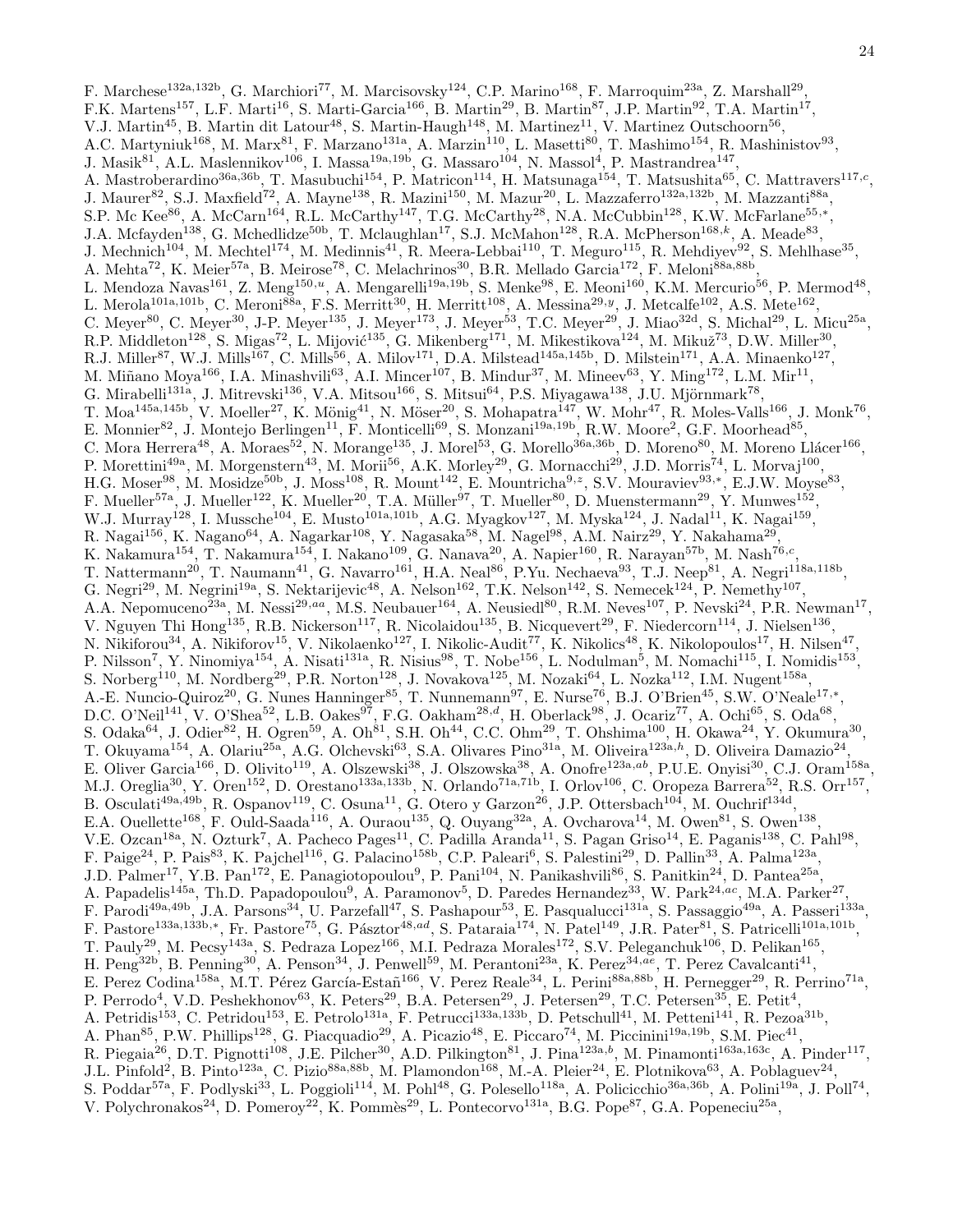D.S. Popovic<sup>12a</sup>, A. Poppleton<sup>29</sup>, X. Portell Bueso<sup>29</sup>, G.E. Pospelov<sup>98</sup>, S. Pospisil<sup>126</sup>, I.N. Potrap<sup>98</sup>, C.J. Potter<sup>148</sup>, C.T. Potter<sup>113</sup>, G. Poulard<sup>29</sup>, J. Poveda<sup>59</sup>, V. Pozdnyakov<sup>63</sup>, R. Prabhu<sup>76</sup>, P. Pralavorio<sup>82</sup>, A. Pranko<sup>14</sup>, S. Prasad<sup>29</sup>, R. Pravahan<sup>24</sup>, S. Prell<sup>62</sup>, K. Pretzl<sup>16</sup>, D. Price<sup>59</sup>, J. Price<sup>72</sup>, L.E. Price<sup>5</sup>, D. Prieur<sup>122</sup>, M. Primavera<sup>71a</sup>, K. Prokofiev<sup>107</sup>, F. Prokoshin<sup>31b</sup>, S. Protopopescu<sup>24</sup>, J. Proudfoot<sup>5</sup>, X. Prudent<sup>43</sup>, M. Przybycien<sup>37</sup>, H. Przysiezniak<sup>4</sup>, S. Psoroulas<sup>20</sup>, E. Ptacek<sup>113</sup>, E. Pueschel<sup>83</sup>, J. Purdham<sup>86</sup>, M. Purohit<sup>24,ac</sup>, P. Puzo<sup>114</sup>, Y. Pylypchenko<sup>61</sup>, J. Qian<sup>86</sup>, A. Quadt<sup>53</sup>, D.R. Quarrie<sup>14</sup>, W.B. Quayle<sup>172</sup>, F. Quinonez<sup>31a</sup>, M. Raas<sup>103</sup>, V. Radescu<sup>41</sup>, P. Radloff<sup>113</sup>, T. Rador<sup>18a</sup>, F. Ragusa<sup>88a,88b</sup>, G. Rahal<sup>177</sup>, A.M. Rahimi<sup>108</sup>, D. Rahm<sup>24</sup>, S. Rajagopalan<sup>24</sup>, M. Rammensee<sup>47</sup>, M. Rammes<sup>140</sup>, A.S. Randle-Conde<sup>39</sup>, K. Randrianarivony<sup>28</sup>, F. Rauscher<sup>97</sup>, T.C. Rave<sup>47</sup>, M. Raymond<sup>29</sup>, A.L. Read<sup>116</sup>, D.M. Rebuzzi<sup>118a,118b</sup>, A. Redelbach<sup>173</sup>, G. Redlinger<sup>24</sup>, R. Reece<sup>119</sup>, K. Reeves<sup>40</sup>, E. Reinherz-Aronis<sup>152</sup>, A. Reinsch<sup>113</sup>, I. Reisinger<sup>42</sup>, C. Rembser<sup>29</sup>, Z.L. Ren<sup>150</sup>, A. Renaud<sup>114</sup>, M. Rescigno<sup>131a</sup>, S. Resconi<sup>88a</sup>, B. Resende<sup>135</sup>, P. Reznicek<sup>97</sup>, R. Rezvani<sup>157</sup>, R. Richter<sup>98</sup>, E. Richter-Was<sup>4,af</sup>, M. Ridel<sup>77</sup>, M. Rijpstra<sup>104</sup>, M. Rijssenbeek<sup>147</sup>, A. Rimoldi<sup>118a,118b</sup>, L. Rinaldi<sup>19a</sup>, R.R. Rios<sup>39</sup>, I. Riu<sup>11</sup>, G. Rivoltella<sup>88a,88b</sup>, F. Rizatdinova<sup>111</sup>, E. Rizvi<sup>74</sup>, S.H. Robertson<sup>84,k</sup>, A. Robichaud-Veronneau<sup>117</sup>, D. Robinson<sup>27</sup>, J.E.M. Robinson<sup>81</sup>, A. Robson<sup>52</sup>, J.G. Rocha de Lima<sup>105</sup>, C. Roda<sup>121a,121b</sup>, D. Roda Dos Santos<sup>29</sup>, A. Roe<sup>53</sup>, S. Roe<sup>29</sup>, O. Røhne<sup>116</sup>, S. Rolli<sup>160</sup>, A. Romaniouk<sup>95</sup>, M. Romano<sup>19a,19b</sup>, G. Romeo<sup>26</sup>, E. Romero Adam<sup>166</sup>, L. Roos<sup>77</sup>, E. Ros<sup>166</sup>, S. Rosati<sup>131a</sup>, K. Rosbach<sup>48</sup>, A. Rose<sup>148</sup>, M. Rose<sup>75</sup>, G.A. Rosenbaum<sup>157</sup>, E.I. Rosenberg<sup>62</sup>, P.L. Rosendahl<sup>13</sup>, O. Rosenthal<sup>140</sup>, L. Rosselet<sup>48</sup>, V. Rossetti<sup>11</sup>, E. Rossi<sup>131a,131b</sup>, L.P. Rossi<sup>49a</sup>, M. Rotaru<sup>25a</sup>, I. Roth<sup>171</sup>, J. Rothberg<sup>137</sup>, D. Rousseau<sup>114</sup>, C.R. Royon<sup>135</sup>, A. Rozanov<sup>82</sup>, Y. Rozen<sup>151</sup>, X. Ruan<sup>32a,ag</sup>, F. Rubbo<sup>11</sup>, I. Rubinskiy<sup>41</sup>, B. Ruckert<sup>97</sup>, N. Ruckstuhl<sup>104</sup>, V.I. Rud<sup>96</sup>, C. Rudolph<sup>43</sup>, G. Rudolph<sup>60</sup>, F. Rühr<sup>6</sup>, A. Ruiz-Martinez<sup>62</sup>, L. Rumyantsev<sup>63</sup>, Z. Rurikova<sup>47</sup>, N.A. Rusakovich<sup>63</sup>, J.P. Rutherfoord<sup>6</sup>, C. Ruwiedel<sup>14,\*</sup>, P. Ruzicka<sup>124</sup>, Y.F. Ryabov<sup>120</sup>, P. Ryan<sup>87</sup>, M. Rybar<sup>125</sup>, G. Rybkin<sup>114</sup>, N.C. Ryder<sup>117</sup>, A.F. Saavedra<sup>149</sup>, I. Sadeh<sup>152</sup>, H.F-W. Sadrozinski<sup>136</sup>, R. Sadykov<sup>63</sup>, F. Safai Tehrani<sup>131a</sup>, H. Sakamoto<sup>154</sup>, G. Salamanna<sup>74</sup>, A. Salamon<sup>132a</sup>, M. Saleem<sup>110</sup>, D. Salek<sup>29</sup>, D. Salihagic<sup>98</sup>, A. Salnikov<sup>142</sup>, J. Salt<sup>166</sup>, B.M. Salvachua Ferrando<sup>5</sup>, D. Salvatore<sup>36a,36b</sup>, F. Salvatore<sup>148</sup>, A. Salvucci<sup>103</sup>, A. Salzburger<sup>29</sup>, D. Sampsonidis<sup>153</sup>, B.H. Samset<sup>116</sup>, A. Sanchez<sup>101a,101b</sup>, V. Sanchez Martinez<sup>166</sup>, H. Sandaker<sup>13</sup>, H.G. Sander<sup>80</sup>, M.P. Sanders<sup>97</sup>, M. Sandhoff<sup>174</sup>, T. Sandoval<sup>27</sup>, C. Sandoval<sup>161</sup>, R. Sandstroem<sup>98</sup>, D.P.C. Sankey<sup>128</sup>, A. Sansoni<sup>46</sup>, C. Santamarina Rios<sup>84</sup>, C. Santoni<sup>33</sup>, R. Santonico<sup>132a,132b</sup>, H. Santos<sup>123a</sup>, J.G. Saraiva<sup>123a</sup>, T. Sarangi<sup>172</sup>, E. Sarkisyan-Grinbaum<sup>7</sup>, F. Sarri<sup>121a,121b</sup>, G. Sartisohn<sup>174</sup>, O. Sasaki<sup>64</sup>, Y. Sasaki<sup>154</sup>, N. Sasao<sup>66</sup>, I. Satsounkevitch<sup>89</sup>, G. Sauvage<sup>4,∗</sup>, E. Sauvan<sup>4</sup>, J.B. Sauvan<sup>114</sup>, P. Savard<sup>157,d</sup>, V. Savinov<sup>122</sup>, D.O. Savu<sup>29</sup>, L. Sawyer<sup>24,m</sup>, D.H. Saxon<sup>52</sup>, J. Saxon<sup>119</sup>, C. Sbarra<sup>19a</sup>, A. Sbrizzi<sup>19a,19b</sup>, D.A. Scannicchio<sup>162</sup>, M. Scarcella<sup>149</sup>, J. Schaarschmidt<sup>114</sup>, P. Schacht<sup>98</sup>, D. Schaefer<sup>119</sup>, U. Schäfer<sup>80</sup>, S. Schaepe<sup>20</sup>, S. Schaetzel<sup>57b</sup>, A.C. Schaffer<sup>114</sup>, D. Schaile<sup>97</sup>, R.D. Schamberger<sup>147</sup>, A.G. Schamov<sup>106</sup>, V. Scharf<sup>57a</sup>, V.A. Schegelsky<sup>120</sup>, D. Scheirich<sup>86</sup>, M. Schernau<sup>162</sup>, M.I. Scherzer<sup>34</sup>, C. Schiavi<sup>49a,49b</sup>, J. Schieck<sup>97</sup>, M. Schioppa<sup>36a,36b</sup>, S. Schlenker<sup>29</sup>, E. Schmidt<sup>47</sup>, K. Schmieden<sup>20</sup>, C. Schmitt<sup>80</sup>, S. Schmitt<sup>57b</sup>, M. Schmitz<sup>20</sup>, B. Schneider<sup>16</sup>, U. Schnoor<sup>43</sup>, A. Schoening<sup>57b</sup>, A.L.S. Schorlemmer<sup>53</sup>, M. Schott<sup>29</sup>, D. Schouten<sup>158a</sup>, J. Schovancova<sup>124</sup>, M. Schram<sup>84</sup>, C. Schroeder<sup>80</sup>, N. Schroer<sup>57c</sup>, M.J. Schultens<sup>20</sup>, J. Schultes<sup>174</sup>, H.-C. Schultz-Coulon<sup>57a</sup>, H. Schulz<sup>15</sup>, M. Schumacher<sup>47</sup>, B.A. Schumm<sup>136</sup>, Ph. Schune<sup>135</sup>, C. Schwanenberger<sup>81</sup>, A. Schwartzman<sup>142</sup>, Ph. Schwemling<sup>77</sup>, R. Schwienhorst<sup>87</sup>, R. Schwierz<sup>43</sup>, J. Schwindling<sup>135</sup>, T. Schwindt<sup>20</sup>, M. Schwoerer<sup>4</sup>, G. Sciolla<sup>22</sup>, W.G. Scott<sup>128</sup>, J. Searcy<sup>113</sup>, G. Sedov<sup>41</sup>, E. Sedykh<sup>120</sup>, S.C. Seidel<sup>102</sup>, A. Seiden<sup>136</sup>, F. Seifert<sup>43</sup>, J.M. Seixas<sup>23a</sup>, G. Sekhniaidze<sup>101a</sup>, S.J. Sekula<sup>39</sup>, K.E. Selbach<sup>45</sup>, D.M. Seliverstov<sup>120</sup>, B. Sellden<sup>145a</sup>, G. Sellers<sup>72</sup>, M. Seman<sup>143b</sup>, N. Semprini-Cesari<sup>19a,19b</sup>, C. Serfon<sup>97</sup>, L. Serin<sup>114</sup>, L. Serkin<sup>53</sup>, R. Seuster<sup>98</sup>, H. Severini<sup>110</sup>, A. Sfyrla<sup>29</sup>, E. Shabalina<sup>53</sup>, M. Shamim<sup>113</sup>, L.Y. Shan<sup>32a</sup>, J.T. Shank<sup>21</sup>, Q.T. Shao<sup>85</sup>, M. Shapiro<sup>14</sup>, P.B. Shatalov<sup>94</sup>, K. Shaw<sup>163a,163c</sup>, D. Sherman<sup>175</sup>, P. Sherwood<sup>76</sup>, A. Shibata<sup>107</sup>, S. Shimizu<sup>29</sup>, M. Shimojima<sup>99</sup>, T. Shin<sup>55</sup>, M. Shiyakova<sup>63</sup>, A. Shmeleva<sup>93</sup>, M.J. Shochet<sup>30</sup>, D. Short<sup>117</sup>, S. Shrestha<sup>62</sup>, E. Shulga<sup>95</sup>, M.A. Shupe<sup>6</sup>, P. Sicho<sup>124</sup>, A. Sidoti<sup>131a</sup>, F. Siegert<sup>47</sup>, Dj. Sijacki<sup>12a</sup>, O. Silbert<sup>171</sup>, J. Silva<sup>123a</sup>, Y. Silver<sup>152</sup>, D. Silverstein<sup>142</sup>, S.B. Silverstein<sup>145a</sup>, V. Simak<sup>126</sup>, O. Simard<sup>135</sup>, Lj. Simic<sup>12a</sup>, S. Simion<sup>114</sup>, E. Simioni<sup>80</sup>, B. Simmons<sup>76</sup>, R. Simoniello<sup>88a,88b</sup>, M. Simonyan<sup>35</sup>, P. Sinervo<sup>157</sup>, N.B. Sinev<sup>113</sup>, V. Sipica<sup>140</sup>, G. Siragusa<sup>173</sup>, A. Sircar<sup>24</sup>, A.N. Sisakyan<sup>63,∗</sup>, S.Yu. Sivoklokov<sup>96</sup>, J. Sjölin<sup>145a,145b</sup>, T.B. Sjursen<sup>13</sup>, L.A. Skinnari<sup>14</sup>, H.P. Skottowe<sup>56</sup>, K. Skovpen<sup>106</sup>, P. Skubic<sup>110</sup>, M. Slater<sup>17</sup>, T. Slavicek<sup>126</sup>, K. Sliwa<sup>160</sup>, V. Smakhtin<sup>171</sup>, B.H. Smart<sup>45</sup>, S.Yu. Smirnov<sup>95</sup>, Y. Smirnov<sup>95</sup>, L.N. Smirnova<sup>96</sup>, O. Smirnova<sup>78</sup>, B.C. Smith<sup>56</sup>, D. Smith<sup>142</sup>, K.M. Smith<sup>52</sup>, M. Smizanska<sup>70</sup>, K. Smolek<sup>126</sup>, A.A. Snesarev<sup>93</sup>, S.W. Snow<sup>81</sup>, J. Snow<sup>110</sup>, S. Snyder<sup>24</sup>, R. Sobie<sup>168,k</sup>, J. Sodomka<sup>126</sup>, A. Soffer<sup>152</sup>, C.A. Solans<sup>166</sup>, M. Solar<sup>126</sup>, J. Solc<sup>126</sup>, E.Yu. Soldatov<sup>95</sup>, U. Soldevila<sup>166</sup>, E. Solfaroli Camillocci<sup>131a,131b</sup>, A.A. Solodkov<sup>127</sup>, O.V. Solovyanov<sup>127</sup>, V. Solovyev<sup>120</sup>, N. Soni<sup>85</sup>, V. Sopko<sup>126</sup>, B. Sopko<sup>126</sup>, M. Sosebee<sup>7</sup>, R. Soualah<sup>163a,163c</sup>, A. Soukharev<sup>106</sup>, S. Spagnolo<sup>71a,71b</sup>, F. Spanò<sup>75</sup>, R. Spighi<sup>19a</sup>, G. Spigo<sup>29</sup>, R. Spiwoks<sup>29</sup>, M. Spousta<sup>125,ah</sup>, T. Spreitzer<sup>157</sup>, B. Spurlock<sup>7</sup>, R.D. St. Denis<sup>52</sup>, J. Stahlman<sup>119</sup>, R. Stamen<sup>57a</sup>, E. Stanecka<sup>38</sup>, R.W. Stanek<sup>5</sup>, C. Stanescu<sup>133a</sup>, M. Stanescu-Bellu<sup>41</sup>, S. Stapnes<sup>116</sup>, E.A. Starchenko<sup>127</sup>, J. Stark<sup>54</sup>, P. Staroba<sup>124</sup>, P. Starovoitov<sup>41</sup>, R. Staszewski<sup>38</sup>, A. Staude<sup>97</sup>, P. Stavina<sup>143a,\*</sup>, G. Steele<sup>52</sup>, P. Steinbach<sup>43</sup>, P. Steinberg<sup>24</sup>, I. Stekl<sup>126</sup>, B. Stelzer<sup>141</sup>, H.J. Stelzer<sup>87</sup>, O. Stelzer-Chilton<sup>158a</sup>, H. Stenzel<sup>51</sup>, S. Stern<sup>98</sup>, G.A. Stewart<sup>29</sup>, J.A. Stillings<sup>20</sup>, M.C. Stockton<sup>84</sup>, K. Stoerig<sup>47</sup>, G. Stoicea<sup>25a</sup>, S. Stonjek<sup>98</sup>,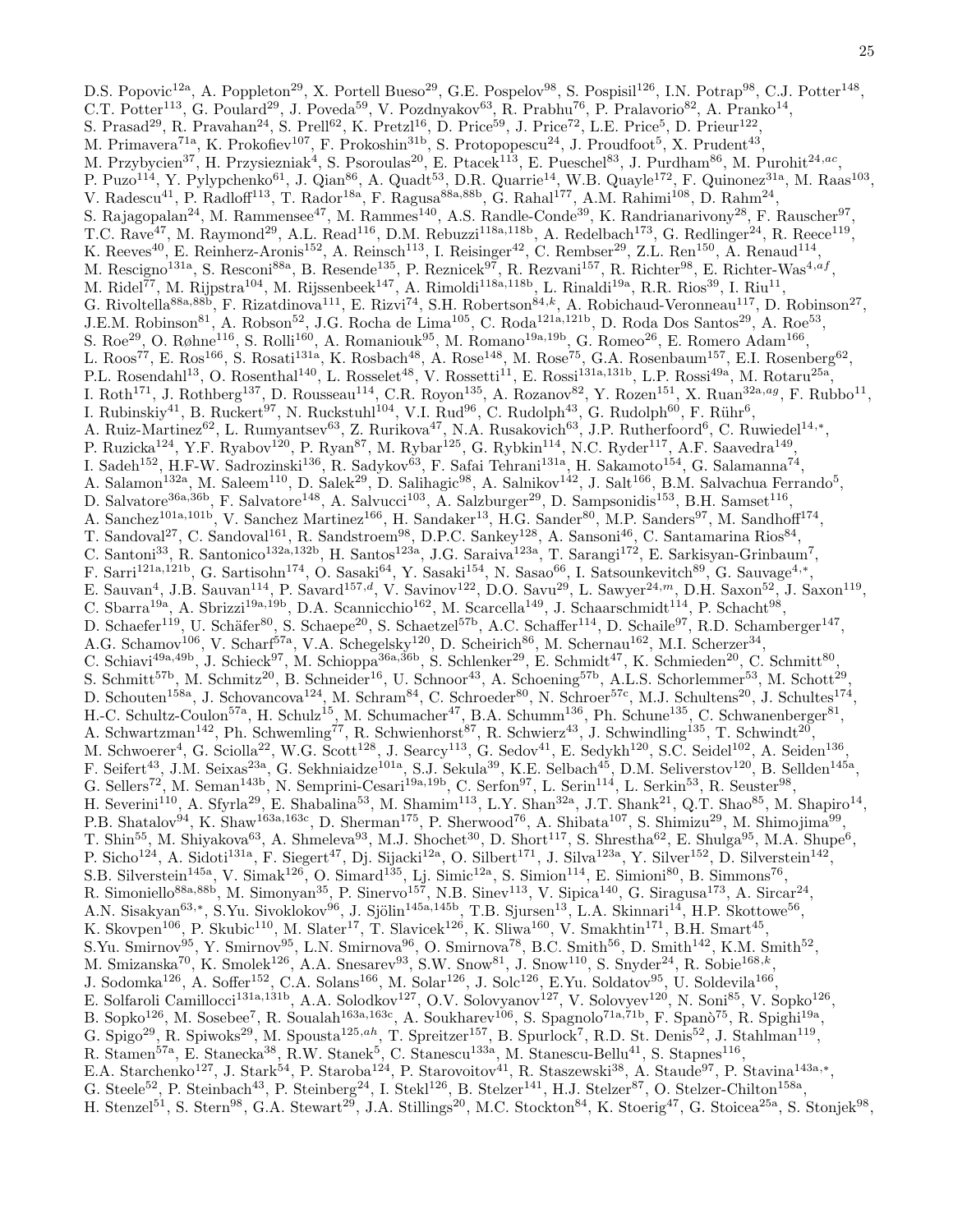P. Strachota<sup>125</sup>, A.R. Stradling<sup>7</sup>, A. Straessner<sup>43</sup>, J. Strandberg<sup>146</sup>, S. Strandberg<sup>145a,145b</sup>, A. Strandlie<sup>116</sup>, M. Strang<sup>108</sup>, E. Strauss<sup>142</sup>, M. Strauss<sup>110</sup>, P. Strizenec<sup>143b</sup>, R. Ströhmer<sup>173</sup>, D.M. Strom<sup>113</sup>, J.A. Strong<sup>75,\*</sup>, R. Stroynowski<sup>39</sup>, J. Strube<sup>128</sup>, B. Stugu<sup>13</sup>, I. Stumer<sup>24,\*</sup>, J. Stupak<sup>147</sup>, P. Sturm<sup>174</sup>, N.A. Styles<sup>41</sup>, D.A. Soh<sup>150,*w*</sup>, D. Su<sup>142</sup>, HS. Subramania<sup>2</sup>, A. Succurro<sup>11</sup>, Y. Sugaya<sup>115</sup>, C. Suhr<sup>105</sup>, M. Suk<sup>125</sup>, V.V. Sulin<sup>93</sup>, S. Sultansoy<sup>3d</sup>, T. Sumida<sup>66</sup>, X. Sun<sup>54</sup>, J.E. Sundermann<sup>47</sup>, K. Suruliz<sup>138</sup>, G. Susinno<sup>36a,36b</sup>, M.R. Sutton<sup>148</sup>, Y. Suzuki<sup>64</sup>, Y. Suzuki<sup>65</sup>, M. Svatos<sup>124</sup>, S. Swedish<sup>167</sup>, I. Sykora<sup>143a</sup>, T. Sykora<sup>125</sup>, J. Sánchez<sup>166</sup>, D. Ta<sup>104</sup>, K. Tackmann<sup>41</sup>, A. Taffard<sup>162</sup>, R. Tafirout<sup>158a</sup>, N. Taiblum<sup>152</sup>, Y. Takahashi<sup>100</sup>, H. Takai<sup>24</sup>, R. Takashima<sup>67</sup>, H. Takeda<sup>65</sup>, T. Takeshita<sup>139</sup>, Y. Takubo<sup>64</sup>, M. Talby<sup>82</sup>, A. Talyshev<sup>106,f</sup>, M.C. Tamsett<sup>24</sup>, J. Tanaka<sup>154</sup>, R. Tanaka<sup>114</sup>, S. Tanaka<sup>130</sup>, S. Tanaka<sup>64</sup>, A.J. Tanasijczuk<sup>141</sup>, K. Tani<sup>65</sup>, N. Tannoury<sup>82</sup>, S. Tapprogge<sup>80</sup>, D. Tardif<sup>157</sup>, S. Tarem<sup>151</sup>, F. Tarrade<sup>28</sup>, G.F. Tartarelli<sup>88a</sup>, P. Tas<sup>125</sup>, M. Tasevsky<sup>124</sup>, E. Tassi<sup>36a,36b</sup>, M. Tatarkhanov<sup>14</sup>, Y. Tayalati<sup>134d</sup>, C. Taylor<sup>76</sup>, F.E. Taylor<sup>91</sup>, G.N. Taylor<sup>85</sup>, W. Taylor<sup>158b</sup>, M. Teinturier<sup>114</sup>, M. Teixeira Dias Castanheira<sup>74</sup>, P. Teixeira-Dias<sup>75</sup>, K.K. Temming<sup>47</sup>, H. Ten Kate<sup>29</sup>, P.K. Teng<sup>150</sup>, S. Terada<sup>64</sup>, K. Terashi<sup>154</sup>, J. Terron<sup>79</sup>, M. Testa<sup>46</sup>, R.J. Teuscher<sup>157,k</sup>, J. Therhaag<sup>20</sup>, T. Theveneaux-Pelzer<sup>77</sup>, S. Thoma<sup>47</sup>, J.P. Thomas<sup>17</sup>, E.N. Thompson<sup>34</sup>, P.D. Thompson<sup>17</sup>, P.D. Thompson<sup>157</sup>, A.S. Thompson<sup>52</sup>, L.A. Thomsen<sup>35</sup>, E. Thomson<sup>119</sup>, M. Thomson<sup>27</sup>, W.M. Thong<sup>85</sup>, R.P. Thun<sup>86</sup>, F. Tian<sup>34</sup>, M.J. Tibbetts<sup>14</sup>, T. Tic<sup>124</sup>, V.O. Tikhomirov<sup>93</sup>, Y.A. Tikhonov<sup>106,f</sup>, S. Timoshenko<sup>95</sup>, P. Tipton<sup>175</sup>, S. Tisserant<sup>82</sup>, T. Todorov<sup>4</sup>, S. Todorova-Nova<sup>160</sup>, B. Toggerson<sup>162</sup>, J. Tojo<sup>68</sup>, S. Tokár<sup>143a</sup>, K. Tokushuku<sup>64</sup>, K. Tollefson<sup>87</sup>, M. Tomoto<sup>100</sup>, L. Tompkins<sup>30</sup>, K. Toms<sup>102</sup>, A. Tonoyan<sup>13</sup>, C. Topfel<sup>16</sup>, N.D. Topilin<sup>63</sup>, I. Torchiani<sup>29</sup>, E. Torrence<sup>113</sup>, H. Torres<sup>77</sup>, E. Torró Pastor<sup>166</sup>, J. Toth<sup>82,ad</sup>, F. Touchard<sup>82</sup>, D.R. Tovey<sup>138</sup>, T. Trefzger<sup>173</sup>, L. Tremblet<sup>29</sup>, A. Tricoli<sup>29</sup>, I.M. Trigger<sup>158a</sup>, S. Trincaz-Duvoid<sup>77</sup>, M.F. Tripiana<sup>69</sup>, N. Triplett<sup>24</sup>, W. Trischuk<sup>157</sup>, B. Trocmé<sup>54</sup>, C. Troncon<sup>88a</sup>, M. Trottier-McDonald<sup>141</sup>, M. Trzebinski<sup>38</sup>, A. Trzupek<sup>38</sup>, C. Tsarouchas<sup>29</sup>, J.C-L. Tseng<sup>117</sup>, M. Tsiakiris<sup>104</sup>, P.V. Tsiareshka<sup>89</sup>, D. Tsionou<sup>4,ai</sup>, G. Tsipolitis<sup>9</sup>, S. Tsiskaridze<sup>11</sup>, V. Tsiskaridze<sup>47</sup>, E.G. Tskhadadze<sup>50a</sup>, I.I. Tsukerman<sup>94</sup>, V. Tsulaia<sup>14</sup>, J.-W. Tsung<sup>20</sup>, S. Tsuno<sup>64</sup>, D. Tsybychev<sup>147</sup>, A. Tua<sup>138</sup>, A. Tudorache<sup>25a</sup>, V. Tudorache<sup>25a</sup>, J.M. Tuggle<sup>30</sup>, M. Turala<sup>38</sup>, D. Turecek<sup>126</sup>, I. Turk Cakir<sup>3e</sup>, E. Turlay<sup>104</sup>, R. Turra<sup>88a,88b</sup>, P.M. Tuts<sup>34</sup>, A. Tykhonov<sup>73</sup>, M. Tylmad<sup>145a,145b</sup>, M. Tyndel<sup>128</sup>, G. Tzanakos<sup>8</sup>, K. Uchida<sup>20</sup>, I. Ueda<sup>154</sup>, R. Ueno<sup>28</sup>, M. Ugland<sup>13</sup>, M. Uhlenbrock<sup>20</sup>, M. Uhrmacher<sup>53</sup>, F. Ukegawa<sup>159</sup>, G. Unal<sup>29</sup>, A. Undrus<sup>24</sup>, G. Unel<sup>162</sup>, Y. Unno<sup>64</sup>, D. Urbaniec<sup>34</sup>, G. Usai<sup>7</sup>, M. Uslenghi<sup>118a,118b</sup>, L. Vacavant<sup>82</sup>, V. Vacek<sup>126</sup>, B. Vachon<sup>84</sup>, S. Vahsen<sup>14</sup>, J. Valenta<sup>124</sup>, S. Valentinetti<sup>19a,19b</sup>, A. Valero<sup>166</sup>, S. Valkar<sup>125</sup>, E. Valladolid Gallego<sup>166</sup>, S. Vallecorsa<sup>151</sup>, J.A. Valls Ferrer<sup>166</sup>, P.C. Van Der Deijl<sup>104</sup>, R. van der Geer<sup>104</sup>, H. van der Graaf<sup>104</sup>, R. Van Der Leeuw<sup>104</sup>, E. van der Poel<sup>104</sup>, D. van der Ster<sup>29</sup>, N. van Eldik<sup>29</sup>, P. van Gemmeren<sup>5</sup>, I. van Vulpen<sup>104</sup>, M. Vanadia<sup>98</sup>, W. Vandelli<sup>29</sup>, A. Vaniachine<sup>5</sup>, P. Vankov<sup>41</sup>, F. Vannucci<sup>77</sup>, R. Vari<sup>131a</sup>, T. Varol<sup>83</sup>, D. Varouchas<sup>14</sup>, A. Vartapetian<sup>7</sup>, K.E. Varvell<sup>149</sup>, V.I. Vassilakopoulos<sup>55</sup>, F. Vazeille<sup>33</sup>, T. Vazquez Schroeder<sup>53</sup>, G. Vegni<sup>88a,88b</sup>, J.J. Veillet<sup>114</sup>, F. Veloso<sup>123a</sup>, R. Veness<sup>29</sup>, S. Veneziano<sup>131a</sup>, A. Ventura<sup>71a,71b</sup>, D. Ventura<sup>83</sup>, M. Venturi<sup>47</sup>, N. Venturi<sup>157</sup>, V. Vercesi<sup>118a</sup>, M. Verducci<sup>137</sup>, W. Verkerke<sup>104</sup>, J.C. Vermeulen<sup>104</sup>, A. Vest<sup>43</sup>, M.C. Vetterli<sup>141,d</sup>, I. Vichou<sup>164</sup>, T. Vickey<sup>144b,aj</sup>, O.E. Vickey Boeriu<sup>144b</sup>, G.H.A. Viehhauser<sup>117</sup>, S. Viel<sup>167</sup>, M. Villa<sup>19a,19b</sup>, M. Villaplana Perez<sup>166</sup>, E. Vilucchi<sup>46</sup>, M.G. Vincter<sup>28</sup>, E. Vinek<sup>29</sup>, V.B. Vinogradov<sup>63</sup>, M. Virchaux<sup>135,\*</sup>, J. Virzi<sup>14</sup>, O. Vitells<sup>171</sup>, M. Viti<sup>41</sup>, I. Vivarelli<sup>47</sup>, F. Vives Vaque<sup>2</sup>, S. Vlachos<sup>9</sup>, D. Vladoiu<sup>97</sup>, M. Vlasak<sup>126</sup>, A. Vogel<sup>20</sup>, P. Vokac<sup>126</sup>, G. Volpi<sup>46</sup>, M. Volpi<sup>85</sup>, G. Volpini<sup>88a</sup>, H. von der Schmitt<sup>98</sup>, H. von Radziewski<sup>47</sup>, E. von Toerne<sup>20</sup>, V. Vorobel<sup>125</sup>, V. Vorwerk<sup>11</sup>, M. Vos<sup>166</sup>, R. Voss<sup>29</sup>, T.T. Voss<sup>174</sup>, J.H. Vossebeld<sup>72</sup>, N. Vranjes<sup>135</sup>, M. Vranjes Milosavljevic<sup>104</sup>, V. Vrba<sup>124</sup>, M. Vreeswijk<sup>104</sup>, T. Vu Anh<sup>47</sup>, R. Vuillermet<sup>29</sup>, I. Vukotic<sup>30</sup>, W. Wagner<sup>174</sup>, P. Wagner<sup>119</sup>, H. Wahlen<sup>174</sup>, S. Wahrmund<sup>43</sup>, J. Wakabayashi<sup>100</sup>, S. Walch<sup>86</sup>, J. Walder<sup>70</sup>, R. Walker<sup>97</sup>, W. Walkowiak<sup>140</sup>, R. Wall<sup>175</sup>, P. Waller<sup>72</sup>, B. Walsh<sup>175</sup>, C. Wang<sup>44</sup>, H. Wang<sup>172</sup>, H. Wang<sup>32b,ak</sup>, J. Wang<sup>150</sup>, J. Wang<sup>54</sup>, R. Wang<sup>102</sup>, S.M. Wang<sup>150</sup>, T. Wang<sup>20</sup>, A. Warburton<sup>84</sup>, C.P. Ward<sup>27</sup>, M. Warsinsky<sup>47</sup>, A. Washbrook<sup>45</sup>, C. Wasicki<sup>41</sup>, I. Watanabe<sup>65</sup>, P.M. Watkins<sup>17</sup>, A.T. Watson<sup>17</sup>, I.J. Watson<sup>149</sup>, M.F. Watson<sup>17</sup>, G. Watts<sup>137</sup>, S. Watts<sup>81</sup>, A.T. Waugh<sup>149</sup>, B.M. Waugh<sup>76</sup>, M.S. Weber<sup>16</sup>, P. Weber<sup>53</sup>, A.R. Weidberg<sup>117</sup>, P. Weigell<sup>98</sup>, J. Weingarten<sup>53</sup>, C. Weiser<sup>47</sup>, H. Wellenstein<sup>22</sup>, P.S. Wells<sup>29</sup>, T. Wenaus<sup>24</sup>, D. Wendland<sup>15</sup>, Z. Weng<sup>150,w</sup>, T. Wengler<sup>29</sup>, S. Wenig<sup>29</sup>, N. Wermes<sup>20</sup>, M. Werner<sup>47</sup>, P. Werner<sup>29</sup>, M. Werth<sup>162</sup>, M. Wessels<sup>57a</sup>, J. Wetter<sup>160</sup>, C. Weydert<sup>54</sup>, K. Whalen<sup>28</sup>, S.J. Wheeler-Ellis<sup>162</sup>, A. White<sup>7</sup>, M.J. White<sup>85</sup>, S. White<sup>121a,121b</sup>, S.R. Whitehead<sup>117</sup>, D. Whiteson<sup>162</sup>, D. Whittington<sup>59</sup>, F. Wicek<sup>114</sup>, D. Wicke<sup>174</sup>, F.J. Wickens<sup>128</sup>, W. Wiedenmann<sup>172</sup>, M. Wielers<sup>128</sup>, P. Wienemann<sup>20</sup>, C. Wiglesworth<sup>74</sup>, L.A.M. Wiik-Fuchs<sup>47</sup>, P.A. Wijeratne<sup>76</sup>, A. Wildauer<sup>98</sup>, M.A. Wildt<sup>41,s</sup>, I. Wilhelm<sup>125</sup>, H.G. Wilkens<sup>29</sup>, J.Z. Will<sup>97</sup>, E. Williams<sup>34</sup>, H.H. Williams<sup>119</sup>, W. Willis<sup>34</sup>, S. Willocq<sup>83</sup>, J.A. Wilson<sup>17</sup>, M.G. Wilson<sup>142</sup>, A. Wilson<sup>86</sup>, I. Wingerter-Seez<sup>4</sup>, S. Winkelmann<sup>47</sup>, F. Winklmeier<sup>29</sup>, M. Wittgen<sup>142</sup>, S.J. Wollstadt $^{80}$ , M.W. Wolter<sup>38</sup>, H. Wolters<sup>123a,h</sup>, W.C. Wong<sup>40</sup>, G. Wooden<sup>86</sup>, B.K. Wosiek<sup>38</sup>, J. Wotschack<sup>29</sup>, M.J. Woudstra $^{81}$ , K.W. Wozniak $^{38}$ , K. Wraight $^{52}$ , C. Wright $^{52}$ , M. Wright $^{52}$ , B. Wrona $^{72}$ , S.L. Wu $^{172}$ , X. Wu $^{48}$ ,  $Y. Wu^{32b,al}, E. Wulf^{34}, B.M. Wynne^{45}, S. Xella^{35}, M. Xiao^{135}, S. Xie^{47}, C. Xu^{32b,z}, D. Xu^{138}, B. Yabsley^{149},$ S. Yacoob<sup>144b</sup>, M. Yamada<sup>64</sup>, H. Yamaguchi<sup>154</sup>, A. Yamamoto<sup>64</sup>, K. Yamamoto<sup>62</sup>, S. Yamamoto<sup>154</sup>, T. Yamamura<sup>154</sup>, T. Yamanaka<sup>154</sup>, J. Yamaoka<sup>44</sup>, T. Yamazaki<sup>154</sup>, Y. Yamazaki<sup>65</sup>, Z. Yan<sup>21</sup>, H. Yang<sup>86</sup>,

U.K. Yang<sup>81</sup>, Y. Yang<sup>59</sup>, Z. Yang<sup>145a,145b</sup>, S. Yanush<sup>90</sup>, L. Yao<sup>32a</sup>, Y. Yao<sup>14</sup>, Y. Yasu<sup>64</sup>, G.V. Ybeles Smit<sup>129</sup>,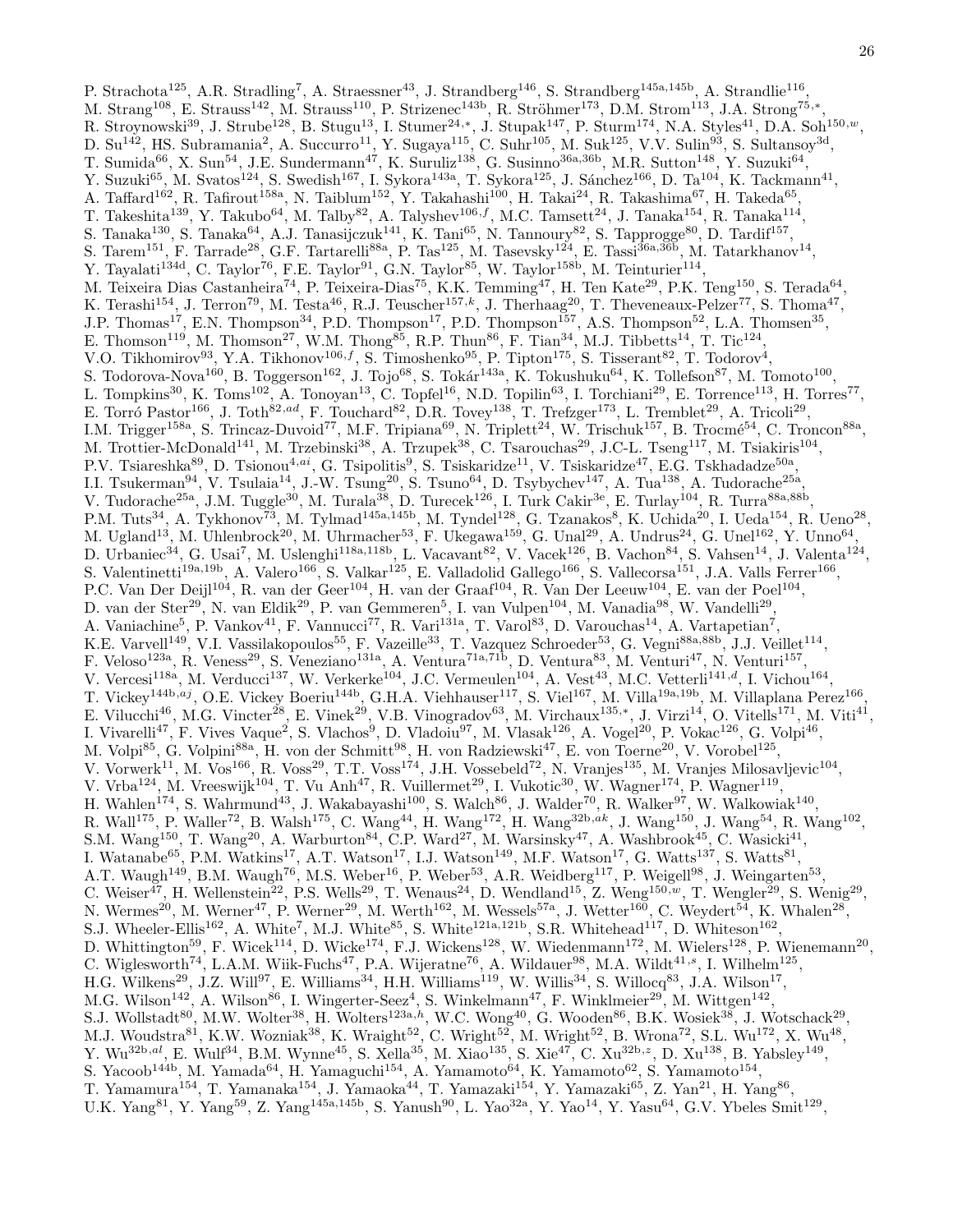- J. Ye<sup>39</sup>, S. Ye<sup>24</sup>, M. Yilmaz<sup>3c</sup>, R. Yoosoofmiya<sup>122</sup>, K. Yorita<sup>170</sup>, R. Yoshida<sup>5</sup>, C. Young<sup>142</sup>, C.J. Young<sup>117</sup>,
- S. Youssef<sup>21</sup>, D. Yu<sup>24</sup>, J. Yu<sup>7</sup>, J. Yu<sup>111</sup>, L. Yuan<sup>65</sup>, A. Yurkewicz<sup>105</sup>, M. Byszewski<sup>29</sup>, B. Zabinski<sup>38</sup>, R. Zaidan<sup>61</sup>,
- A.M. Zaitsev<sup>127</sup>, Z. Zajacova<sup>29</sup>, L. Zanello<sup>131a,131b</sup>, A. Zaytsev<sup>106</sup>, C. Zeitnitz<sup>174</sup>, M. Zeman<sup>124</sup>, A. Zemla<sup>38</sup>,
- C. Zendler<sup>20</sup>, O. Zenin<sup>127</sup>, T. Ženiš<sup>143a</sup>, Z. Zinonos<sup>121a,121b</sup>, S. Zenz<sup>14</sup>, D. Zerwas<sup>114</sup>, G. Zevi della Porta<sup>56</sup>,
- Z. Zhan<sup>32d</sup>, D. Zhang<sup>32b,ak</sup>, H. Zhang<sup>87</sup>, J. Zhang<sup>5</sup>, X. Zhang<sup>32d</sup>, Z. Zhang<sup>114</sup>, L. Zhao<sup>107</sup>, T. Zhao<sup>137</sup>, Z. Zhao<sup>32b</sup>,
- A. Zhemchugov<sup>63</sup>, J. Zhong<sup>117</sup>, B. Zhou<sup>86</sup>, N. Zhou<sup>162</sup>, Y. Zhou<sup>150</sup>, C.G. Zhu<sup>32d</sup>, H. Zhu<sup>41</sup>, J. Zhu<sup>86</sup>, Y. Zhu<sup>32b</sup>,
- X. Zhuang<sup>97</sup>, V. Zhuravlov<sup>98</sup>, D. Zieminska<sup>59</sup>, N.I. Zimin<sup>63</sup>, R. Zimmermann<sup>20</sup>, S. Zimmermann<sup>20</sup>,
- S. Zimmermann<sup>47</sup>, M. Ziolkowski<sup>140</sup>, R. Zitoun<sup>4</sup>, L. Živković<sup>34</sup>, V.V. Zmouchko<sup>127,\*</sup>, G. Zobernig<sup>172</sup>,
- A. Zoccoli<sup>19a, 19b</sup>, M. zur Nedden<sup>15</sup>, V. Zutshi<sup>105</sup>, L. Zwalinski<sup>29</sup>.

<sup>1</sup> Physics Department, SUNY Albany, Albany NY, United States of America

- <sup>2</sup> Department of Physics, University of Alberta, Edmonton AB, Canada
- $3(a)$ Department of Physics, Ankara University, Ankara;  $(b)$ Department of Physics, Dumlupinar University, Kutahya; (c)Department of Physics, Gazi University, Ankara; (d)Division of Physics, TOBB University of Economics and

Technology, Ankara; (e)Turkish Atomic Energy Authority, Ankara, Turkey

<sup>4</sup> LAPP, CNRS/IN2P3 and Université de Savoie, Annecy-le-Vieux, France

- <sup>5</sup> High Energy Physics Division, Argonne National Laboratory, Argonne IL, United States of America
- <sup>6</sup> Department of Physics, University of Arizona, Tucson AZ, United States of America
- <sup>7</sup> Department of Physics, The University of Texas at Arlington, Arlington TX, United States of America
- <sup>8</sup> Physics Department, University of Athens, Athens, Greece
- <sup>9</sup> Physics Department, National Technical University of Athens, Zografou, Greece
- <sup>10</sup> Institute of Physics, Azerbaijan Academy of Sciences, Baku, Azerbaijan
- $11$  Institut de Física d'Altes Energies and Departament de Física de la Universitat Autònoma de Barcelona and ICREA, Barcelona, Spain

 $12^{(a)}$ Institute of Physics, University of Belgrade, Belgrade;  $^{(b)}$ Vinca Institute of Nuclear Sciences, University of Belgrade, Belgrade, Serbia

- <sup>13</sup> Department for Physics and Technology, University of Bergen, Bergen, Norway
- <sup>14</sup> Physics Division, Lawrence Berkeley National Laboratory and University of California, Berkeley CA, United States of America
- <sup>15</sup> Department of Physics, Humboldt University, Berlin, Germany

<sup>16</sup> Albert Einstein Center for Fundamental Physics and Laboratory for High Energy Physics, University of Bern, Bern, Switzerland

- <sup>17</sup> School of Physics and Astronomy, University of Birmingham, Birmingham, United Kingdom
- <sup>18 (a)</sup>Department of Physics, Bogazici University, Istanbul; <sup>(b)</sup>Division of Physics, Dogus University, Istanbul;

(c)Department of Physics Engineering, Gaziantep University, Gaziantep; (d)Department of Physics, Istanbul Technical University, Istanbul, Turkey

- <sup>19 (a)</sup> INFN Sezione di Bologna; <sup>(b)</sup> Dipartimento di Fisica, Università di Bologna, Bologna, Italy
- <sup>20</sup> Physikalisches Institut, University of Bonn, Bonn, Germany
- <sup>21</sup> Department of Physics, Boston University, Boston MA, United States of America
- <sup>22</sup> Department of Physics, Brandeis University, Waltham MA, United States of America
- <sup>23 (a)</sup>Universidade Federal do Rio De Janeiro COPPE/EE/IF, Rio de Janeiro; <sup>(b)</sup>Federal University of Juiz de Fora
- (UFJF), Juiz de Fora; <sup>(c)</sup>Federal University of Sao Joao del Rei (UFSJ), Sao Joao del Rei; <sup>(d)</sup>Instituto de Fisica,

Universidade de Sao Paulo, Sao Paulo, Brazil

- <sup>24</sup> Physics Department, Brookhaven National Laboratory, Upton NY, United States of America
- <sup>25 (a)</sup>National Institute of Physics and Nuclear Engineering, Bucharest; <sup>(b)</sup>University Politehnica Bucharest, Bucharest; (c)West University in Timisoara, Timisoara, Romania
- <sup>26</sup> Departamento de Física, Universidad de Buenos Aires, Buenos Aires, Argentina
- <sup>27</sup> Cavendish Laboratory, University of Cambridge, Cambridge, United Kingdom
- <sup>28</sup> Department of Physics, Carleton University, Ottawa ON, Canada
- <sup>29</sup> CERN, Geneva, Switzerland
- <sup>30</sup> Enrico Fermi Institute, University of Chicago, Chicago IL, United States of America

 $31$ <sup>(a)</sup>Departamento de Física, Pontificia Universidad Católica de Chile, Santiago; <sup>(b)</sup>Departamento de Física, Universidad Técnica Federico Santa María, Valparaíso, Chile

 $32$  (a) Institute of High Energy Physics, Chinese Academy of Sciences, Beijing; <sup>(b)</sup>Department of Modern Physics, University of Science and Technology of China, Anhui; <sup>(c)</sup>Department of Physics, Nanjing University, Jiangsu;

 $(d)$ School of Physics, Shandong University, Shandong, China

<sup>33</sup> Laboratoire de Physique Corpusculaire, Clermont Université and Université Blaise Pascal and CNRS/IN2P3, Aubiere Cedex, France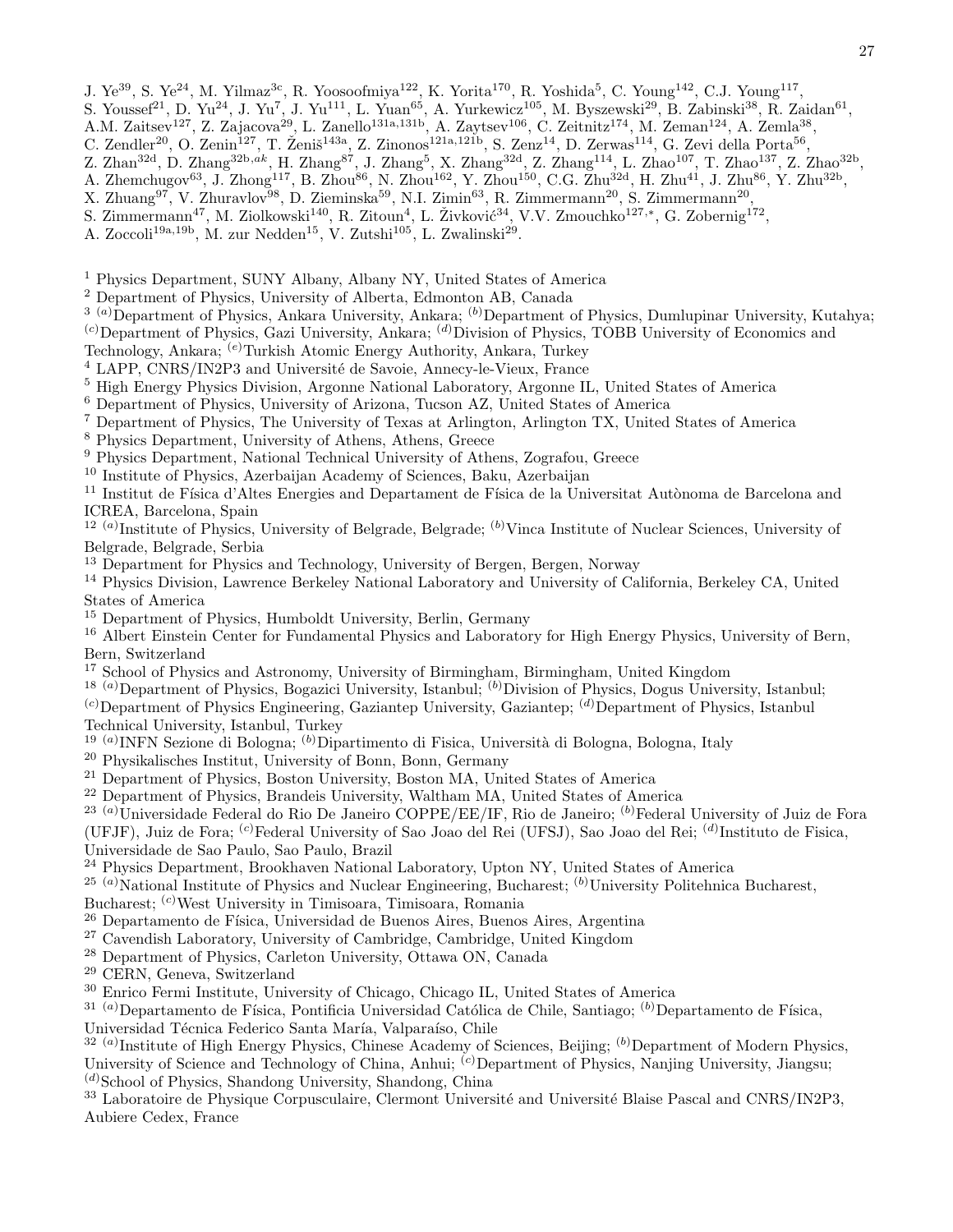- <sup>34</sup> Nevis Laboratory, Columbia University, Irvington NY, United States of America
- <sup>35</sup> Niels Bohr Institute, University of Copenhagen, Kobenhavn, Denmark
- <sup>36 (a)</sup>INFN Gruppo Collegato di Cosenza; <sup>(b)</sup>Dipartimento di Fisica, Università della Calabria, Arcavata di Rende, Italy
- <sup>37</sup> AGH University of Science and Technology, Faculty of Physics and Applied Computer Science, Krakow, Poland
- <sup>38</sup> The Henryk Niewodniczanski Institute of Nuclear Physics, Polish Academy of Sciences, Krakow, Poland
- <sup>39</sup> Physics Department, Southern Methodist University, Dallas TX, United States of America
- <sup>40</sup> Physics Department, University of Texas at Dallas, Richardson TX, United States of America
- <sup>41</sup> DESY, Hamburg and Zeuthen, Germany
- <sup>42</sup> Institut für Experimentelle Physik IV, Technische Universität Dortmund, Dortmund, Germany
- <sup>43</sup> Institut für Kern-und Teilchenphysik, Technical University Dresden, Dresden, Germany
- <sup>44</sup> Department of Physics, Duke University, Durham NC, United States of America
- <sup>45</sup> SUPA School of Physics and Astronomy, University of Edinburgh, Edinburgh, United Kingdom
- <sup>46</sup> INFN Laboratori Nazionali di Frascati, Frascati, Italy
- <sup>47</sup> Fakultät für Mathematik und Physik, Albert-Ludwigs-Universität, Freiburg, Germany
- <sup>48</sup> Section de Physique, Université de Genève, Geneva, Switzerland
- <sup>49 (a)</sup>INFN Sezione di Genova; <sup>(b)</sup>Dipartimento di Fisica, Università di Genova, Genova, Italy
- $^{50}$  (a)E. Andronikashvili Institute of Physics, Tbilisi State University, Tbilisi; (b)High Energy Physics Institute, Tbilisi State University, Tbilisi, Georgia
- 
- $51$  II Physikalisches Institut, Justus-Liebig-Universität Giessen, Giessen, Germany
- <sup>52</sup> SUPA School of Physics and Astronomy, University of Glasgow, Glasgow, United Kingdom
- $53$  II Physikalisches Institut, Georg-August-Universität, Göttingen, Germany
- <sup>54</sup> Laboratoire de Physique Subatomique et de Cosmologie, Université Joseph Fourier and CNRS/IN2P3 and Institut National Polytechnique de Grenoble, Grenoble, France
- <sup>55</sup> Department of Physics, Hampton University, Hampton VA, United States of America
- <sup>56</sup> Laboratory for Particle Physics and Cosmology, Harvard University, Cambridge MA, United States of America
- $^{57}$  (a)Kirchhoff-Institut für Physik, Ruprecht-Karls-Universität Heidelberg, Heidelberg; (b)Physikalisches Institut,
- Ruprecht-Karls-Universität Heidelberg, Heidelberg; <sup>(c)</sup>ZITI Institut für technische Informatik,
- Ruprecht-Karls-Universität Heidelberg, Mannheim, Germany
- <sup>58</sup> Faculty of Applied Information Science, Hiroshima Institute of Technology, Hiroshima, Japan
- <sup>59</sup> Department of Physics, Indiana University, Bloomington IN, United States of America
- $60$  Institut für Astro-und Teilchenphysik, Leopold-Franzens-Universität, Innsbruck, Austria
- <sup>61</sup> University of Iowa, Iowa City IA, United States of America
- <sup>62</sup> Department of Physics and Astronomy, Iowa State University, Ames IA, United States of America
- <sup>63</sup> Joint Institute for Nuclear Research, JINR Dubna, Dubna, Russia
- <sup>64</sup> KEK, High Energy Accelerator Research Organization, Tsukuba, Japan
- <sup>65</sup> Graduate School of Science, Kobe University, Kobe, Japan
- <sup>66</sup> Faculty of Science, Kyoto University, Kyoto, Japan
- <sup>67</sup> Kyoto University of Education, Kyoto, Japan
- <sup>68</sup> Department of Physics, Kyushu University, Fukuoka, Japan
- <sup>69</sup> Instituto de Física La Plata, Universidad Nacional de La Plata and CONICET, La Plata, Argentina
- <sup>70</sup> Physics Department, Lancaster University, Lancaster, United Kingdom
- <sup>71 (a)</sup>INFN Sezione di Lecce; <sup>(b)</sup>Dipartimento di Matematica e Fisica, Università del Salento, Lecce, Italy
- <sup>72</sup> Oliver Lodge Laboratory, University of Liverpool, Liverpool, United Kingdom
- <sup>73</sup> Department of Physics, Jožef Stefan Institute and University of Ljubljana, Ljubljana, Slovenia
- <sup>74</sup> School of Physics and Astronomy, Queen Mary University of London, London, United Kingdom
- <sup>75</sup> Department of Physics, Royal Holloway University of London, Surrey, United Kingdom
- <sup>76</sup> Department of Physics and Astronomy, University College London, London, United Kingdom

<sup>77</sup> Laboratoire de Physique Nucléaire et de Hautes Energies, UPMC and Université Paris-Diderot and CNRS/IN2P3, Paris, France

- <sup>78</sup> Fysiska institutionen, Lunds universitet, Lund, Sweden
- <sup>79</sup> Departamento de Fisica Teorica C-15, Universidad Autonoma de Madrid, Madrid, Spain
- 80 Institut für Physik, Universität Mainz, Mainz, Germany
- <sup>81</sup> School of Physics and Astronomy, University of Manchester, Manchester, United Kingdom
- <sup>82</sup> CPPM, Aix-Marseille Université and CNRS/IN2P3, Marseille, France
- <sup>83</sup> Department of Physics, University of Massachusetts, Amherst MA, United States of America
- <sup>84</sup> Department of Physics, McGill University, Montreal QC, Canada
- <sup>85</sup> School of Physics, University of Melbourne, Victoria, Australia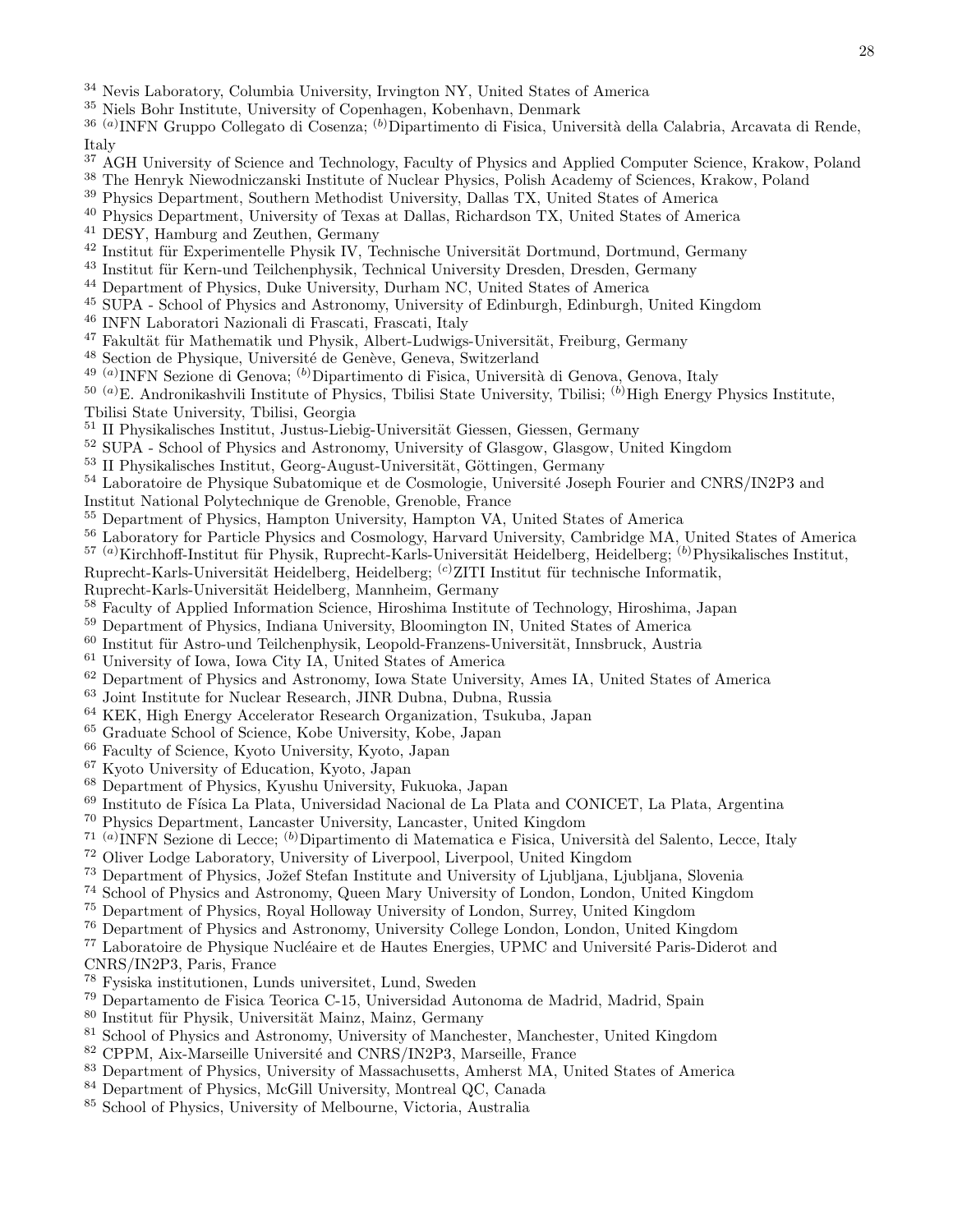- <sup>86</sup> Department of Physics, The University of Michigan, Ann Arbor MI, United States of America
- <sup>87</sup> Department of Physics and Astronomy, Michigan State University, East Lansing MI, United States of America
- <sup>88 (a)</sup>INFN Sezione di Milano; <sup>(b)</sup>Dipartimento di Fisica, Università di Milano, Milano, Italy
- <sup>89</sup> B.I. Stepanov Institute of Physics, National Academy of Sciences of Belarus, Minsk, Republic of Belarus
- <sup>90</sup> National Scientific and Educational Centre for Particle and High Energy Physics, Minsk, Republic of Belarus
- <sup>91</sup> Department of Physics, Massachusetts Institute of Technology, Cambridge MA, United States of America
- <sup>92</sup> Group of Particle Physics, University of Montreal, Montreal QC, Canada
- <sup>93</sup> P.N. Lebedev Institute of Physics, Academy of Sciences, Moscow, Russia
- <sup>94</sup> Institute for Theoretical and Experimental Physics (ITEP), Moscow, Russia
- <sup>95</sup> Moscow Engineering and Physics Institute (MEPhI), Moscow, Russia
- <sup>96</sup> Skobeltsyn Institute of Nuclear Physics, Lomonosov Moscow State University, Moscow, Russia
- 97 Fakultät für Physik, Ludwig-Maximilians-Universität München, München, Germany
- 98 Max-Planck-Institut für Physik (Werner-Heisenberg-Institut), München, Germany
- <sup>99</sup> Nagasaki Institute of Applied Science, Nagasaki, Japan
- <sup>100</sup> Graduate School of Science and Kobayashi-Maskawa Institute, Nagoya University, Nagoya, Japan
- <sup>101 (a)</sup>INFN Sezione di Napoli; <sup>(b)</sup>Dipartimento di Scienze Fisiche, Università di Napoli, Napoli, Italy
- <sup>102</sup> Department of Physics and Astronomy, University of New Mexico, Albuquerque NM, United States of America <sup>103</sup> Institute for Mathematics, Astrophysics and Particle Physics, Radboud University Nijmegen/Nikhef, Nijmegen, Netherlands
- <sup>104</sup> Nikhef National Institute for Subatomic Physics and University of Amsterdam, Amsterdam, Netherlands
- <sup>105</sup> Department of Physics, Northern Illinois University, DeKalb IL, United States of America
- <sup>106</sup> Budker Institute of Nuclear Physics, SB RAS, Novosibirsk, Russia
- <sup>107</sup> Department of Physics, New York University, New York NY, United States of America
- <sup>108</sup> Ohio State University, Columbus OH, United States of America
- <sup>109</sup> Faculty of Science, Okayama University, Okayama, Japan

<sup>110</sup> Homer L. Dodge Department of Physics and Astronomy, University of Oklahoma, Norman OK, United States of America

- <sup>111</sup> Department of Physics, Oklahoma State University, Stillwater OK, United States of America
- <sup>112</sup> Palacký University, RCPTM, Olomouc, Czech Republic
- <sup>113</sup> Center for High Energy Physics, University of Oregon, Eugene OR, United States of America
- <sup>114</sup> LAL, Université Paris-Sud and CNRS/IN2P3, Orsay, France
- <sup>115</sup> Graduate School of Science, Osaka University, Osaka, Japan
- <sup>116</sup> Department of Physics, University of Oslo, Oslo, Norway
- <sup>117</sup> Department of Physics, Oxford University, Oxford, United Kingdom
- <sup>118 (a)</sup>INFN Sezione di Pavia; <sup>(b)</sup>Dipartimento di Fisica, Università di Pavia, Pavia, Italy
- <sup>119</sup> Department of Physics, University of Pennsylvania, Philadelphia PA, United States of America
- <sup>120</sup> Petersburg Nuclear Physics Institute, Gatchina, Russia
- <sup>121 (a)</sup>INFN Sezione di Pisa; <sup>(b)</sup>Dipartimento di Fisica E. Fermi, Università di Pisa, Pisa, Italy
- <sup>122</sup> Department of Physics and Astronomy, University of Pittsburgh, Pittsburgh PA, United States of America
- <sup>123 (a)</sup>Laboratorio de Instrumentacao e Fisica Experimental de Particulas LIP, Lisboa, Portugal; <sup>(b)</sup>Departamento
- de Fisica Teorica y del Cosmos and CAFPE, Universidad de Granada, Granada, Spain
- 124 Institute of Physics, Academy of Sciences of the Czech Republic, Praha, Czech Republic
- <sup>125</sup> Faculty of Mathematics and Physics, Charles University in Prague, Praha, Czech Republic
- <sup>126</sup> Czech Technical University in Prague, Praha, Czech Republic
- <sup>127</sup> State Research Center Institute for High Energy Physics, Protvino, Russia
- <sup>128</sup> Particle Physics Department, Rutherford Appleton Laboratory, Didcot, United Kingdom
- <sup>129</sup> Physics Department, University of Regina, Regina SK, Canada
- <sup>130</sup> Ritsumeikan University, Kusatsu, Shiga, Japan
- <sup>131 (a)</sup>INFN Sezione di Roma I; <sup>(b)</sup>Dipartimento di Fisica, Università La Sapienza, Roma, Italy
- <sup>132 (a)</sup>INFN Sezione di Roma Tor Vergata; <sup>(b)</sup>Dipartimento di Fisica, Università di Roma Tor Vergata, Roma, Italy <sup>133 (a)</sup>INFN Sezione di Roma Tre; <sup>(b)</sup>Dipartimento di Fisica, Università Roma Tre, Roma, Italy
- $^{134}$  (a)Faculté des Sciences Ain Chock, Réseau Universitaire de Physique des Hautes Energies Université Hassan II, Casablanca; <sup>(b)</sup>Centre National de l'Energie des Sciences Techniques Nucleaires, Rabat; <sup>(c)</sup>Faculté des Sciences

Semlalia, Université Cadi Ayyad, LPHEA-Marrakech; <sup>(d)</sup>Faculté des Sciences, Université Mohamed Premier and LPTPM, Oujda; <sup>(e)</sup>Faculté des sciences, Université Mohammed V-Agdal, Rabat, Morocco

<sup>135</sup> DSM/IRFU (Institut de Recherches sur les Lois Fondamentales de l'Univers), CEA Saclay (Commissariat a l'Energie Atomique), Gif-sur-Yvette, France

<sup>136</sup> Santa Cruz Institute for Particle Physics, University of California Santa Cruz, Santa Cruz CA, United States of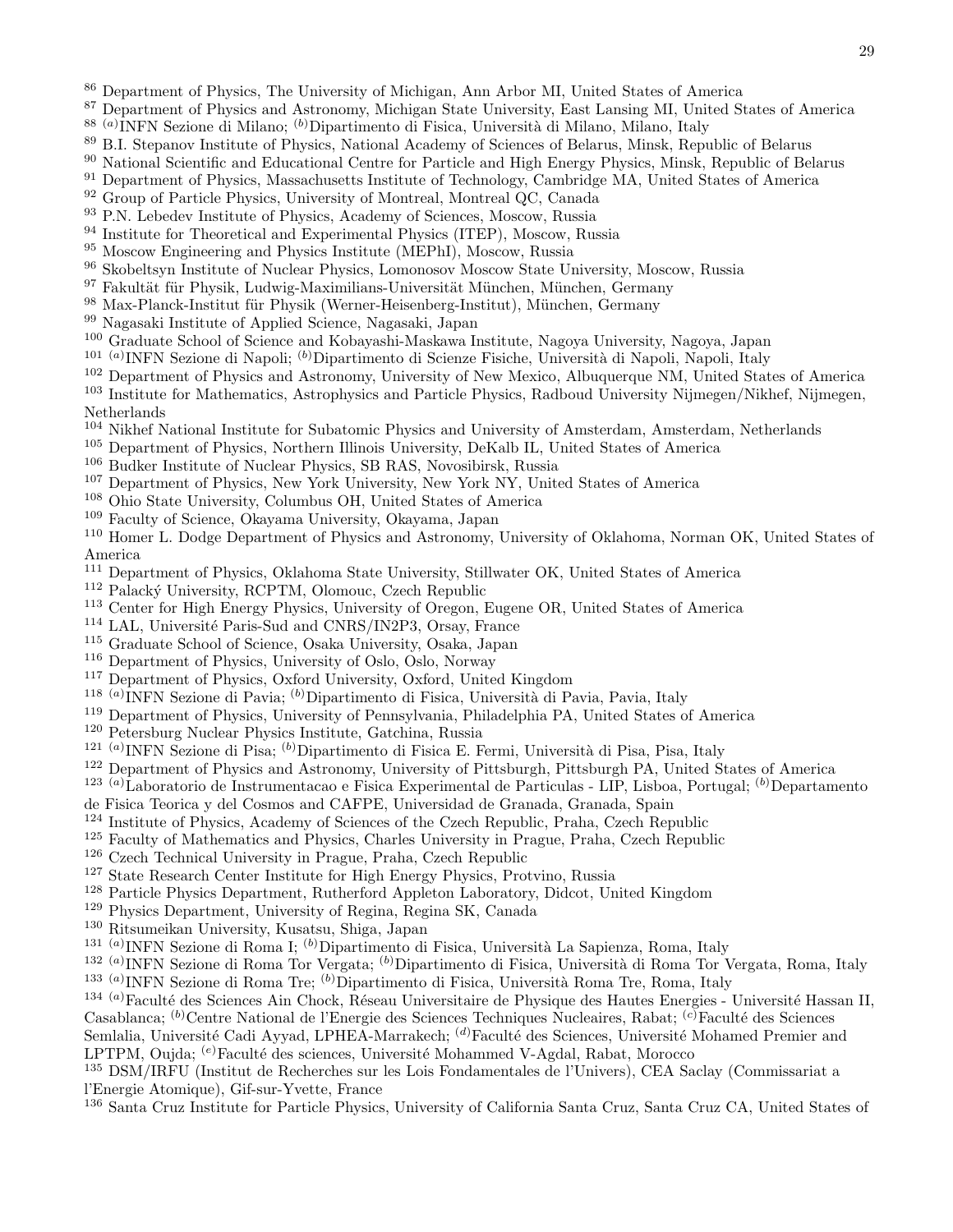America

- <sup>137</sup> Department of Physics, University of Washington, Seattle WA, United States of America
- <sup>138</sup> Department of Physics and Astronomy, University of Sheffield, Sheffield, United Kingdom
- <sup>139</sup> Department of Physics, Shinshu University, Nagano, Japan
- <sup>140</sup> Fachbereich Physik, Universität Siegen, Siegen, Germany
- <sup>141</sup> Department of Physics, Simon Fraser University, Burnaby BC, Canada
- <sup>142</sup> SLAC National Accelerator Laboratory, Stanford CA, United States of America
- <sup>143 (a)</sup>Faculty of Mathematics, Physics & Informatics, Comenius University, Bratislava; <sup>(b)</sup>Department of Subnuclear Physics, Institute of Experimental Physics of the Slovak Academy of Sciences, Kosice, Slovak Republic
- $144^{\degree}(a)$  Department of Physics, University of Johannesburg, Johannesburg;  $(b)$  School of Physics, University of the Witwatersrand, Johannesburg, South Africa
- <sup>145 (a)</sup>Department of Physics, Stockholm University; <sup>(b)</sup>The Oskar Klein Centre, Stockholm, Sweden
- <sup>146</sup> Physics Department, Royal Institute of Technology, Stockholm, Sweden

<sup>147</sup> Departments of Physics & Astronomy and Chemistry, Stony Brook University, Stony Brook NY, United States of America

- <sup>148</sup> Department of Physics and Astronomy, University of Sussex, Brighton, United Kingdom
- <sup>149</sup> School of Physics, University of Sydney, Sydney, Australia
- <sup>150</sup> Institute of Physics, Academia Sinica, Taipei, Taiwan
- <sup>151</sup> Department of Physics, Technion: Israel Institute of Technology, Haifa, Israel
- <sup>152</sup> Raymond and Beverly Sackler School of Physics and Astronomy, Tel Aviv University, Tel Aviv, Israel
- <sup>153</sup> Department of Physics, Aristotle University of Thessaloniki, Thessaloniki, Greece
- <sup>154</sup> International Center for Elementary Particle Physics and Department of Physics, The University of Tokyo, Tokyo, Japan
- <sup>155</sup> Graduate School of Science and Technology, Tokyo Metropolitan University, Tokyo, Japan
- <sup>156</sup> Department of Physics, Tokyo Institute of Technology, Tokyo, Japan
- <sup>157</sup> Department of Physics, University of Toronto, Toronto ON, Canada
- <sup>158 (a)</sup>TRIUMF, Vancouver BC; <sup>(b)</sup>Department of Physics and Astronomy, York University, Toronto ON, Canada
- <sup>159</sup> Institute of Pure and Applied Sciences, University of Tsukuba,1-1-1 Tennodai, Tsukuba, Ibaraki 305-8571, Japan
- <sup>160</sup> Science and Technology Center, Tufts University, Medford MA, United States of America
- <sup>161</sup> Centro de Investigaciones, Universidad Antonio Narino, Bogota, Colombia
- <sup>162</sup> Department of Physics and Astronomy, University of California Irvine, Irvine CA, United States of America
- <sup>163 (a)</sup>INFN Gruppo Collegato di Udine; <sup>(b)</sup>ICTP, Trieste; <sup>(c)</sup>Dipartimento di Chimica, Fisica e Ambiente, Università di Udine, Udine, Italy
- <sup>164</sup> Department of Physics, University of Illinois, Urbana IL, United States of America
- <sup>165</sup> Department of Physics and Astronomy, University of Uppsala, Uppsala, Sweden
- <sup>166</sup> Instituto de Física Corpuscular (IFIC) and Departamento de Física Atómica, Molecular y Nuclear and

Departamento de Ingeniería Electrónica and Instituto de Microelectrónica de Barcelona (IMB-CNM), University of Valencia and CSIC, Valencia, Spain

- <sup>167</sup> Department of Physics, University of British Columbia, Vancouver BC, Canada
- <sup>168</sup> Department of Physics and Astronomy, University of Victoria, Victoria BC, Canada
- <sup>169</sup> Department of Physics, University of Warwick, Coventry, United Kingdom
- <sup>170</sup> Waseda University, Tokyo, Japan
- <sup>171</sup> Department of Particle Physics, The Weizmann Institute of Science, Rehovot, Israel
- <sup>172</sup> Department of Physics, University of Wisconsin, Madison WI, United States of America
- <sup>173</sup> Fakultät für Physik und Astronomie, Julius-Maximilians-Universität, Würzburg, Germany
- $174$  Fachbereich C Physik, Bergische Universität Wuppertal, Wuppertal, Germany
- <sup>175</sup> Department of Physics, Yale University, New Haven CT, United States of America
- <sup>176</sup> Yerevan Physics Institute, Yerevan, Armenia
- <sup>177</sup> Domaine scientifique de la Doua, Centre de Calcul CNRS/IN2P3, Villeurbanne Cedex, France
- <sup>a</sup> Also at Laboratorio de Instrumentacao e Fisica Experimental de Particulas LIP, Lisboa, Portugal
- $<sup>b</sup>$  Also at Faculdade de Ciencias and CFNUL, Universidade de Lisboa, Lisboa, Portugal</sup>
- <sup>c</sup> Also at Particle Physics Department, Rutherford Appleton Laboratory, Didcot, United Kingdom
- <sup>d</sup> Also at TRIUMF, Vancouver BC, Canada
- <sup>e</sup> Also at Department of Physics, California State University, Fresno CA, United States of America
- $f$  Also at Novosibirsk State University, Novosibirsk, Russia
- <sup>g</sup> Also at Fermilab, Batavia IL, United States of America
- $h$  Also at Department of Physics, University of Coimbra, Coimbra, Portugal
- <sup>i</sup> Also at Department of Physics, UASLP, San Luis Potosi, Mexico